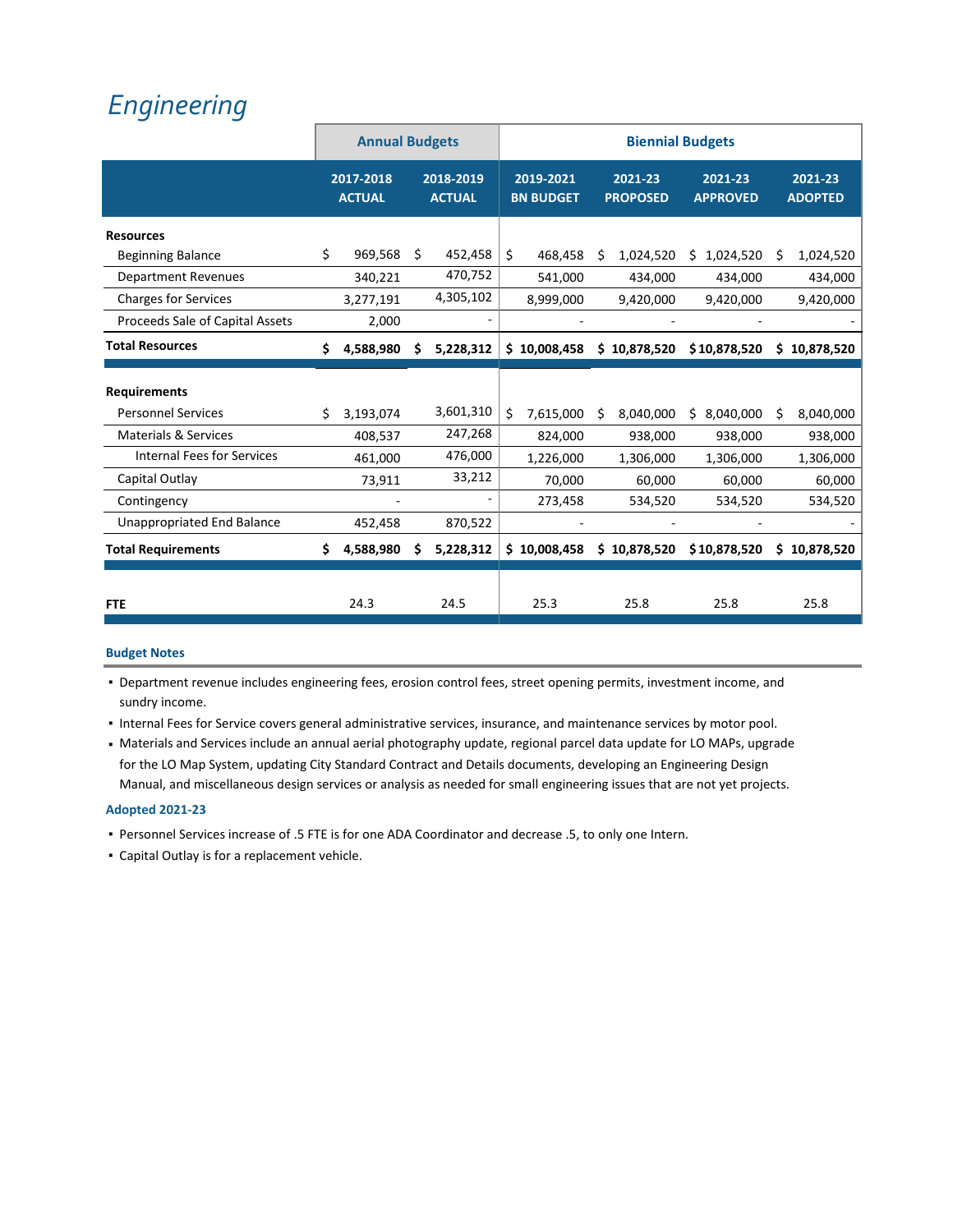| Category                                             | 2017-2018<br><b>ACTUAL</b> | 2018-2019<br><b>ACTUAL</b> | 2019-2021<br><b>BUDGET</b> | 2021-2022<br><b>Biennium-Prop</b> | 2021-2022<br><b>Biennium-Appr</b> | 2021-2022<br><b>Biennium-Adopt</b> |
|------------------------------------------------------|----------------------------|----------------------------|----------------------------|-----------------------------------|-----------------------------------|------------------------------------|
| Fund: 680 - ENGINEERING FUND                         |                            |                            |                            |                                   |                                   |                                    |
| Department: 680 - Engineering Resources              |                            |                            |                            |                                   |                                   |                                    |
| Revenue                                              |                            |                            |                            |                                   |                                   |                                    |
| Category: 302 - BEGINNING FUND BALANCES              |                            |                            |                            |                                   |                                   |                                    |
| 3020 - Beginning Fund Balances                       | 969,567.97                 | 452,458.17                 | 468,458.00                 | 1,024,520.00                      | 1,024,520.00                      | 1,024,520.00                       |
| Category: 302 - BEGINNING FUND BALANCES Total:       | 969,567.97                 | 452,458.17                 | 468,458.00                 | 1,024,520.00                      | 1,024,520.00                      | 1,024,520.00                       |
| Category: 305 - INTERGOVERNMENTAL                    |                            |                            |                            |                                   |                                   |                                    |
| 3050 - Intergovernmental                             | 0.00                       | 0.00                       | 0.00                       | 0.00                              | 0.00                              | 0.00                               |
| Category: 305 - INTERGOVERNMENTAL Total:             | 0.00                       | 0.00                       | 0.00                       | 0.00                              | 0.00                              | 0.00                               |
| Category: 306 - LICENSES AND FEES                    |                            |                            |                            |                                   |                                   |                                    |
| 3060 - Licenses and Fees                             | 327,853.80                 | 446,548.32                 | 520,000.00                 | 410,000.00                        | 410,000.00                        | 410,000.00                         |
| Category: 306 - LICENSES AND FEES Total:             | 327,853.80                 | 446.548.32                 | 520.000.00                 | 410.000.00                        | 410.000.00                        | 410,000.00                         |
| Category: 310 - MISCELLANEOUS REVENUES               |                            |                            |                            |                                   |                                   |                                    |
| 3100 - Miscellaneous Revenues                        | 12,366.83                  | 24,204.24                  | 21,000.00                  | 24,000.00                         | 24,000.00                         | 24,000.00                          |
| Category: 310 - MISCELLANEOUS REVENUES Total:        | 12,366.83                  | 24,204.24                  | 21,000.00                  | 24,000.00                         | 24,000.00                         | 24,000.00                          |
| Category: 312 - CHARGES FOR SERVICES                 |                            |                            |                            |                                   |                                   |                                    |
| 3120 - Charges for Services                          | 3,277,190.90               | 4,305,101.49               | 8,999,000.00               | 9,420,000.00                      | 9,420,000.00                      | 9,420,000.00                       |
| Category: 312 - CHARGES FOR SERVICES Total:          | 3,277,190.90               | 4,305,101.49               | 8,999,000.00               | 9,420,000.00                      | 9,420,000.00                      | 9,420,000.00                       |
| Category: 344 - PROCEEDS SALE OF CAPITAL ASSETS      |                            |                            |                            |                                   |                                   |                                    |
| 3440 - Proceeds from Sale of Capital Assets          | 2,000.00                   | 0.00                       | 0.00                       | 0.00                              | 0.00                              | 0.00                               |
| Category: 344 - PROCEEDS SALE OF CAPITAL ASSETS Tota | 2,000.00                   | 0.00                       | 0.00                       | 0.00                              | 0.00                              | 0.00                               |
| <b>Revenue Total:</b>                                | 4,588,979.50               | 5,228,312.22               | 10,008,458.00              | 10,878,520.00                     | 10,878,520.00                     | 10,878,520.00                      |
| Department: 680 - Engineering Resources Total:       | 4,588,979.50               | 5.228.312.22               | 10,008,458.00              | 10,878,520.00                     | 10,878,520.00                     | 10,878,520.00                      |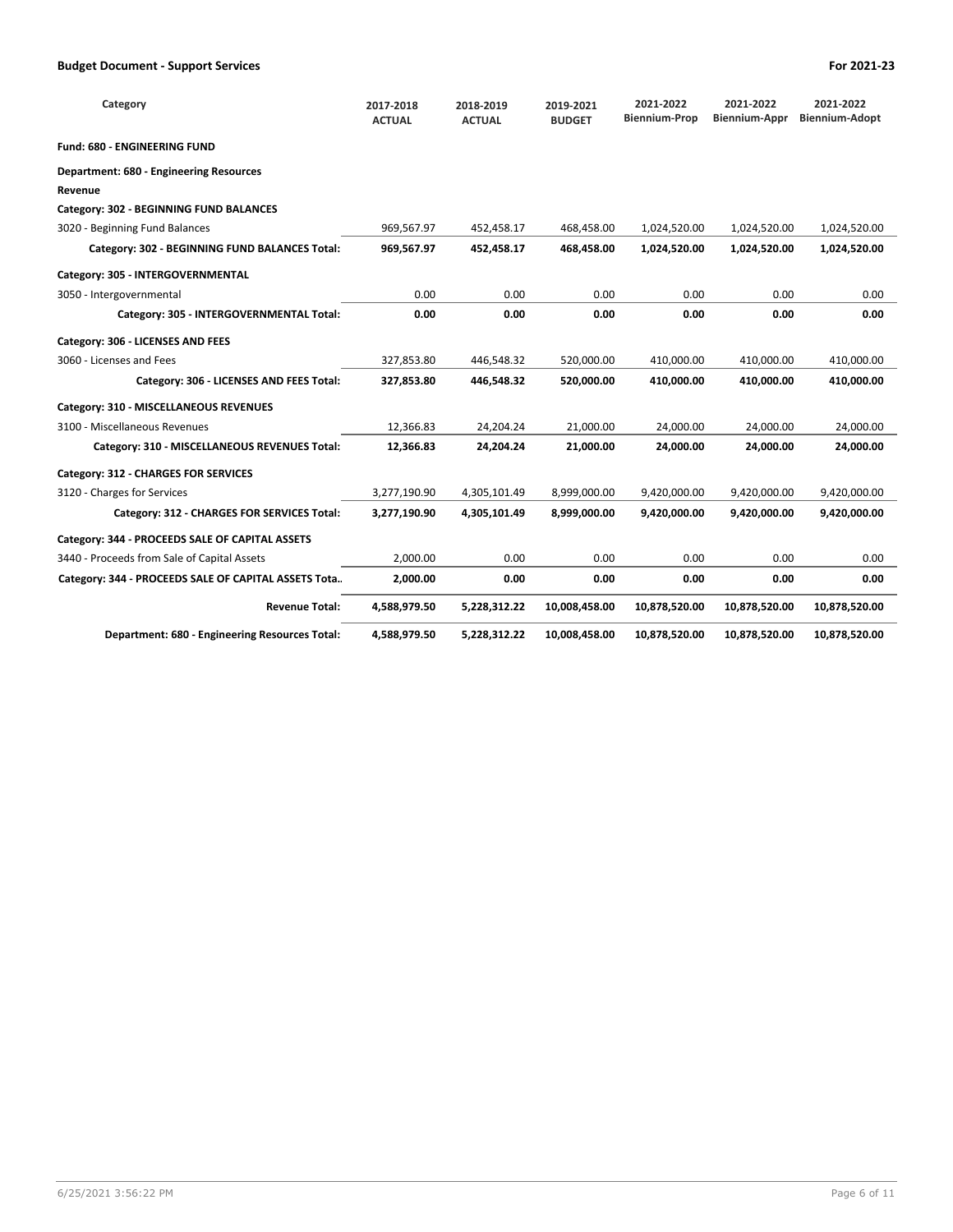| Category                                           | 2017-2018<br><b>ACTUAL</b> | 2018-2019<br><b>ACTUAL</b> | 2019-2021<br><b>BUDGET</b> | 2021-2022<br><b>Biennium-Prop</b> | 2021-2022<br>Biennium-Appr | 2021-2022<br><b>Biennium-Adopt</b> |
|----------------------------------------------------|----------------------------|----------------------------|----------------------------|-----------------------------------|----------------------------|------------------------------------|
| Department: 681 - Engineering Mgmt Services        |                            |                            |                            |                                   |                            |                                    |
| <b>Expense</b>                                     |                            |                            |                            |                                   |                            |                                    |
| Category: 410 - PERSONNEL SERVICES                 |                            |                            |                            |                                   |                            |                                    |
| 4111 - Full-time Salaries                          | 410,009.73                 | 525,249.96                 | 951,000.00                 | 1,180,000.00                      | 1,180,000.00               | 1,180,000.00                       |
| 4112 - Part-time salaries                          | 15.616.67                  | 15,859.71                  | 34,000.00                  | 37,000.00                         | 37,000.00                  | 37,000.00                          |
| 4113 - Overtime Salaries                           | 0.00                       | 0.00                       | 2,000.00                   | 4,000.00                          | 4,000.00                   | 4,000.00                           |
| 4114 - Special Pay                                 | 5,452.20                   | 36,554.12                  | 12,000.00                  | 12,000.00                         | 12,000.00                  | 12,000.00                          |
| 4121 - Payroll Taxes                               | 37,982.31                  | 49,386.55                  | 81,000.00                  | 104,000.00                        | 104,000.00                 | 104,000.00                         |
| 4122 - PERS                                        | 121,550.17                 | 170,109.55                 | 285,000.00                 | 370,000.00                        | 370,000.00                 | 370,000.00                         |
| 4123 - Health Insurance                            | 91,831.67                  | 110,642.37                 | 252,000.00                 | 260,000.00                        | 260,000.00                 | 260,000.00                         |
| 4124 - Other Benefits                              | 7,501.67                   | 8,637.77                   | 22,000.00                  | 27,000.00                         | 27,000.00                  | 27,000.00                          |
| Category: 410 - PERSONNEL SERVICES Total:          | 689,944.42                 | 916,440.03                 | 1,639,000.00               | 1,994,000.00                      | 1,994,000.00               | 1,994,000.00                       |
| Category: 420 - MATERIALS & SERVICES               |                            |                            |                            |                                   |                            |                                    |
| 4210 - General Office Supplies                     | 4,709.12                   | 3,689.86                   | 14,000.00                  | 14,000.00                         | 14,000.00                  | 14,000.00                          |
| 4220 - Printing, Binding and Postage               | 15,504.24                  | 9,289.14                   | 34,000.00                  | 34,000.00                         | 34,000.00                  | 34,000.00                          |
| 4270 - Uniforms and Safety Materials               | 0.00                       | 0.00                       | 0.00                       | 2,000.00                          | 2,000.00                   | 2,000.00                           |
| 4290 - Other Materials and Supplies                | 2,134.13                   | 2,010.31                   | 12,000.00                  | 12,000.00                         | 12,000.00                  | 12,000.00                          |
| 4310 - Professional & Technical Svcs               | 169,583.09                 | 31,296.51                  | 113,000.00                 | 168,000.00                        | 168,000.00                 | 168,000.00                         |
| 4320 - Development and Training                    | 7,372.91                   | 9,478.60                   | 32,000.00                  | 26,000.00                         | 26,000.00                  | 26,000.00                          |
| 4350 - Other Purchased Services                    | 643.82                     | 596.02                     | 6,000.00                   | 4,000.00                          | 4,000.00                   | 4,000.00                           |
| 4370 - Repairs and Maintenance                     | 660.32                     | 195.78                     | 2,000.00                   | 2,000.00                          | 2,000.00                   | 2,000.00                           |
| 4380 - Internal Fees for Service                   | 148,000.00                 | 153,000.00                 | 411,000.00                 | 484,000.00                        | 484,000.00                 | 484,000.00                         |
| 4390 - Miscellaneous Charges                       | 7,432.58                   | 2,264.52                   | 42,000.00                  | 42,000.00                         | 42,000.00                  | 42,000.00                          |
| Category: 420 - MATERIALS & SERVICES Total:        | 356,040.21                 | 211,820.74                 | 666.000.00                 | 788.000.00                        | 788.000.00                 | 788,000.00                         |
| Category: 490 - CONTINGENCY                        |                            |                            |                            |                                   |                            |                                    |
| 4900 - Contingency                                 | 0.00                       | 0.00                       | 273,458.00                 | 534,520.00                        | 534,520.00                 | 534,520.00                         |
| Category: 490 - CONTINGENCY Total:                 | 0.00                       | 0.00                       | 273,458.00                 | 534,520.00                        | 534,520.00                 | 534,520.00                         |
| <b>Expense Total:</b>                              | 1,045,984.63               | 1,128,260.77               | 2,578,458.00               | 3,316,520.00                      | 3,316,520.00               | 3,316,520.00                       |
| Department: 681 - Engineering Mgmt Services Total: | 1,045,984.63               | 1,128,260.77               | 2,578,458.00               | 3,316,520.00                      | 3,316,520.00               | 3,316,520.00                       |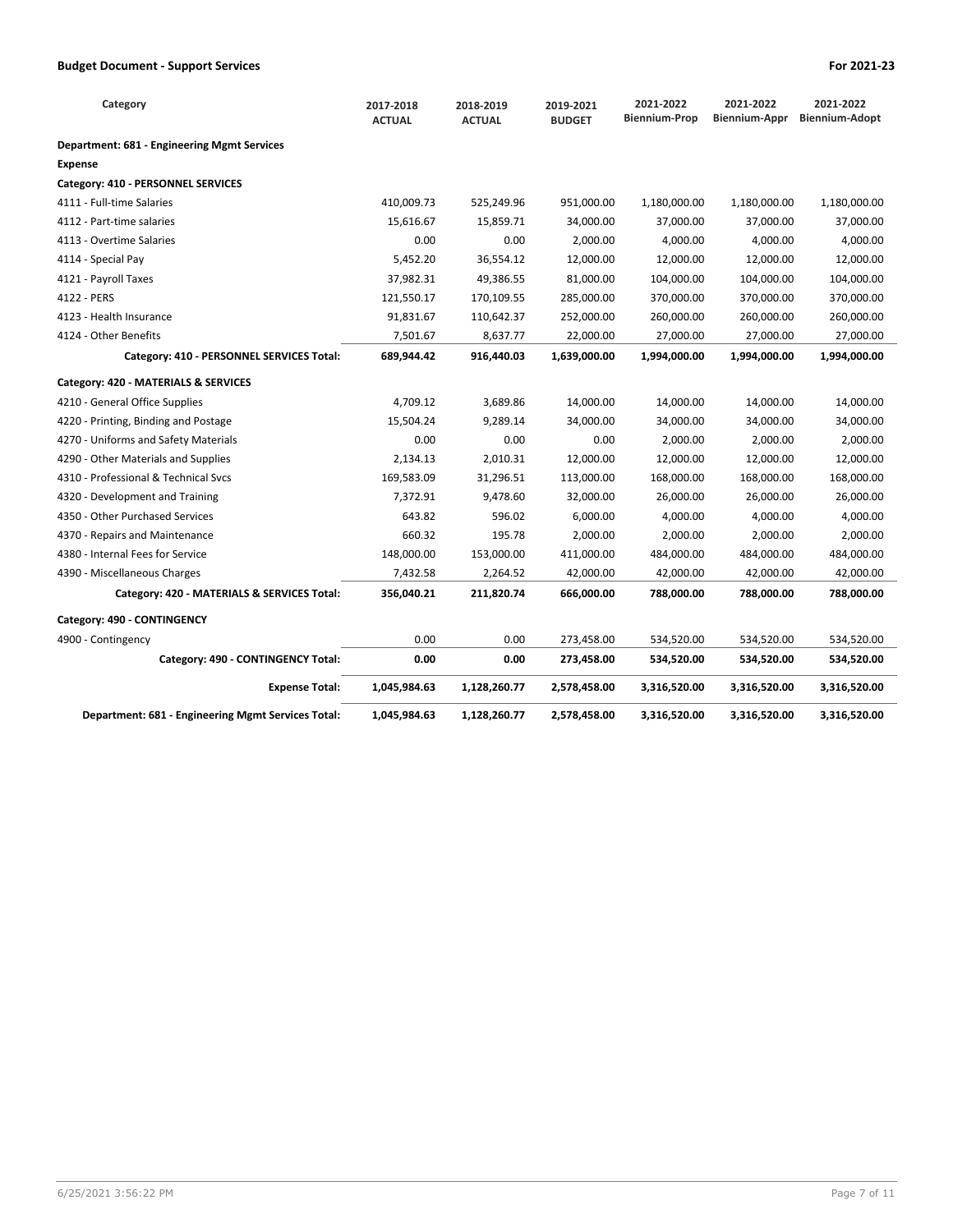| Category                                              | 2017-2018<br><b>ACTUAL</b> | 2018-2019<br><b>ACTUAL</b> | 2019-2021<br><b>BUDGET</b> | 2021-2022<br><b>Biennium-Prop</b> | 2021-2022<br>Biennium-Appr | 2021-2022<br><b>Biennium-Adopt</b> |
|-------------------------------------------------------|----------------------------|----------------------------|----------------------------|-----------------------------------|----------------------------|------------------------------------|
| <b>Department: 682 - Construction Services</b>        |                            |                            |                            |                                   |                            |                                    |
| <b>Expense</b>                                        |                            |                            |                            |                                   |                            |                                    |
| Category: 410 - PERSONNEL SERVICES                    |                            |                            |                            |                                   |                            |                                    |
| 4111 - Full-time Salaries                             | 1,013,720.24               | 1,144,260.86               | 2,259,000.00               | 2,763,000.00                      | 2,763,000.00               | 2,763,000.00                       |
| 4112 - Part-time salaries                             | 39,043.45                  | 0.00                       | 30,000.00                  | 29,000.00                         | 29,000.00                  | 29,000.00                          |
| 4113 - Overtime Salaries                              | 14,641.69                  | 31,086.03                  | 47,000.00                  | 55,000.00                         | 55,000.00                  | 55,000.00                          |
| 4114 - Special Pay                                    | 470.66                     | 9,693.71                   | 4,000.00                   | 4,000.00                          | 4,000.00                   | 4,000.00                           |
| 4121 - Payroll Taxes                                  | 88,554.48                  | 98,355.94                  | 196,000.00                 | 242,000.00                        | 242,000.00                 | 242,000.00                         |
| 4122 - PERS                                           | 252,860.58                 | 277,244.59                 | 646,000.00                 | 831,000.00                        | 831,000.00                 | 831,000.00                         |
| 4123 - Health Insurance                               | 239,651.24                 | 259,393.01                 | 585,000.00                 | 573,000.00                        | 573,000.00                 | 573,000.00                         |
| 4124 - Other Benefits                                 | 22,850.17                  | 24,961.35                  | 51,000.00                  | 63,000.00                         | 63,000.00                  | 63,000.00                          |
| Category: 410 - PERSONNEL SERVICES Total:             | 1,671,792.51               | 1,844,995.49               | 3,818,000.00               | 4,560,000.00                      | 4,560,000.00               | 4,560,000.00                       |
| Category: 420 - MATERIALS & SERVICES                  |                            |                            |                            |                                   |                            |                                    |
| 4270 - Uniforms and Safety Materials                  | 1,232.29                   | 744.31                     | 6,000.00                   | 6,000.00                          | 6,000.00                   | 6,000.00                           |
| 4280 - Small Tools and Supplies                       | 417.97                     | 1,392.48                   | 2,000.00                   | 2,000.00                          | 2,000.00                   | 2,000.00                           |
| 4290 - Other Materials and Supplies                   | 3,470.75                   | 2,539.64                   | 12,000.00                  | 12,000.00                         | 12,000.00                  | 12,000.00                          |
| 4310 - Professional & Technical Svcs                  | 121,096.67                 | 100,245.12                 | 270,000.00                 | 332,000.00                        | 332,000.00                 | 332,000.00                         |
| 4320 - Development and Training                       | 6,974.91                   | 12,583.65                  | 39,000.00                  | 36,000.00                         | 36,000.00                  | 36,000.00                          |
| 4350 - Other Purchased Services                       | 8,633.17                   | 10,348.90                  | 17,000.00                  | 24,000.00                         | 24,000.00                  | 24,000.00                          |
| 4370 - Repairs and Maintenance                        | 10,931.51                  | 8,021.16                   | 38,000.00                  | 32,000.00                         | 32,000.00                  | 32,000.00                          |
| 4380 - Internal Fees for Service                      | 204,000.00                 | 208,000.00                 | 512,000.00                 | 602,000.00                        | 602,000.00                 | 602,000.00                         |
| 4390 - Miscellaneous Charges                          | 3,784.96                   | 2,913.00                   | 8,000.00                   | 8,000.00                          | 8,000.00                   | 8,000.00                           |
| Category: 420 - MATERIALS & SERVICES Total:           | 360,542.23                 | 346,788.26                 | 904,000.00                 | 1,054,000.00                      | 1,054,000.00               | 1,054,000.00                       |
| Category: 480 - CAPITAL OUTLAY                        |                            |                            |                            |                                   |                            |                                    |
| 4850 - Vehicles & Equipment                           | 26,118.39                  | 33,212.51                  | 70,000.00                  | 40,000.00                         | 40,000.00                  | 40,000.00                          |
| Category: 480 - CAPITAL OUTLAY Total:                 | 26,118.39                  | 33,212.51                  | 70,000.00                  | 40,000.00                         | 40,000.00                  | 40,000.00                          |
| <b>Expense Total:</b>                                 | 2,058,453.13               | 2,224,996.26               | 4,792,000.00               | 5,654,000.00                      | 5,654,000.00               | 5,654,000.00                       |
| <b>Department: 682 - Construction Services Total:</b> | 2,058,453.13               | 2,224,996.26               | 4,792,000.00               | 5,654,000.00                      | 5,654,000.00               | 5,654,000.00                       |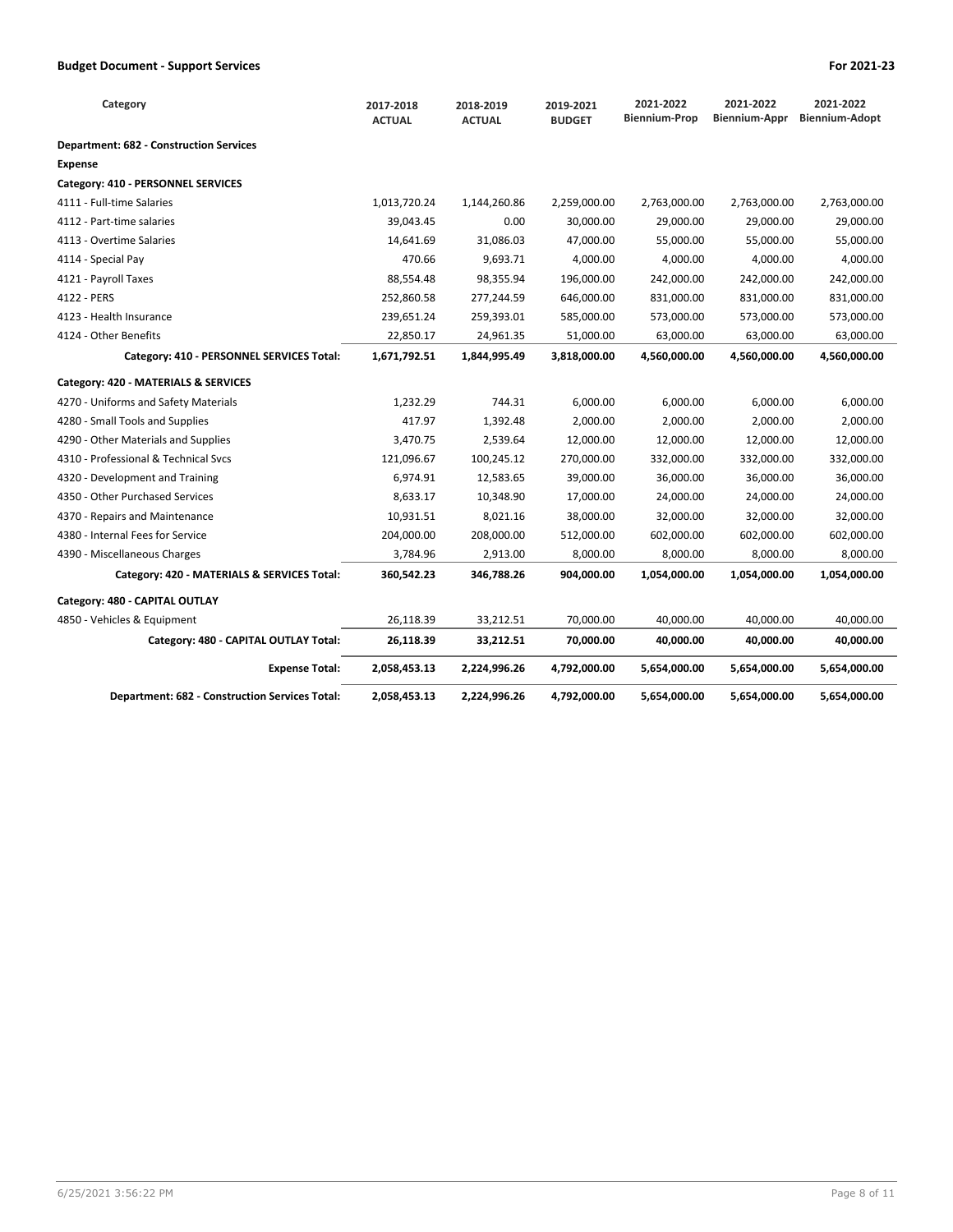| Category                                        | 2017-2018<br><b>ACTUAL</b> | 2018-2019<br><b>ACTUAL</b> | 2019-2021<br><b>BUDGET</b> | 2021-2022<br><b>Biennium-Prop</b> | 2021-2022<br>Biennium-Appr | 2021-2022<br><b>Biennium-Adopt</b> |
|-------------------------------------------------|----------------------------|----------------------------|----------------------------|-----------------------------------|----------------------------|------------------------------------|
| Department: 683 - Planning & Information        |                            |                            |                            |                                   |                            |                                    |
| <b>Expense</b>                                  |                            |                            |                            |                                   |                            |                                    |
| Category: 410 - PERSONNEL SERVICES              |                            |                            |                            |                                   |                            |                                    |
| 4111 - Full-time Salaries                       | 390,549.96                 | 339,351.66                 | 764,000.00                 | 735,000.00                        | 735,000.00                 | 735,000.00                         |
| 4112 - Part-time salaries                       | 40,372.23                  | 37,059.34                  | 50,000.00                  | 0.00                              | 0.00                       | 0.00                               |
| 4113 - Overtime Salaries                        | 682.36                     | 148.20                     | 4,000.00                   | 4,000.00                          | 4,000.00                   | 4,000.00                           |
| 4114 - Special Pay                              | 3,549.60                   | 21,721.79                  | 16,000.00                  | 16,000.00                         | 16,000.00                  | 16,000.00                          |
| 4121 - Payroll Taxes                            | 35,932.57                  | 32,998.61                  | 69,000.00                  | 64,000.00                         | 64,000.00                  | 64,000.00                          |
| 4122 - PERS                                     | 91,611.90                  | 89,681.30                  | 221,000.00                 | 221,000.00                        | 221,000.00                 | 221,000.00                         |
| 4123 - Health Insurance                         | 106,222.87                 | 76,297.89                  | 172,000.00                 | 165,000.00                        | 165,000.00                 | 165,000.00                         |
| 4124 - Other Benefits                           | 10,687.86                  | 11,500.80                  | 18,000.00                  | 16,000.00                         | 16,000.00                  | 16,000.00                          |
| Category: 410 - PERSONNEL SERVICES Total:       | 679,609.35                 | 608,759.59                 | 1,314,000.00               | 1,221,000.00                      | 1,221,000.00               | 1,221,000.00                       |
| Category: 420 - MATERIALS & SERVICES            |                            |                            |                            |                                   |                            |                                    |
| 4210 - General Office Supplies                  | 520.76                     | 568.94                     | 6,000.00                   | 6,000.00                          | 6,000.00                   | 6,000.00                           |
| 4220 - Printing, Binding and Postage            | 5,588.93                   | 4,070.75                   | 18,000.00                  | 14,000.00                         | 14,000.00                  | 14,000.00                          |
| 4270 - Uniforms and Safety Materials            | 602.32                     | 448.87                     | 4,000.00                   | 4,000.00                          | 4,000.00                   | 4,000.00                           |
| 4280 - Small Tools and Supplies                 | 197.05                     | 1,017.90                   | 2,000.00                   | 2,000.00                          | 2,000.00                   | 2,000.00                           |
| 4290 - Other Materials and Supplies             | 1,657.60                   | 1,139.60                   | 32,000.00                  | 32,000.00                         | 32,000.00                  | 32,000.00                          |
| 4310 - Professional & Technical Svcs            | 1,400.00                   | 5,000.00                   | 25,000.00                  | 26,000.00                         | 26,000.00                  | 26,000.00                          |
| 4320 - Development and Training                 | 3,527.40                   | 1,141.76                   | 14,000.00                  | 14,000.00                         | 14,000.00                  | 14,000.00                          |
| 4350 - Other Purchased Services                 | 2,156.66                   | 1,775.15                   | 6,000.00                   | 4,000.00                          | 4,000.00                   | 4,000.00                           |
| 4370 - Repairs and Maintenance                  | 25,297.23                  | 26,618.00                  | 52,000.00                  | 68,000.00                         | 68,000.00                  | 68,000.00                          |
| 4380 - Internal Fees for Service                | 90,000.00                  | 94,000.00                  | 189,000.00                 | 183,000.00                        | 183,000.00                 | 183,000.00                         |
| 4390 - Miscellaneous Charges                    | 0.00                       | 39.74                      | 2,000.00                   | 2,000.00                          | 2,000.00                   | 2,000.00                           |
| Category: 420 - MATERIALS & SERVICES Total:     | 130,947.95                 | 135,820.71                 | 350,000.00                 | 355,000.00                        | 355,000.00                 | 355,000.00                         |
| Category: 480 - CAPITAL OUTLAY                  |                            |                            |                            |                                   |                            |                                    |
| 4850 - Vehicles & Equipment                     | 47,792.41                  | 0.00                       | 0.00                       | 20,000.00                         | 20,000.00                  | 20,000.00                          |
| Category: 480 - CAPITAL OUTLAY Total:           | 47,792.41                  | 0.00                       | 0.00                       | 20,000.00                         | 20,000.00                  | 20,000.00                          |
| <b>Expense Total:</b>                           | 858,349.71                 | 744,580.30                 | 1,664,000.00               | 1,596,000.00                      | 1,596,000.00               | 1,596,000.00                       |
| Department: 683 - Planning & Information Total: | 858,349.71                 | 744,580.30                 | 1,664,000.00               | 1,596,000.00                      | 1,596,000.00               | 1,596,000.00                       |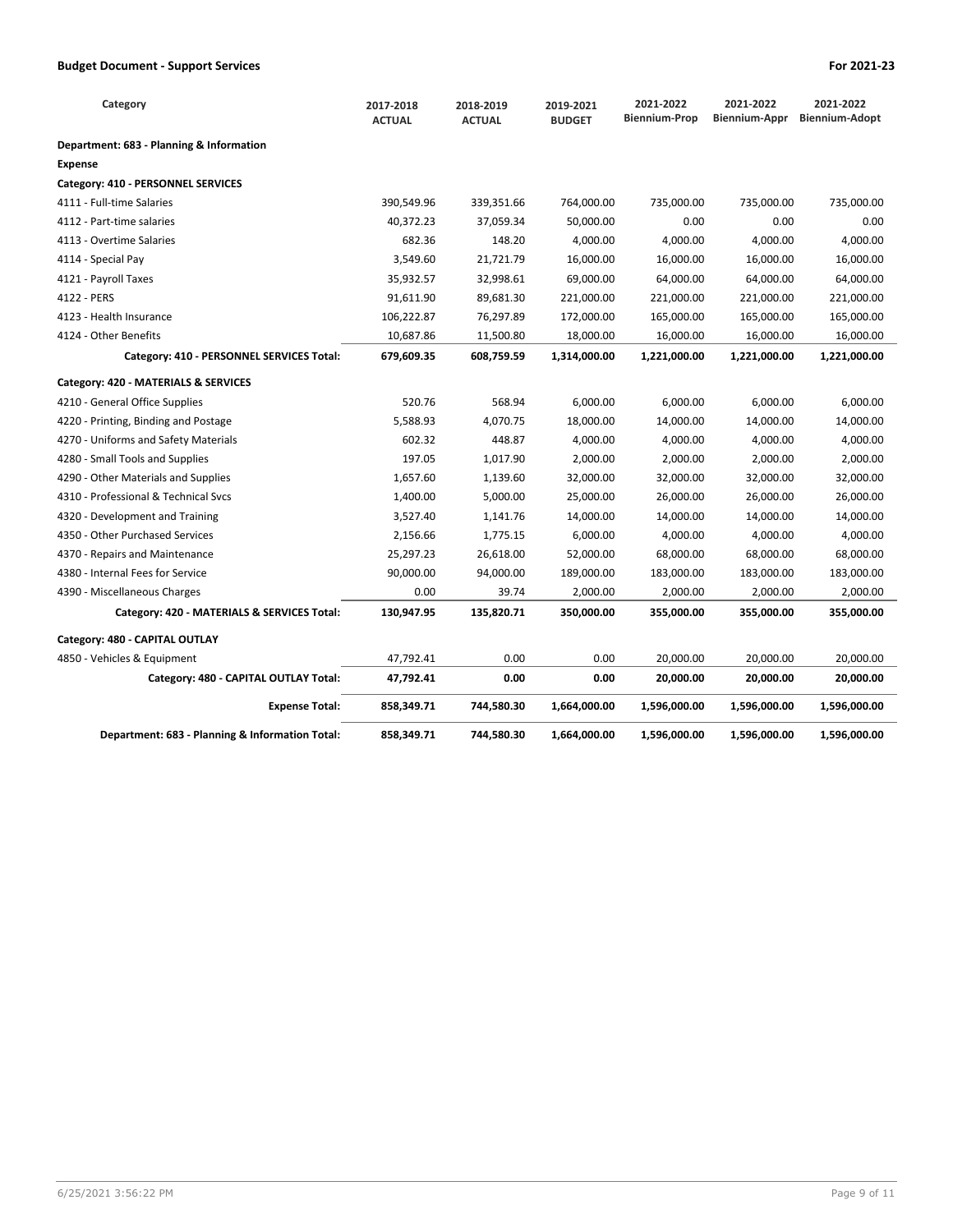| Category                                        | 2017-2018<br><b>ACTUAL</b> | 2018-2019<br><b>ACTUAL</b> | 2019-2021<br><b>BUDGET</b> | 2021-2022<br><b>Biennium-Prop</b> | 2021-2022<br><b>Biennium-Appr</b> | 2021-2022<br><b>Biennium-Adopt</b> |
|-------------------------------------------------|----------------------------|----------------------------|----------------------------|-----------------------------------|-----------------------------------|------------------------------------|
| Department: 684 - Boones Ferry Road             |                            |                            |                            |                                   |                                   |                                    |
| <b>Expense</b>                                  |                            |                            |                            |                                   |                                   |                                    |
| Category: 410 - PERSONNEL SERVICES              |                            |                            |                            |                                   |                                   |                                    |
| 4111 - Full-time Salaries                       | 90,501.81                  | 140,834.40                 | 554.000.00                 | 174.000.00                        | 174,000.00                        | 174,000.00                         |
| 4113 - Overtime Salaries                        | 1,494.60                   | 0.00                       | 8,000.00                   | 2,000.00                          | 2,000.00                          | 2,000.00                           |
| 4121 - Payroll Taxes                            | 7,695.89                   | 11,796.80                  | 48,000.00                  | 15,000.00                         | 15,000.00                         | 15,000.00                          |
| 4122 - PERS                                     | 27,884.12                  | 39,470.24                  | 161,000.00                 | 55,000.00                         | 55,000.00                         | 55,000.00                          |
| 4123 - Health Insurance                         | 22,810.04                  | 37,252.61                  | 61,000.00                  | 15,000.00                         | 15,000.00                         | 15,000.00                          |
| 4124 - Other Benefits                           | 1.340.88                   | 1.760.42                   | 12.000.00                  | 4.000.00                          | 4.000.00                          | 4.000.00                           |
| Category: 410 - PERSONNEL SERVICES Total:       | 151,727.34                 | 231,114.47                 | 844.000.00                 | 265.000.00                        | 265,000.00                        | 265,000.00                         |
| Category: 420 - MATERIALS & SERVICES            |                            |                            |                            |                                   |                                   |                                    |
| 4210 - General Office Supplies                  | 370.32                     | 826.41                     | 2,000.00                   | 2,000.00                          | 2,000.00                          | 2,000.00                           |
| 4290 - Other Materials and Supplies             | 0.00                       | 0.00                       | 2,000.00                   | 2,000.00                          | 2,000.00                          | 2,000.00                           |
| 4320 - Development and Training                 | 594.00                     | 5,261.04                   | 4.000.00                   | 4.000.00                          | 4.000.00                          | 4,000.00                           |
| 4380 - Internal Fees for Service                | 19,000.00                  | 21,000.00                  | 114,000.00                 | 37,000.00                         | 37,000.00                         | 37,000.00                          |
| 4390 - Miscellaneous Charges                    | 2,042.20                   | 1,750.67                   | 8,000.00                   | 2,000.00                          | 2,000.00                          | 2,000.00                           |
| Category: 420 - MATERIALS & SERVICES Total:     | 22,006.52                  | 28,838.12                  | 130,000.00                 | 47.000.00                         | 47.000.00                         | 47.000.00                          |
| <b>Expense Total:</b>                           | 173,733.86                 | 259,952.59                 | 974,000.00                 | 312,000.00                        | 312,000.00                        | 312,000.00                         |
| Department: 684 - Boones Ferry Road Total:      | 173,733.86                 | 259,952.59                 | 974,000.00                 | 312,000.00                        | 312,000.00                        | 312,000.00                         |
| Fund: 680 - ENGINEERING FUND Surplus (Deficit): | 452,458.17                 | 870,522.30                 | 0.00                       | 0.00                              | 0.00                              | 0.00                               |
| <b>Report Surplus (Deficit):</b>                | 1,039,710.31               | 1,604,868.38               | 0.00                       | 0.00                              | 0.00                              | 0.00                               |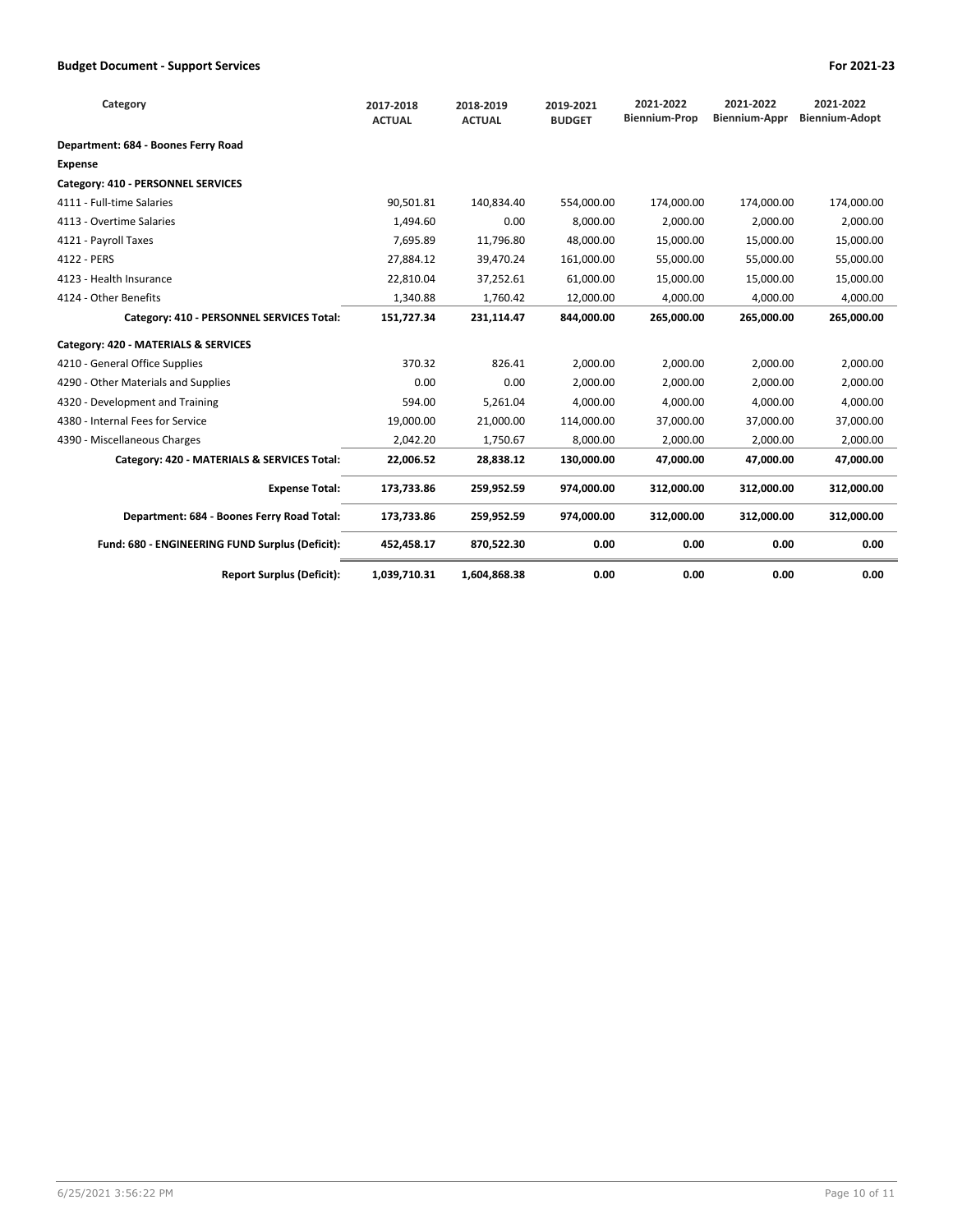# *[Information](https://www.ci.oswego.or.us/contact) Technology*

|                                 |    | <b>Annual Budgets</b>      |                            |           | <b>Biennial Budgets</b>       |           |    |                            |                            |             |     |                           |
|---------------------------------|----|----------------------------|----------------------------|-----------|-------------------------------|-----------|----|----------------------------|----------------------------|-------------|-----|---------------------------|
|                                 |    | 2017-2018<br><b>ACTUAL</b> | 2018-2019<br><b>ACTUAL</b> |           | 2019-2021<br><b>BN BUDGET</b> |           |    | 2021-23<br><b>PROPOSED</b> | 2021-23<br><b>APPROVED</b> |             |     | 2021-23<br><b>ADOPTED</b> |
| <b>Resources</b>                |    |                            |                            |           |                               |           |    |                            |                            |             |     |                           |
| <b>Beginning Balance</b>        | \$ | 557,306                    | Ŝ.                         | 495,831   | \$                            | 423,831   | Ŝ. | 605,077                    | Ś                          | 605,077     | Ś   | 605,077                   |
| <b>Department Revenues</b>      |    | 1,910                      |                            | 507       |                               | ۰         |    |                            |                            |             |     |                           |
| Internal Charges for Services   |    | 1,962,000                  |                            | 1,962,000 |                               | 4,222,000 |    | 4,162,000                  |                            | 4,162,000   |     | 4,162,000                 |
| <b>Total Resources</b>          | Ś. | 2,521,216                  | S                          | 2,458,338 | \$                            | 4,645,831 | S  | 4,767,077                  |                            | \$4,767,077 | \$. | 4,767,077                 |
| <b>Requirements</b>             |    |                            |                            |           |                               |           |    |                            |                            |             |     |                           |
| <b>Personnel Services</b>       | Ś. | 1,251,337                  |                            | 1,342,779 | Ŝ                             | 3,020,000 | S  | 3,116,000                  | Ś.                         | 3,116,000   | Ś.  | 3,116,000                 |
| <b>Materials &amp; Services</b> |    | 748,759                    |                            | 665,482   |                               | 1,246,000 |    | 1,246,000                  |                            | 1,246,000   |     | 1,246,000                 |
| Capital Outlay                  |    | 25,289                     |                            | 34,444    |                               | 100,000   |    | 120,000                    |                            | 120,000     |     | 120,000                   |
| Department Contingency          |    |                            |                            | ۰         |                               | 279,831   |    | 285,077                    |                            | 285,077     |     | 285,077                   |
| <b>Total Requirements</b>       | Ś. | 2,025,385                  | Ś.                         | 2,042,705 | \$                            | 4,645,831 | Ś  | 4,767,077                  | Ś.                         | 4,767,077   | Ś.  | 4,767,077                 |
| <b>FTE</b>                      |    | 9.5                        |                            | 9.5       |                               | 9.5       |    | 9.5                        |                            | 9.5         |     | 9.5                       |

## **Budget Notes**

▪ Materials and Services includes all network hardware for data and voice, all computers and related equipment, city telephone charges, common software maintenance, purchasing all plain and specialty paper, and costs associated with centralized printing in the Copy and Mail Center.

▪ Capital Outlay is for a special purpose server, networking hardware, and associated software.

▪ Contingency carryover is set aside for continued fiber construction with Clackamas County.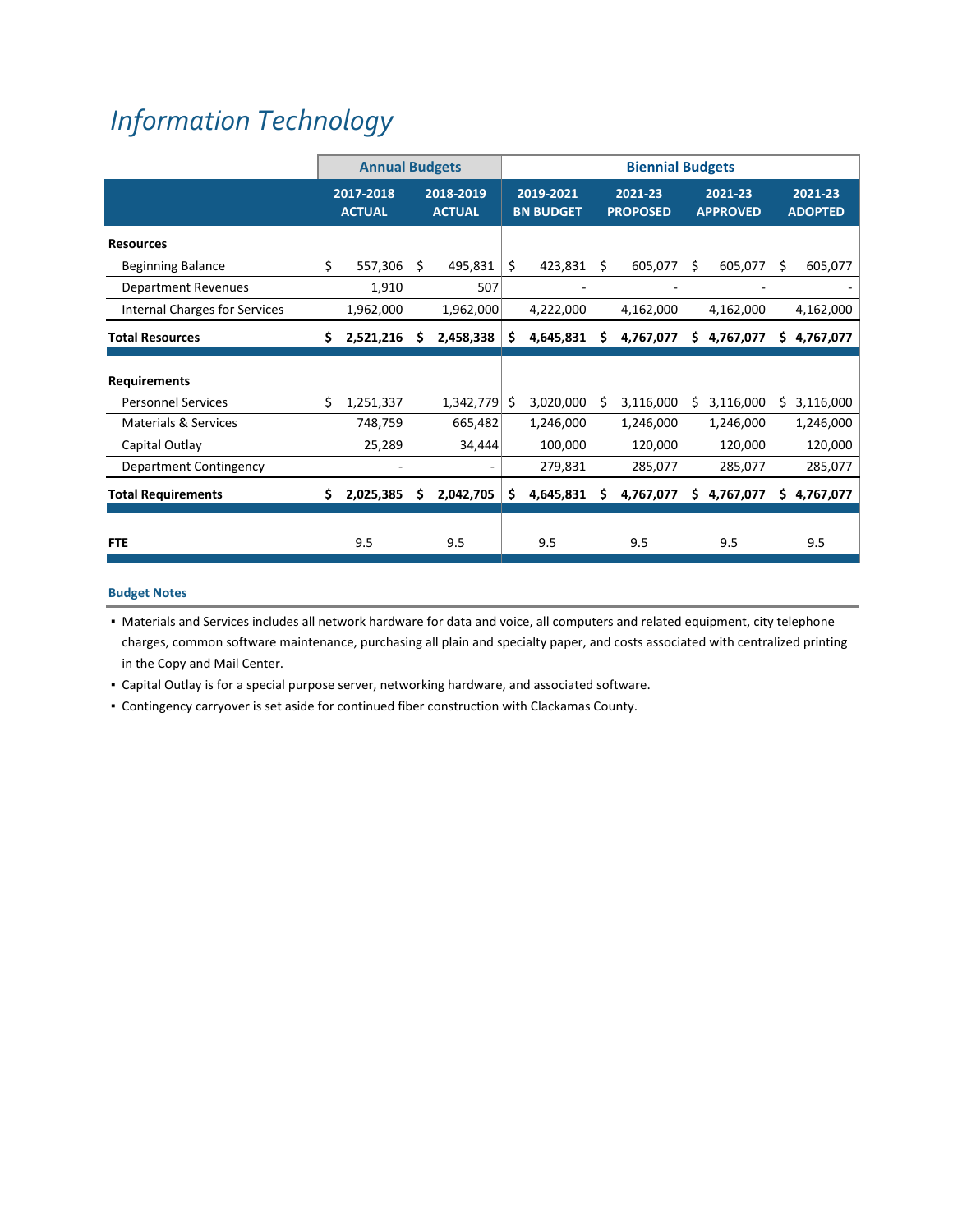| Category                                               | 2017-2018<br><b>ACTUAL</b> | 2018-2019<br><b>ACTUAL</b> | 2019-2021<br><b>BUDGET</b> | 2021-2022<br><b>Biennium-Prop</b> | 2021-2022<br>Biennium-Appr | 2021-2022<br><b>Biennium-Adopt</b> |
|--------------------------------------------------------|----------------------------|----------------------------|----------------------------|-----------------------------------|----------------------------|------------------------------------|
| <b>Department: 121 - Information Technology</b>        |                            |                            |                            |                                   |                            |                                    |
| Revenue                                                |                            |                            |                            |                                   |                            |                                    |
| Category: 302 - BEGINNING FUND BALANCES                |                            |                            |                            |                                   |                            |                                    |
| 3020 - Beginning Fund Balances                         | 557,305.94                 | 495,831.07                 | 423,831.00                 | 605,077.00                        | 605,077.00                 | 605,077.00                         |
| Category: 302 - BEGINNING FUND BALANCES Total:         | 557,305.94                 | 495,831.07                 | 423,831.00                 | 605,077.00                        | 605,077.00                 | 605,077.00                         |
| Category: 305 - INTERGOVERNMENTAL                      |                            |                            |                            |                                   |                            |                                    |
| 3050 - Intergovernmental                               | 0.00                       | 0.00                       | 0.00                       | 0.00                              | 0.00                       | 0.00                               |
| Category: 305 - INTERGOVERNMENTAL Total:               | 0.00                       | 0.00                       | 0.00                       | 0.00                              | 0.00                       | 0.00                               |
| Category: 310 - MISCELLANEOUS REVENUES                 |                            |                            |                            |                                   |                            |                                    |
| 3100 - Miscellaneous Revenues                          | 1,910.00                   | 507.14                     | 0.00                       | 0.00                              | 0.00                       | 0.00                               |
| Category: 310 - MISCELLANEOUS REVENUES Total:          | 1,910.00                   | 507.14                     | 0.00                       | 0.00                              | 0.00                       | 0.00                               |
| Category: 312 - CHARGES FOR SERVICES                   |                            |                            |                            |                                   |                            |                                    |
| 3120 - Charges for Services                            | 1,962,000.00               | 1,962,000.00               | 4,222,000.00               | 4,162,000.00                      | 4,162,000.00               | 4,162,000.00                       |
| Category: 312 - CHARGES FOR SERVICES Total:            | 1,962,000.00               | 1,962,000.00               | 4,222,000.00               | 4,162,000.00                      | 4,162,000.00               | 4,162,000.00                       |
| <b>Revenue Total:</b>                                  | 2,521,215.94               | 2,458,338.21               | 4,645,831.00               | 4,767,077.00                      | 4,767,077.00               | 4,767,077.00                       |
| <b>Expense</b>                                         |                            |                            |                            |                                   |                            |                                    |
| Category: 410 - PERSONNEL SERVICES                     |                            |                            |                            |                                   |                            |                                    |
| 4111 - Full-time Salaries                              | 747,918.91                 | 794,211.10                 | 1,810,000.00               | 1,865,000.00                      | 1,865,000.00               | 1,865,000.00                       |
| 4112 - Part-time salaries                              | 321.96                     | 13,952.40                  | 0.00                       | 0.00                              | 0.00                       | 0.00                               |
| 4113 - Overtime Salaries                               | 4,793.21                   | 1,604.06                   | 2,000.00                   | 16,000.00                         | 16,000.00                  | 16,000.00                          |
| 4114 - Special Pay                                     | 17,689.88                  | 28,629.45                  | 6,000.00                   | 28,000.00                         | 28,000.00                  | 28,000.00                          |
| 4121 - Payroll Taxes                                   | 65,136.76                  | 70,906.76                  | 153,000.00                 | 161,000.00                        | 161,000.00                 | 161,000.00                         |
| 4122 - PERS                                            | 202,088.00                 | 219,736.61                 | 540,000.00                 | 564,000.00                        | 564,000.00                 | 564,000.00                         |
| 4123 - Health Insurance                                | 175,796.72                 | 177,017.92                 | 444,000.00                 | 415,000.00                        | 415,000.00                 | 415,000.00                         |
| 4124 - Other Benefits                                  | 37,591.43                  | 36,721.40                  | 65,000.00                  | 67,000.00                         | 67,000.00                  | 67,000.00                          |
| Category: 410 - PERSONNEL SERVICES Total:              | 1,251,336.87               | 1,342,779.70               | 3,020,000.00               | 3,116,000.00                      | 3,116,000.00               | 3,116,000.00                       |
| Category: 420 - MATERIALS & SERVICES                   |                            |                            |                            |                                   |                            |                                    |
| 4210 - General Office Supplies                         | 12,593.08                  | 20,035.59                  | 52,000.00                  | 52,000.00                         | 52,000.00                  | 52,000.00                          |
| 4220 - Printing, Binding and Postage                   | 25,241.38                  | 36,237.13                  | 78,000.00                  | 78,000.00                         | 78,000.00                  | 78,000.00                          |
| 4290 - Other Materials and Supplies                    | 257,861.21                 | 194,525.29                 | 320,000.00                 | 320,000.00                        | 320,000.00                 | 320,000.00                         |
| 4310 - Professional & Technical Svcs                   | 103,202.93                 | 238,179.76                 | 332,000.00                 | 332,000.00                        | 332,000.00                 | 332,000.00                         |
| 4320 - Development and Training                        | 6,806.74                   | 9,570.12                   | 30,000.00                  | 30,000.00                         | 30,000.00                  | 30,000.00                          |
| 4350 - Other Purchased Services                        | 136,510.53                 | 126,904.08                 | 366,000.00                 | 366,000.00                        | 366,000.00                 | 366,000.00                         |
| 4370 - Repairs and Maintenance                         | 206,543.08                 | 40,029.92                  | 68,000.00                  | 68,000.00                         | 68,000.00                  | 68,000.00                          |
| Category: 420 - MATERIALS & SERVICES Total:            | 748,758.95                 | 665,481.89                 | 1,246,000.00               | 1,246,000.00                      | 1,246,000.00               | 1,246,000.00                       |
| Category: 480 - CAPITAL OUTLAY                         |                            |                            |                            |                                   |                            |                                    |
| 4850 - Vehicles & Equipment                            | 25,289.05                  | 34,443.74                  | 100,000.00                 | 120,000.00                        | 120,000.00                 | 120,000.00                         |
| Category: 480 - CAPITAL OUTLAY Total:                  | 25,289.05                  | 34,443.74                  | 100,000.00                 | 120,000.00                        | 120,000.00                 | 120,000.00                         |
| Category: 490 - CONTINGENCY                            |                            |                            |                            |                                   |                            |                                    |
| 4909 - Department Contingency                          | 0.00                       | 0.00                       | 279,831.00                 | 285,077.00                        | 285,077.00                 | 285,077.00                         |
| Category: 490 - CONTINGENCY Total:                     | 0.00                       | 0.00                       | 279,831.00                 | 285,077.00                        | 285,077.00                 | 285,077.00                         |
| <b>Expense Total:</b>                                  | 2,025,384.87               | 2,042,705.33               | 4,645,831.00               | 4,767,077.00                      | 4,767,077.00               | 4,767,077.00                       |
| Department: 121 - Information Technology Surplus (Defi | 495,831.07                 | 415,632.88                 | 0.00                       | 0.00                              | 0.00                       | 0.00                               |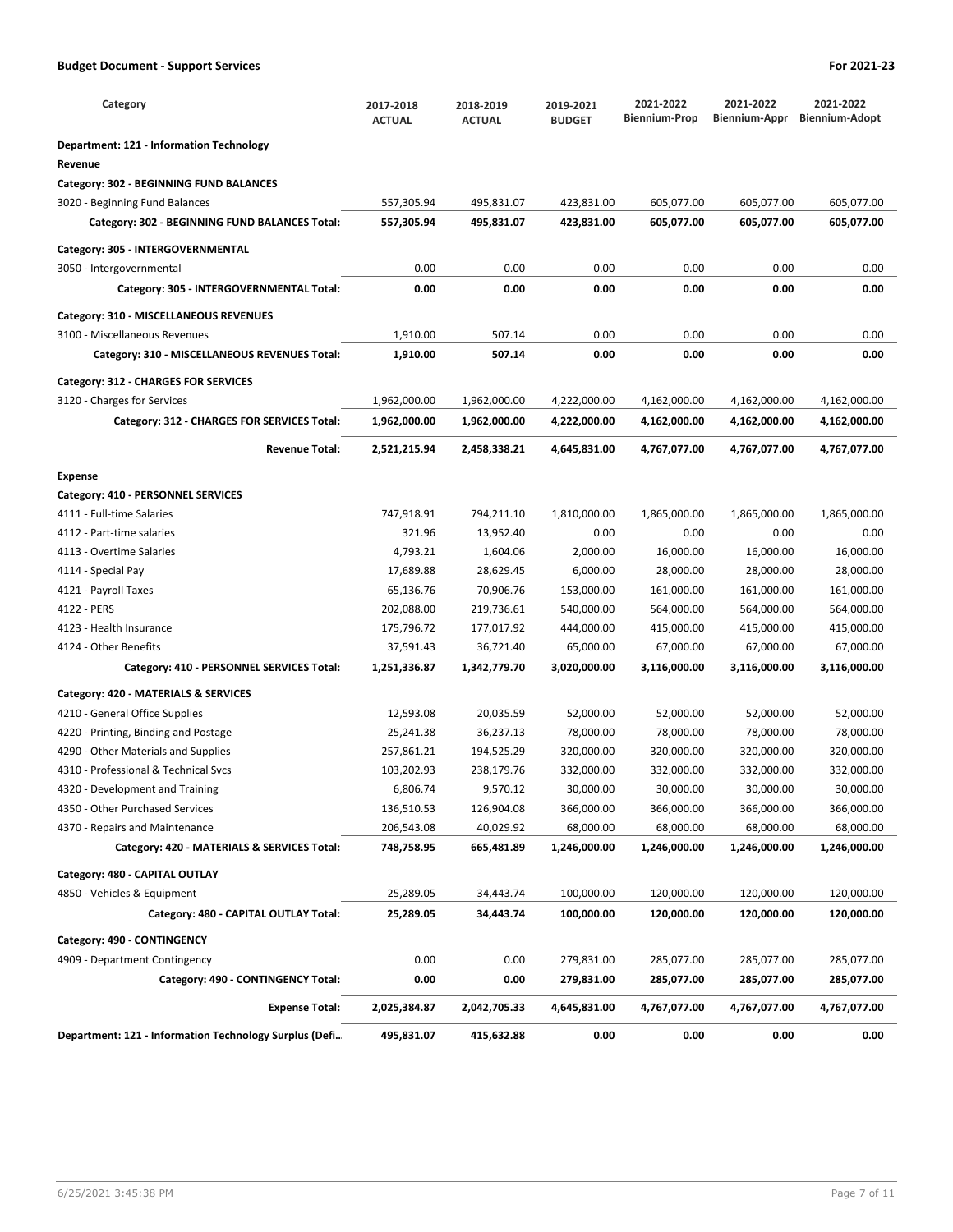## *Public Works Support [Services](https://www.ci.oswego.or.us/publicworks)*

|                                      | <b>Annual Budgets</b> |                            |    |                            | <b>Biennial Budgets</b> |                               |    |                            |                            |    |                           |
|--------------------------------------|-----------------------|----------------------------|----|----------------------------|-------------------------|-------------------------------|----|----------------------------|----------------------------|----|---------------------------|
|                                      |                       | 2017-2018<br><b>ACTUAL</b> |    | 2018-2019<br><b>ACTUAL</b> |                         | 2019-2021<br><b>BN BUDGET</b> |    | 2021-23<br><b>PROPOSED</b> | 2021-23<br><b>APPROVED</b> |    | 2021-23<br><b>ADOPTED</b> |
| <b>Resources</b>                     |                       |                            |    |                            |                         |                               |    |                            |                            |    |                           |
| <b>Beginning Balance</b>             | Ś.                    | 814,686                    | Ŝ. | 587,252                    | \$                      | 588,252                       | Ŝ. | 527,180                    | 527,180<br>S               | Ŝ. | 527,180                   |
| <b>Department Revenues</b>           |                       | 38,947                     |    | 42,977                     |                         | 49,000                        |    | 52,000                     | 52,000                     |    | 52,000                    |
| <b>Internal Charges for Services</b> |                       | 1,971,000                  |    | 2,042,000                  |                         | 3,579,000                     |    | 3,720,000                  | 3,720,000                  |    | 3,720,000                 |
| Proceeds Sale of Capital Assets      |                       | 2,850                      |    | 24,531                     |                         |                               |    |                            |                            |    |                           |
| <b>Total Resources</b>               | Ś.                    | 2,827,483                  | \$ | 2,696,760                  | \$                      | 4,216,252                     | Ś  | 4,299,180                  | \$4,299,180                | \$ | 4,299,180                 |
| <b>Requirements</b>                  |                       |                            |    |                            |                         |                               |    |                            |                            |    |                           |
| <b>Personnel Services</b>            | Ś.                    | 988,595                    | Ŝ  | 1,209,230                  | Ś                       | 2,570,000                     | Ŝ  | 2,700,000                  | \$2,700,000                | Ŝ. | 2,700,000                 |
| <b>Materials &amp; Services</b>      |                       | 570,848                    |    | 485,154                    |                         | 1,089,000                     |    | 945,000                    | 945,000                    |    | 945,000                   |
| <b>Internal Fees for Services</b>    |                       | 197,000                    |    | 201,000                    |                         | 366,000                       |    | 429,000                    | 429,000                    |    | 429,000                   |
| Capital Outlay                       |                       | 483,788                    |    | 67,030                     |                         | 130,000                       |    | 146,000                    | 146,000                    |    | 146,000                   |
| Contingency                          |                       |                            |    |                            |                         | 61,252                        |    | 79,180                     | 79,180                     |    | 79,180                    |
| <b>Unappropriated End Balance</b>    |                       | 587,252                    |    | 734,346                    |                         |                               |    |                            |                            |    |                           |
| <b>Total Requirements</b>            | Ś.                    | 2,827,483                  | S  | 2,696,760                  | \$                      | 4,216,252                     | S  | 4,299,180                  | \$4,299,180                | S  | 4,299,180                 |
| <b>FTE</b>                           |                       | 10                         |    | 10                         |                         | 9.5                           |    | 9.5                        | 9.5                        |    | 9.5                       |

## **Budget Notes**

▪ Department revenue includes fuel usage reimbursement from the School District, investment income, and sundry income.

▪ Internal fees for service is the department's cost share for administrative support services.

## **Adopted 2021‐23**

▪ Materials and Services includes an agreement with Clackamas County to maintain all traffic signals and associated appurtenances; and funding for second phase of Computerized Maintenance Management System (CMMS) software implementation and technology upgrades for paperless workflow.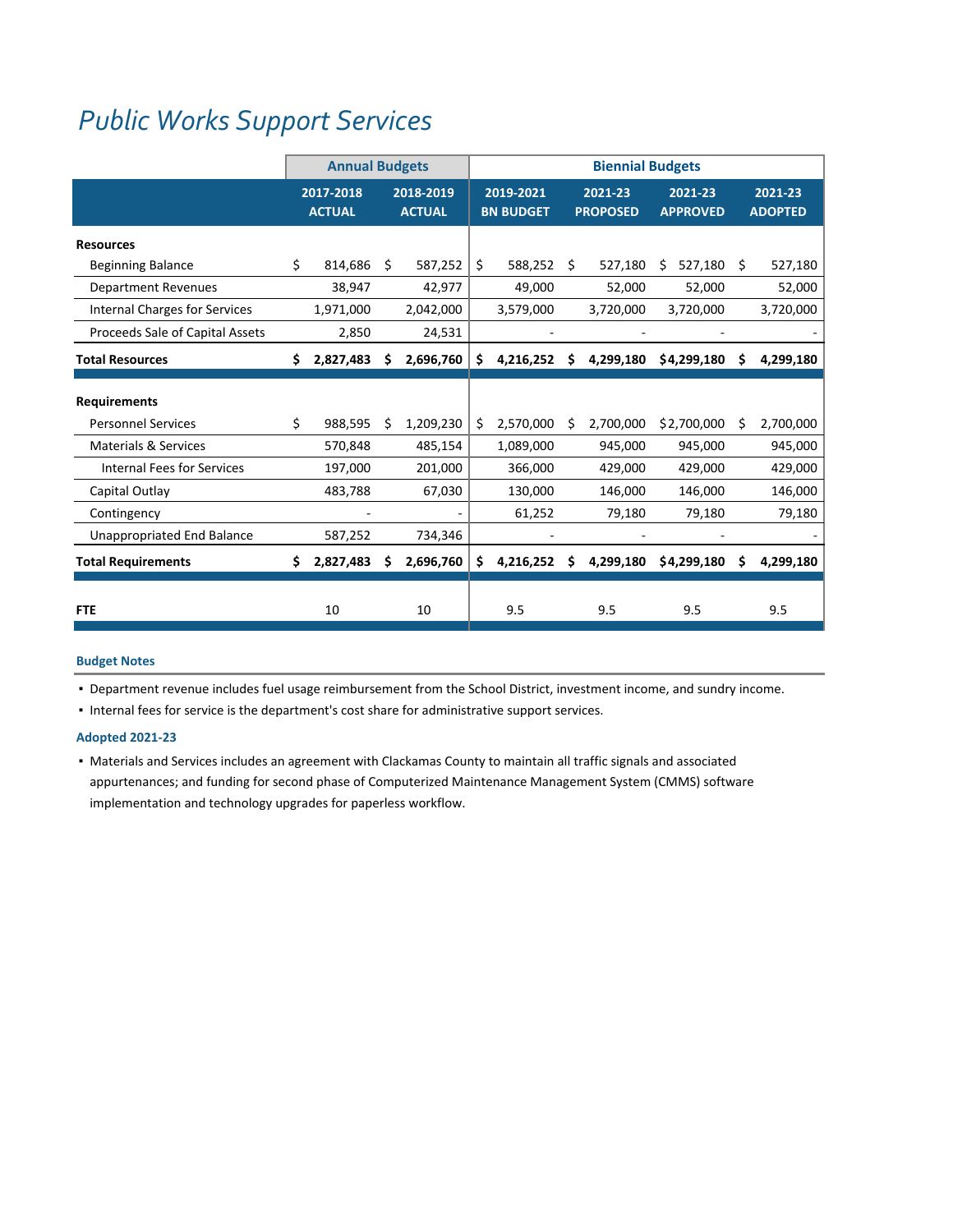

CITY OF LAKE OSWEGO GROUP SUMMARY

## **Budget Document - Support Services**

For 2021-23

| Category                                              | 2017-2018<br><b>ACTUAL</b> | 2018-2019<br><b>ACTUAL</b> | 2019-2021<br><b>BUDGET</b> | 2021-2022<br><b>Biennium-Prop</b> | 2021-2022<br><b>Biennium-Appr</b> | 2021-2022<br><b>Biennium-Adopt</b> |
|-------------------------------------------------------|----------------------------|----------------------------|----------------------------|-----------------------------------|-----------------------------------|------------------------------------|
| Fund: 670 - PUBLIC WORKS SUPPORT SERVICES FUND        |                            |                            |                            |                                   |                                   |                                    |
| Department: 670 - Public Works Support Services Resou |                            |                            |                            |                                   |                                   |                                    |
| Revenue                                               |                            |                            |                            |                                   |                                   |                                    |
| Category: 302 - BEGINNING FUND BALANCES               |                            |                            |                            |                                   |                                   |                                    |
| 3020 - Beginning Fund Balances                        | 802,952.20                 | 573,844.89                 | 575,252.00                 | 507,876.00                        | 507,876.00                        | 507,876.00                         |
| Category: 302 - BEGINNING FUND BALANCES Total:        | 802,952.20                 | 573,844.89                 | 575,252.00                 | 507,876.00                        | 507,876.00                        | 507,876.00                         |
| Category: 305 - INTERGOVERNMENTAL                     |                            |                            |                            |                                   |                                   |                                    |
| 3050 - Intergovernmental                              | 0.00                       | 0.00                       | 0.00                       | 0.00                              | 0.00                              | 0.00                               |
| Category: 305 - INTERGOVERNMENTAL Total:              | 0.00                       | 0.00                       | 0.00                       | 0.00                              | 0.00                              | 0.00                               |
| Category: 310 - MISCELLANEOUS REVENUES                |                            |                            |                            |                                   |                                   |                                    |
| 3100 - Miscellaneous Revenues                         | 21,036.34                  | 25,347.15                  | 17,000.00                  | 12,000.00                         | 12,000.00                         | 12,000.00                          |
| Category: 310 - MISCELLANEOUS REVENUES Total:         | 21,036.34                  | 25,347.15                  | 17,000.00                  | 12,000.00                         | 12,000.00                         | 12,000.00                          |
| Category: 312 - CHARGES FOR SERVICES                  |                            |                            |                            |                                   |                                   |                                    |
| 3120 - Charges for Services                           | 1,001,000.00               | 1,046,000.00               | 1,977,000.00               | 2,078,000.00                      | 2,078,000.00                      | 2,078,000.00                       |
| Category: 312 - CHARGES FOR SERVICES Total:           | 1,001,000.00               | 1,046,000.00               | 1,977,000.00               | 2,078,000.00                      | 2,078,000.00                      | 2,078,000.00                       |
| Category: 344 - PROCEEDS SALE OF CAPITAL ASSETS       |                            |                            |                            |                                   |                                   |                                    |
| 3440 - Proceeds from Sale of Capital Assets           | 2,850.00                   | 24,530.88                  | 0.00                       | 0.00                              | 0.00                              | 0.00                               |
| Category: 344 - PROCEEDS SALE OF CAPITAL ASSETS Tota  | 2,850.00                   | 24,530.88                  | 0.00                       | 0.00                              | 0.00                              | 0.00                               |
| <b>Revenue Total:</b>                                 | 1,827,838.54               | 1,669,722.92               | 2,569,252.00               | 2,597,876.00                      | 2,597,876.00                      | 2,597,876.00                       |
| Department: 670 - Public Works Support Services Resou | 1,827,838.54               | 1,669,722.92               | 2,569,252.00               | 2,597,876.00                      | 2,597,876.00                      | 2,597,876.00                       |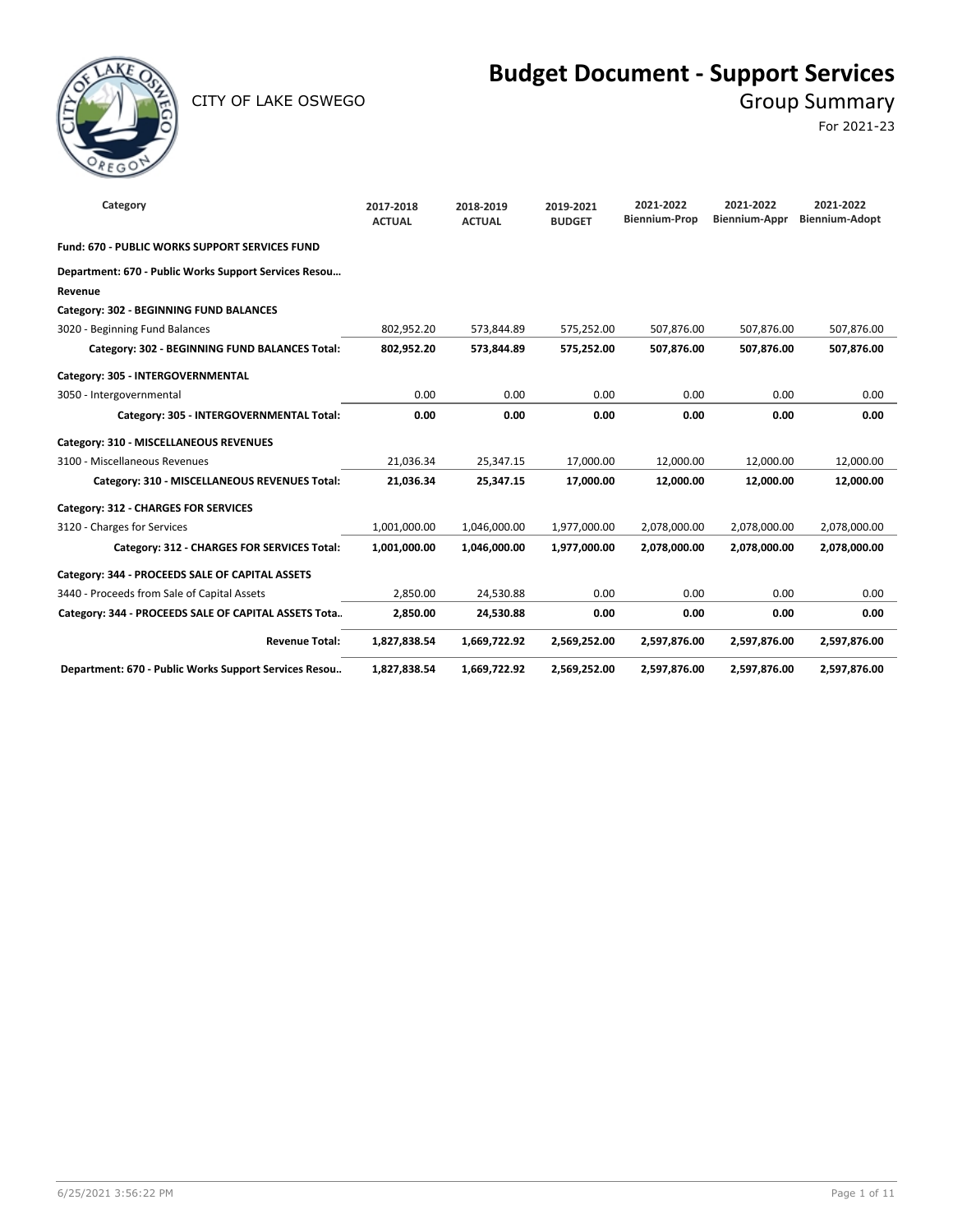| Category                                            | 2017-2018<br><b>ACTUAL</b> | 2018-2019<br><b>ACTUAL</b> | 2019-2021<br><b>BUDGET</b> | 2021-2022<br><b>Biennium-Prop</b> | 2021-2022<br>Biennium-Appr | 2021-2022<br><b>Biennium-Adopt</b> |
|-----------------------------------------------------|----------------------------|----------------------------|----------------------------|-----------------------------------|----------------------------|------------------------------------|
| Department: 671 - PW Support - Mgmt Services        |                            |                            |                            |                                   |                            |                                    |
| <b>Expense</b>                                      |                            |                            |                            |                                   |                            |                                    |
| Category: 410 - PERSONNEL SERVICES                  |                            |                            |                            |                                   |                            |                                    |
| 4111 - Full-time Salaries                           | 341,321.59                 | 441,254.80                 | 886,000.00                 | 971,000.00                        | 971,000.00                 | 971,000.00                         |
| 4112 - Part-time salaries                           | 3,771.24                   | 0.00                       | 4,000.00                   | 0.00                              | 0.00                       | 0.00                               |
| 4113 - Overtime Salaries                            | 1,785.72                   | 1,928.95                   | 2,000.00                   | 2,000.00                          | 2,000.00                   | 2,000.00                           |
| 4114 - Special Pay                                  | 5,081.68                   | 1,034.76                   | 2,000.00                   | 2,000.00                          | 2,000.00                   | 2,000.00                           |
| 4121 - Payroll Taxes                                | 30,520.02                  | 38,169.35                  | 75,000.00                  | 83,000.00                         | 83,000.00                  | 83,000.00                          |
| 4122 - PERS                                         | 76,586.60                  | 102,726.65                 | 226,000.00                 | 264,000.00                        | 264,000.00                 | 264,000.00                         |
| 4123 - Health Insurance                             | 101,504.28                 | 116,676.84                 | 245,000.00                 | 233,000.00                        | 233,000.00                 | 233,000.00                         |
| 4124 - Other Benefits                               | 7,693.36                   | 10,020.78                  | 19,000.00                  | 21,000.00                         | 21,000.00                  | 21,000.00                          |
| Category: 410 - PERSONNEL SERVICES Total:           | 568,264.49                 | 711,812.13                 | 1,459,000.00               | 1,576,000.00                      | 1,576,000.00               | 1,576,000.00                       |
| Category: 420 - MATERIALS & SERVICES                |                            |                            |                            |                                   |                            |                                    |
| 4210 - General Office Supplies                      | 18,443.62                  | 8,223.22                   | 20,000.00                  | 20,000.00                         | 20,000.00                  | 20,000.00                          |
| 4220 - Printing, Binding and Postage                | 1,014.83                   | 227.66                     | 2,000.00                   | 2,000.00                          | 2,000.00                   | 2,000.00                           |
| 4270 - Uniforms and Safety Materials                | 618.47                     | 657.48                     | 2,000.00                   | 2,000.00                          | 2,000.00                   | 2,000.00                           |
| 4290 - Other Materials and Supplies                 | 47,169.13                  | 77,567.45                  | 31,000.00                  | 14,000.00                         | 14,000.00                  | 14,000.00                          |
| 4310 - Professional & Technical Svcs                | 177,071.23                 | 98,110.61                  | 154,000.00                 | 65,000.00                         | 65,000.00                  | 65,000.00                          |
| 4320 - Development and Training                     | 6,517.77                   | 11,711.35                  | 30,000.00                  | 42,000.00                         | 42,000.00                  | 42,000.00                          |
| 4350 - Other Purchased Services                     | 25,651.28                  | 3,896.20                   | 59,000.00                  | 60,000.00                         | 60,000.00                  | 60,000.00                          |
| 4370 - Repairs and Maintenance                      | 111,847.24                 | 118,251.05                 | 254,000.00                 | 260,000.00                        | 260,000.00                 | 260,000.00                         |
| 4380 - Internal Fees for Service                    | 140,000.00                 | 143,000.00                 | 239,000.00                 | 309,000.00                        | 309,000.00                 | 309,000.00                         |
| 4390 - Miscellaneous Charges                        | 58,281.04                  | 14,601.82                  | 10,000.00                  | 20,000.00                         | 20,000.00                  | 20,000.00                          |
| Category: 420 - MATERIALS & SERVICES Total:         | 586,614.61                 | 476,246.84                 | 801,000.00                 | 794,000.00                        | 794,000.00                 | 794,000.00                         |
| Category: 480 - CAPITAL OUTLAY                      |                            |                            |                            |                                   |                            |                                    |
| 4810 - Capital and Improvements                     | 408,087.95                 | 0.00                       | 0.00                       | 110,000.00                        | 110,000.00                 | 110,000.00                         |
| 4850 - Vehicles & Equipment                         | 0.00                       | 0.00                       | 0.00                       | 0.00                              | 0.00                       | 0.00                               |
| Category: 480 - CAPITAL OUTLAY Total:               | 408,087.95                 | 0.00                       | 0.00                       | 110,000.00                        | 110,000.00                 | 110,000.00                         |
| Category: 490 - CONTINGENCY                         |                            |                            |                            |                                   |                            |                                    |
| 4900 - Contingency                                  | 0.00                       | 0.00                       | 61,252.00                  | 79,180.00                         | 79,180.00                  | 79,180.00                          |
| Category: 490 - CONTINGENCY Total:                  | 0.00                       | 0.00                       | 61,252.00                  | 79,180.00                         | 79,180.00                  | 79,180.00                          |
| <b>Expense Total:</b>                               | 1,562,967.05               | 1,188,058.97               | 2,321,252.00               | 2,559,180.00                      | 2,559,180.00               | 2,559,180.00                       |
| Department: 671 - PW Support - Mgmt Services Total: | 1,562,967.05               | 1,188,058.97               | 2,321,252.00               | 2,559,180.00                      | 2,559,180.00               | 2,559,180.00                       |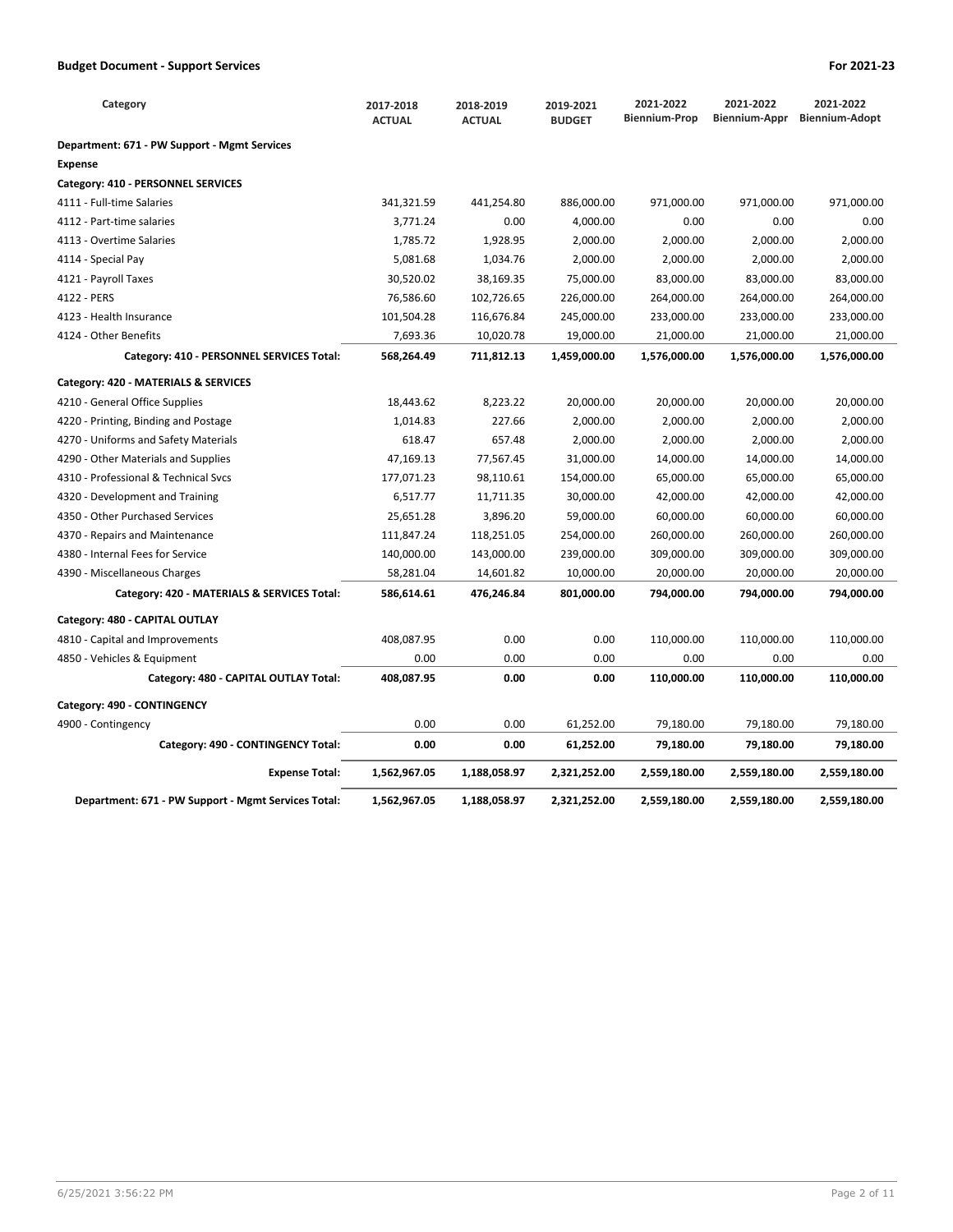| Category                                                  | 2017-2018<br><b>ACTUAL</b> | 2018-2019<br><b>ACTUAL</b> | 2019-2021<br><b>BUDGET</b> | 2021-2022<br><b>Biennium-Prop</b> | 2021-2022<br>Biennium-Appr | 2021-2022<br><b>Biennium-Adopt</b> |
|-----------------------------------------------------------|----------------------------|----------------------------|----------------------------|-----------------------------------|----------------------------|------------------------------------|
| <b>Department: 672 - Electronics Division</b>             |                            |                            |                            |                                   |                            |                                    |
| Revenue                                                   |                            |                            |                            |                                   |                            |                                    |
| Category: 312 - CHARGES FOR SERVICES                      |                            |                            |                            |                                   |                            |                                    |
| 3120 - Charges for Services                               | 238,000.00                 | 242,000.00                 | 376,000.00                 | 300,000.00                        | 300,000.00                 | 300,000.00                         |
| Category: 312 - CHARGES FOR SERVICES Total:               | 238,000.00                 | 242,000.00                 | 376,000.00                 | 300,000.00                        | 300,000.00                 | 300,000.00                         |
| <b>Revenue Total:</b>                                     | 238,000.00                 | 242,000.00                 | 376,000.00                 | 300,000.00                        | 300,000.00                 | 300,000.00                         |
| <b>Expense</b>                                            |                            |                            |                            |                                   |                            |                                    |
| Category: 410 - PERSONNEL SERVICES                        |                            |                            |                            |                                   |                            |                                    |
| 4111 - Full-time Salaries                                 | 59,555.94                  | 84,750.68                  | 177,000.00                 | 188,000.00                        | 188,000.00                 | 188,000.00                         |
| 4113 - Overtime Salaries                                  | 0.00                       | 947.45                     | 6,000.00                   | 6,000.00                          | 6,000.00                   | 6,000.00                           |
| 4114 - Special Pay                                        | 0.00                       | 3,260.00                   | 4,000.00                   | 4,000.00                          | 4,000.00                   | 4,000.00                           |
| 4121 - Payroll Taxes                                      | 4,899.38                   | 7,307.32                   | 16,000.00                  | 17,000.00                         | 17,000.00                  | 17,000.00                          |
| 4122 - PERS                                               | 2,107.71                   | 17,585.50                  | 47,000.00                  | 54,000.00                         | 54,000.00                  | 54,000.00                          |
| 4123 - Health Insurance                                   | 10,673.36                  | 17,735.04                  | 40,000.00                  | 41,000.00                         | 41,000.00                  | 41,000.00                          |
| 4124 - Other Benefits                                     | 1,219.17                   | 1,448.52                   | 6,000.00                   | 6,000.00                          | 6,000.00                   | 6,000.00                           |
| Category: 410 - PERSONNEL SERVICES Total:                 | 78,455.56                  | 133,034.51                 | 296,000.00                 | 316,000.00                        | 316,000.00                 | 316,000.00                         |
| Category: 420 - MATERIALS & SERVICES                      |                            |                            |                            |                                   |                            |                                    |
| 4270 - Uniforms and Safety Materials                      | 862.92                     | 253.79                     | 2,000.00                   | 2,000.00                          | 2,000.00                   | 2,000.00                           |
| 4280 - Small Tools and Supplies                           | 2,222.53                   | 4,206.95                   | 24,000.00                  | 12,000.00                         | 12,000.00                  | 12,000.00                          |
| 4310 - Professional & Technical Sycs                      | 349.68                     | 349.68                     | 2,000.00                   | 0.00                              | 0.00                       | 0.00                               |
| 4320 - Development and Training                           | 0.00                       | 1,339.42                   | 8,000.00                   | 6,000.00                          | 6,000.00                   | 6,000.00                           |
| 4350 - Other Purchased Services                           | 825.76                     | 622.62                     | 2,000.00                   | 2,000.00                          | 2,000.00                   | 2,000.00                           |
| 4370 - Repairs and Maintenance                            | 7,045.37                   | 2,682.00                   | 17,000.00                  | 7,000.00                          | 7,000.00                   | 7,000.00                           |
| 4380 - Internal Fees for Service                          | 12,000.00                  | 12,000.00                  | 34,000.00                  | 29,000.00                         | 29,000.00                  | 29,000.00                          |
| Category: 420 - MATERIALS & SERVICES Total:               | 23,306.26                  | 21,454.46                  | 89,000.00                  | 58,000.00                         | 58,000.00                  | 58,000.00                          |
| Category: 480 - CAPITAL OUTLAY                            |                            |                            |                            |                                   |                            |                                    |
| 4850 - Vehicles & Equipment                               | 0.00                       | 0.00                       | 130,000.00                 | 0.00                              | 0.00                       | 0.00                               |
| Category: 480 - CAPITAL OUTLAY Total:                     | 0.00                       | 0.00                       | 130,000.00                 | 0.00                              | 0.00                       | 0.00                               |
| <b>Expense Total:</b>                                     | 101,761.82                 | 154,488.97                 | 515,000.00                 | 374,000.00                        | 374,000.00                 | 374,000.00                         |
| Department: 672 - Electronics Division Surplus (Deficit): | 136,238.18                 | 87,511.03                  | -139,000.00                | $-74,000.00$                      | -74,000.00                 | $-74,000.00$                       |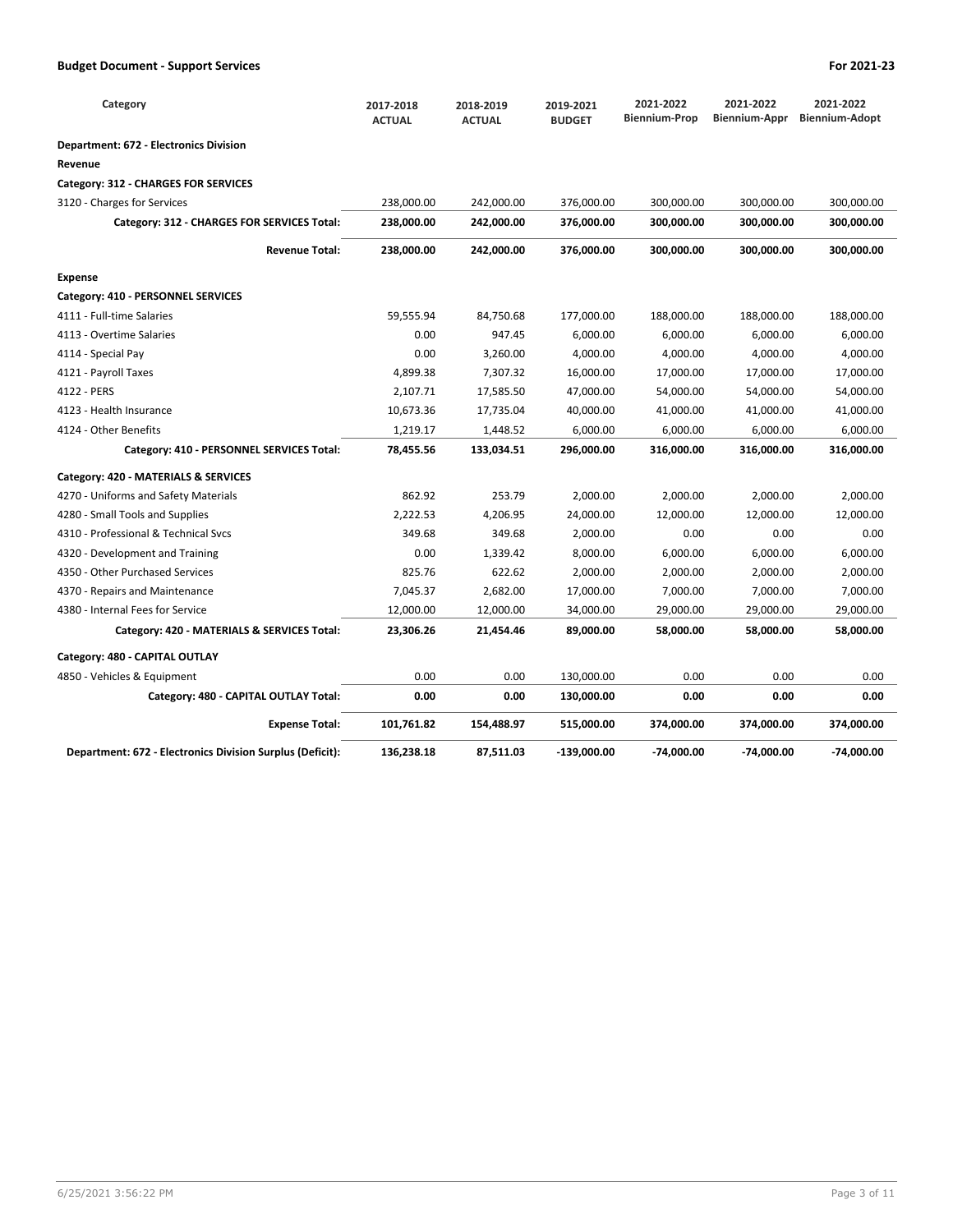| Category                                                 | 2017-2018<br><b>ACTUAL</b> | 2018-2019<br><b>ACTUAL</b> | 2019-2021<br><b>BUDGET</b> | 2021-2022<br><b>Biennium-Prop</b> | 2021-2022<br>Biennium-Appr | 2021-2022<br><b>Biennium-Adopt</b> |
|----------------------------------------------------------|----------------------------|----------------------------|----------------------------|-----------------------------------|----------------------------|------------------------------------|
| Department: 673 - Motor Pool Services                    |                            |                            |                            |                                   |                            |                                    |
| Revenue                                                  |                            |                            |                            |                                   |                            |                                    |
| Category: 302 - BEGINNING FUND BALANCES                  |                            |                            |                            |                                   |                            |                                    |
| 3020 - Beginning Fund Balances                           | 11,733.48                  | 13,407.25                  | 13,000.00                  | 19,304.00                         | 19,304.00                  | 19,304.00                          |
| Category: 302 - BEGINNING FUND BALANCES Total:           | 11,733.48                  | 13,407.25                  | 13,000.00                  | 19,304.00                         | 19,304.00                  | 19,304.00                          |
| Category: 310 - MISCELLANEOUS REVENUES                   |                            |                            |                            |                                   |                            |                                    |
| 3100 - Miscellaneous Revenues                            | 17,911.38                  | 17,629.96                  | 32,000.00                  | 40,000.00                         | 40,000.00                  | 40,000.00                          |
| Category: 310 - MISCELLANEOUS REVENUES Total:            | 17,911.38                  | 17,629.96                  | 32,000.00                  | 40,000.00                         | 40,000.00                  | 40,000.00                          |
| Category: 312 - CHARGES FOR SERVICES                     |                            |                            |                            |                                   |                            |                                    |
| 3120 - Charges for Services                              | 484,000.00                 | 503,000.00                 | 632,000.00                 | 754,000.00                        | 754,000.00                 | 754,000.00                         |
| Category: 312 - CHARGES FOR SERVICES Total:              | 484,000.00                 | 503,000.00                 | 632,000.00                 | 754,000.00                        | 754,000.00                 | 754,000.00                         |
| <b>Revenue Total:</b>                                    | 513,644.86                 | 534,037.21                 | 677,000.00                 | 813,304.00                        | 813,304.00                 | 813,304.00                         |
| Expense                                                  |                            |                            |                            |                                   |                            |                                    |
| Category: 410 - PERSONNEL SERVICES                       |                            |                            |                            |                                   |                            |                                    |
| 4111 - Full-time Salaries                                | 126,982.83                 | 135,140.05                 | 284,000.00                 | 279,000.00                        | 279,000.00                 | 279,000.00                         |
| 4112 - Part-time salaries                                | 0.00                       | 0.00                       | 0.00                       | 0.00                              | 0.00                       | 0.00                               |
| 4113 - Overtime Salaries                                 | 340.62                     | 1,774.22                   | 12,000.00                  | 12,000.00                         | 12,000.00                  | 12,000.00                          |
| 4114 - Special Pay                                       | 0.00                       | 5,398.40                   | 8,000.00                   | 8,000.00                          | 8,000.00                   | 8,000.00                           |
| 4121 - Payroll Taxes                                     | 10,197.11                  | 11,466.61                  | 26,000.00                  | 25,000.00                         | 25,000.00                  | 25,000.00                          |
| 4122 - PERS                                              | 33,033.14                  | 36,971.45                  | 91,000.00                  | 92,000.00                         | 92,000.00                  | 92,000.00                          |
| 4123 - Health Insurance                                  | 41,464.32                  | 40,968.36                  | 93,000.00                  | 82,000.00                         | 82,000.00                  | 82,000.00                          |
| 4124 - Other Benefits                                    | 6,335.29                   | 4,750.24                   | 11,000.00                  | 11,000.00                         | 11,000.00                  | 11,000.00                          |
| Category: 410 - PERSONNEL SERVICES Total:                | 218,353.31                 | 236,469.33                 | 525,000.00                 | 509,000.00                        | 509,000.00                 | 509,000.00                         |
| Category: 420 - MATERIALS & SERVICES                     |                            |                            |                            |                                   |                            |                                    |
| 4270 - Uniforms and Safety Materials                     | 2,441.45                   | 1,327.22                   | 16,000.00                  | 6,000.00                          | 6,000.00                   | 6,000.00                           |
| 4280 - Small Tools and Supplies                          | 25,795.28                  | 6,447.07                   | 35,000.00                  | 25,000.00                         | 25,000.00                  | 25,000.00                          |
| 4310 - Professional & Technical Svcs                     | 10,502.20                  | 12,460.10                  | 32,000.00                  | 22,000.00                         | 22,000.00                  | 22,000.00                          |
| 4320 - Development and Training                          | 2,326.00                   | 6,247.68                   | 22,000.00                  | 8,000.00                          | 8,000.00                   | 8,000.00                           |
| 4350 - Other Purchased Services                          | 518.62                     | 1,245.24                   | 4,000.00                   | 4,000.00                          | 4,000.00                   | 4,000.00                           |
| 4370 - Repairs and Maintenance                           | -23,119.73                 | 19,956.20                  | 91,000.00                  | 86,000.00                         | 86,000.00                  | 86,000.00                          |
| 4380 - Internal Fees for Service                         | 29,000.00                  | 30,000.00                  | 62,000.00                  | 51,000.00                         | 51,000.00                  | 51,000.00                          |
| Category: 420 - MATERIALS & SERVICES Total:              | 47,463.82                  | 77,683.51                  | 262,000.00                 | 202,000.00                        | 202,000.00                 | 202,000.00                         |
| Category: 480 - CAPITAL OUTLAY                           |                            |                            |                            |                                   |                            |                                    |
| 4850 - Vehicles & Equipment                              | 75,700.00                  | 67,030.00                  | 0.00                       | 36,000.00                         | 36,000.00                  | 36,000.00                          |
| Category: 480 - CAPITAL OUTLAY Total:                    | 75,700.00                  | 67,030.00                  | 0.00                       | 36,000.00                         | 36,000.00                  | 36,000.00                          |
| <b>Expense Total:</b>                                    | 341,517.13                 | 381,182.84                 | 787,000.00                 | 747,000.00                        | 747,000.00                 | 747,000.00                         |
| Department: 673 - Motor Pool Services Surplus (Deficit): | 172,127.73                 | 152,854.37                 | $-110,000.00$              | 66,304.00                         | 66,304.00                  | 66,304.00                          |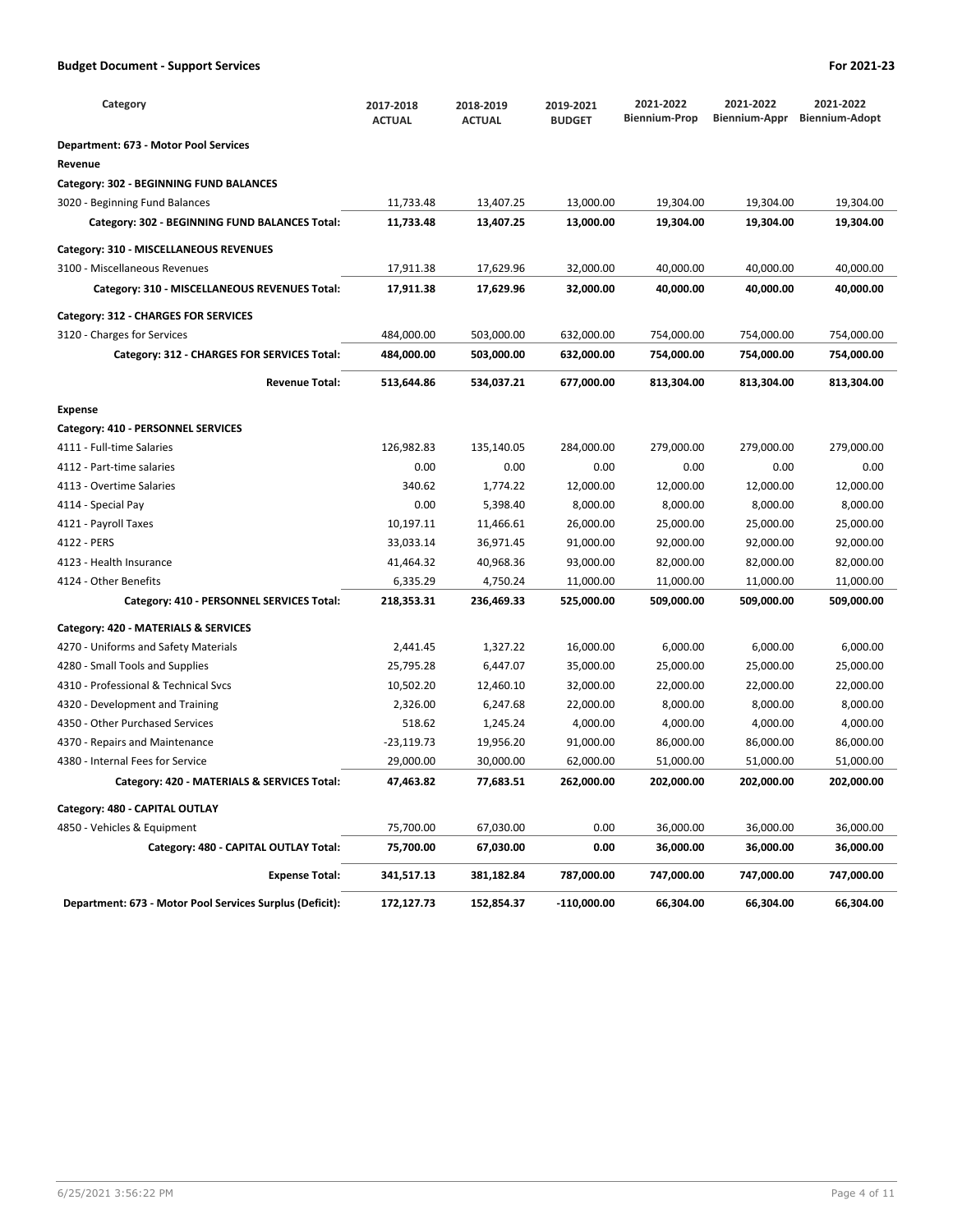| Category                                                 | 2017-2018<br><b>ACTUAL</b> | 2018-2019<br><b>ACTUAL</b> | 2019-2021<br><b>BUDGET</b> | 2021-2022<br><b>Biennium-Prop</b> | 2021-2022<br>Biennium-Appr | 2021-2022<br><b>Biennium-Adopt</b> |
|----------------------------------------------------------|----------------------------|----------------------------|----------------------------|-----------------------------------|----------------------------|------------------------------------|
| Department: 674 - City Beautification                    |                            |                            |                            |                                   |                            |                                    |
| Revenue                                                  |                            |                            |                            |                                   |                            |                                    |
| Category: 312 - CHARGES FOR SERVICES                     |                            |                            |                            |                                   |                            |                                    |
| 3120 - Charges for Services                              | 248,000.00                 | 251,000.00                 | 594,000.00                 | 588,000.00                        | 588,000.00                 | 588,000.00                         |
| Category: 312 - CHARGES FOR SERVICES Total:              | 248,000.00                 | 251,000.00                 | 594,000.00                 | 588,000.00                        | 588,000.00                 | 588,000.00                         |
| <b>Revenue Total:</b>                                    | 248,000.00                 | 251,000.00                 | 594,000.00                 | 588,000.00                        | 588,000.00                 | 588,000.00                         |
| <b>Expense</b>                                           |                            |                            |                            |                                   |                            |                                    |
| Category: 410 - PERSONNEL SERVICES                       |                            |                            |                            |                                   |                            |                                    |
| 4111 - Full-time Salaries                                | 71,995.03                  | 75,890.96                  | 159,000.00                 | 168,000.00                        | 168,000.00                 | 168,000.00                         |
| 4113 - Overtime Salaries                                 | 263.18                     | 218.94                     | 4,000.00                   | 4,000.00                          | 4,000.00                   | 4,000.00                           |
| 4114 - Special Pay                                       | 0.00                       | 0.00                       | 2,000.00                   | 2,000.00                          | 2,000.00                   | 2,000.00                           |
| 4121 - Payroll Taxes                                     | 5,814.28                   | 6,124.16                   | 14,000.00                  | 14,000.00                         | 14,000.00                  | 14,000.00                          |
| 4122 - PERS                                              | 21,934.12                  | 23,103.64                  | 57,000.00                  | 61,000.00                         | 61,000.00                  | 61,000.00                          |
| 4123 - Health Insurance                                  | 21,389.28                  | 20,856.24                  | 46,000.00                  | 42,000.00                         | 42,000.00                  | 42,000.00                          |
| 4124 - Other Benefits                                    | 2,126.10                   | 1,720.56                   | 8,000.00                   | 8,000.00                          | 8,000.00                   | 8,000.00                           |
| Category: 410 - PERSONNEL SERVICES Total:                | 123,521.99                 | 127,914.50                 | 290,000.00                 | 299,000.00                        | 299,000.00                 | 299,000.00                         |
| Category: 420 - MATERIALS & SERVICES                     |                            |                            |                            |                                   |                            |                                    |
| 4270 - Uniforms and Safety Materials                     | 413.41                     | 571.82                     | 2,000.00                   | 2,000.00                          | 2,000.00                   | 2,000.00                           |
| 4280 - Small Tools and Supplies                          | 3,824.21                   | 2,837.29                   | 6,000.00                   | 6,000.00                          | 6,000.00                   | 6,000.00                           |
| 4310 - Professional & Technical Sycs                     | 27,979.33                  | 19,852.19                  | 48,000.00                  | 49,000.00                         | 49,000.00                  | 49,000.00                          |
| 4320 - Development and Training                          | 942.98                     | 450.00                     | 2,000.00                   | 2,000.00                          | 2,000.00                   | 2,000.00                           |
| 4350 - Other Purchased Services                          | 368.47                     | 1,276.07                   | 2,000.00                   | 2,000.00                          | 2,000.00                   | 2,000.00                           |
| 4370 - Repairs and Maintenance                           | 60,934.87                  | 69,781.40                  | 212,000.00                 | 219,000.00                        | 219,000.00                 | 219,000.00                         |
| 4380 - Internal Fees for Service                         | 16,000.00                  | 16,000.00                  | 31,000.00                  | 40,000.00                         | 40,000.00                  | 40,000.00                          |
| Category: 420 - MATERIALS & SERVICES Total:              | 110,463.27                 | 110,768.77                 | 303,000.00                 | 320,000.00                        | 320,000.00                 | 320,000.00                         |
| <b>Expense Total:</b>                                    | 233,985.26                 | 238,683.27                 | 593,000.00                 | 619,000.00                        | 619,000.00                 | 619,000.00                         |
| Department: 674 - City Beautification Surplus (Deficit): | 14,014.74                  | 12,316.73                  | 1,000.00                   | $-31,000.00$                      | $-31,000.00$               | -31,000.00                         |
| Fund: 670 - PUBLIC WORKS SUPPORT SERVICES FUND Su        | 587,252.14                 | 734,346.08                 | 0.00                       | 0.00                              | 0.00                       | 0.00                               |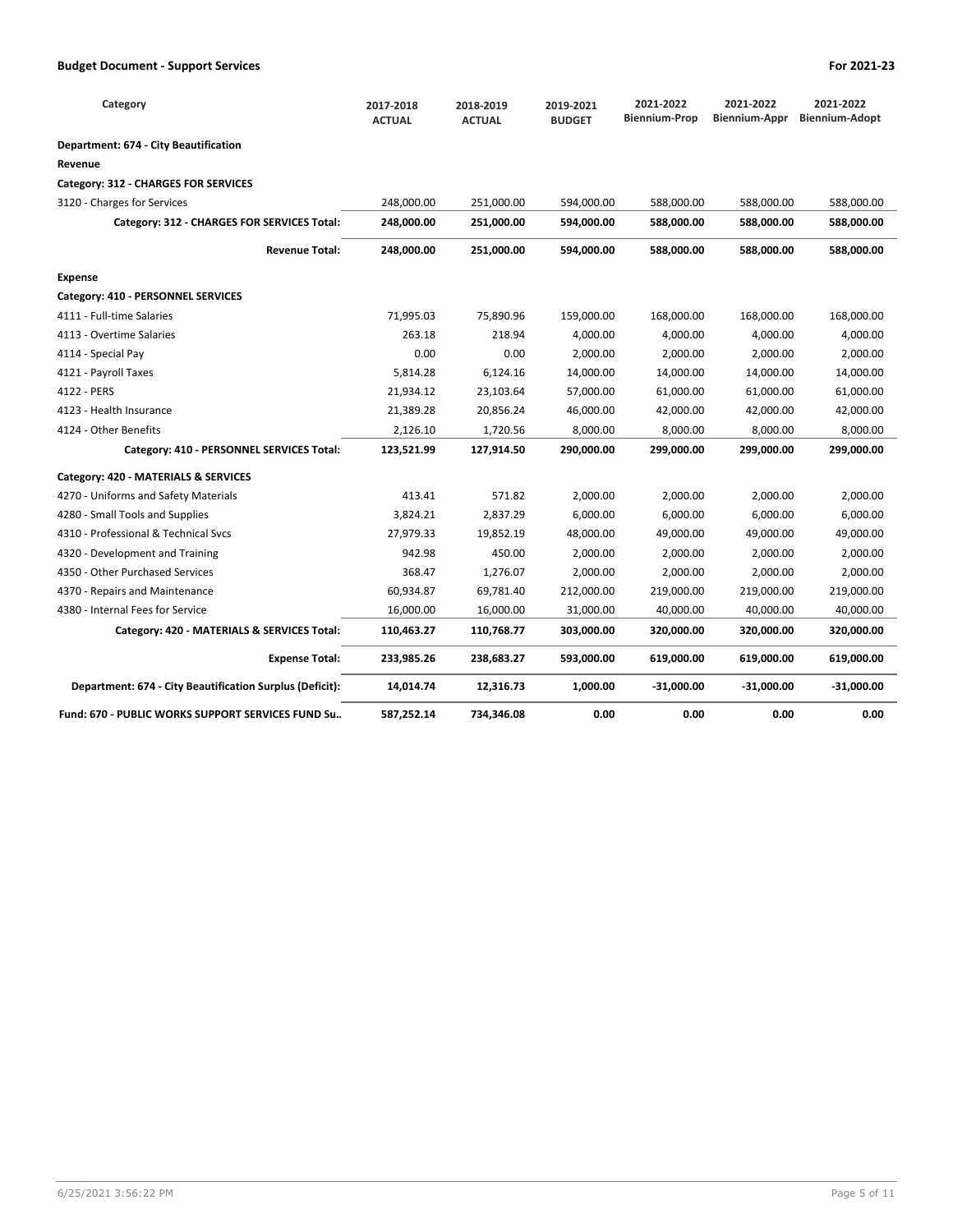## *[Finance](https://www.ci.oswego.or.us/finance/about-finance-department)*

|                                                  |    | <b>Annual Budgets</b>      |    |                            |    |                               |    | <b>Biennial Budgets</b>    |    |                            |    |                           |
|--------------------------------------------------|----|----------------------------|----|----------------------------|----|-------------------------------|----|----------------------------|----|----------------------------|----|---------------------------|
|                                                  |    | 2017-2018<br><b>ACTUAL</b> |    | 2018-2019<br><b>ACTUAL</b> |    | 2019-2021<br><b>BN BUDGET</b> |    | 2021-23<br><b>PROPOSED</b> |    | 2021-23<br><b>APPROVED</b> |    | 2021-23<br><b>ADOPTED</b> |
| <b>Resources</b>                                 |    |                            |    |                            |    |                               |    |                            |    |                            |    |                           |
| <b>Beginning Balance</b>                         | \$ | 413,251                    | Ŝ. | 506,418                    | \$ | 150,418                       | S  | 309,104                    | Ŝ. | 309,104                    | S  | 309,104                   |
| <b>Department Revenues</b>                       |    | 484,703                    |    | 492,365                    |    | 925,000                       |    | 778,000                    |    | 778,000                    |    | 778,000                   |
| Internal Charges for Services                    |    | 1,236,000                  |    | 1,294,000                  |    | 3,044,000                     |    | 3,177,000                  |    | 3,177,000                  |    | 3,177,000                 |
| <b>Total Resources</b>                           | Ś. | 2,133,954                  | S  | 2,292,783                  | Ś. | 4,119,418                     | Ś. | 4,264,104                  | Ś. | 4,264,104                  | Ś. | 4,264,104                 |
| <b>Requirements</b><br><b>Personnel Services</b> | Ś. | 1,249,886                  | S  | 1,328,711                  | Ś. | 2,997,000                     | S  | 3,078,000                  | S  | 3,078,000                  | Ś. | 3,078,000                 |
| <b>Materials &amp; Services</b>                  |    | 377,650                    |    | 405,825                    |    | 972,000                       |    | 1,016,000                  |    | 1,016,000                  |    | 1,016,000                 |
| Department Contingency                           |    |                            |    |                            |    | 150,418                       |    | 170,104                    |    | 170,104                    |    | 170,104                   |
| <b>Total Requirements</b>                        | Ś. | 1,627,536                  | Ś  | 1,734,536                  | Ś. | 4,119,418                     | S  | 4,264,104                  | Ś. | 4,264,104                  | \$ | 4,264,104                 |
| <b>FTE</b>                                       |    | 10.1                       |    | 10.1                       |    | 10.5                          |    | 10.5                       |    | 10.5                       |    | 10.5                      |

| <b>Key Performance Indicators</b>                          | 2018-19 | 2019-20 | 2020-21 EST |
|------------------------------------------------------------|---------|---------|-------------|
| <b>Passport Applications</b>                               | 3,254   | 2,630   | 300         |
| <b>Business Licenses Renewed/Issued</b>                    | 2,158   | 2,233   | 2,220       |
| <b>General Obligation Bond rating</b>                      | AAA     | AAA     | AAA         |
| Receive unmodified audit opinion and<br>GFOA award         | Yes     | Yes     | Yes         |
| Number of utility accounts per utility<br>billing employee | 6.812   | 6.836   | 6.880       |

## **Budget Notes**

▪ The Finance Department issues business and dog licenses, passports, and performs lien searches.

▪ Carryover set aside for digitalizing financial records, software enhancements, and oncall professional services.

▪ Revenue from passport applications decreased, due to COVID/City Hall closure.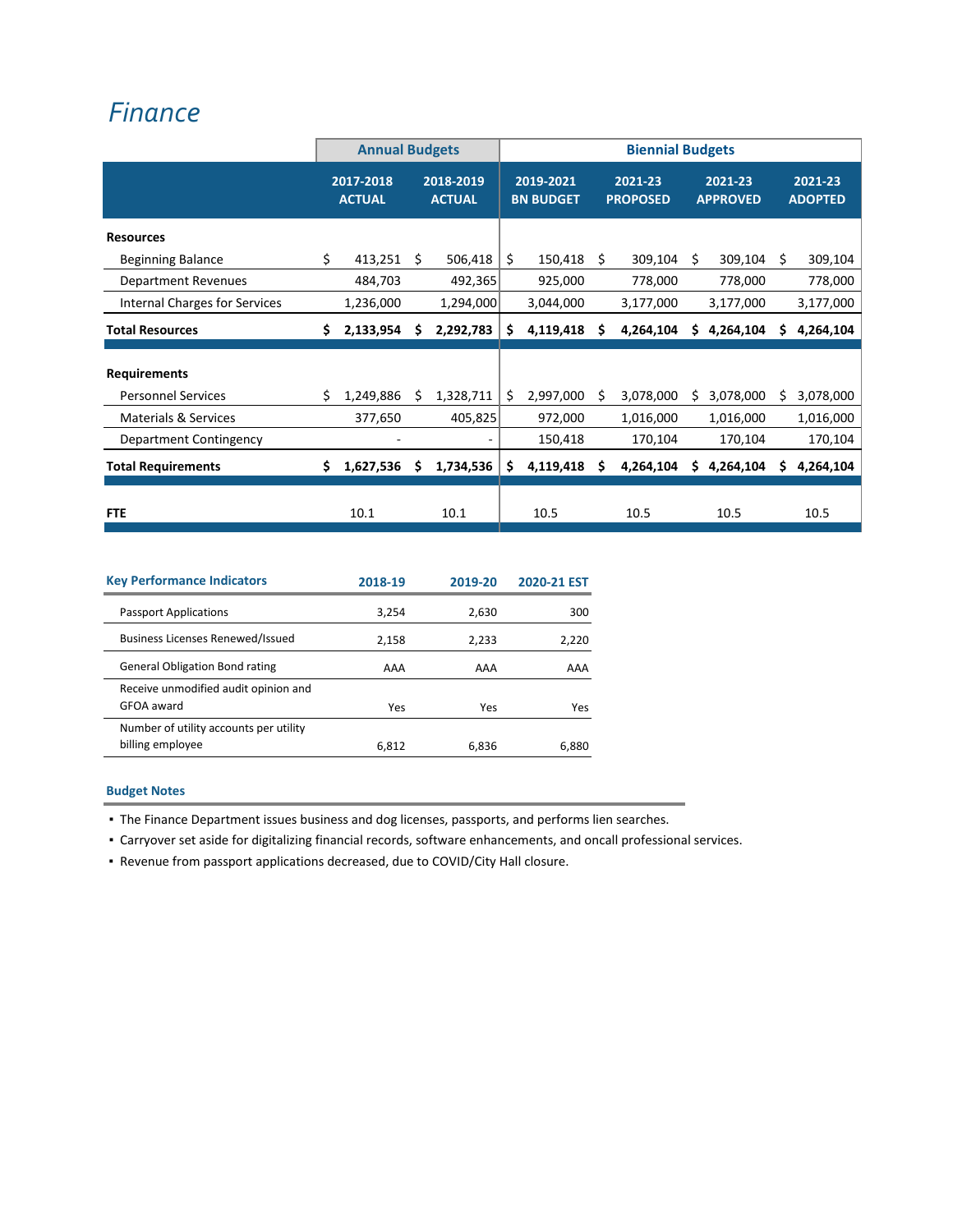| Category                                                                | 2017-2018<br><b>ACTUAL</b> | 2018-2019<br><b>ACTUAL</b> | 2019-2021<br><b>BUDGET</b> | 2021-2022<br><b>Biennium-Prop</b> | 2021-2022<br>Biennium-Appr | 2021-2022<br><b>Biennium-Adopt</b> |
|-------------------------------------------------------------------------|----------------------------|----------------------------|----------------------------|-----------------------------------|----------------------------|------------------------------------|
| Department: 117 - Finance                                               |                            |                            |                            |                                   |                            |                                    |
| Revenue                                                                 |                            |                            |                            |                                   |                            |                                    |
| Category: 302 - BEGINNING FUND BALANCES                                 |                            |                            |                            |                                   |                            |                                    |
| 3020 - Beginning Fund Balances                                          | 413,250.72                 | 506,417.58                 | 150,418.00                 | 309,104.00                        | 309,104.00                 | 309,104.00                         |
| Category: 302 - BEGINNING FUND BALANCES Total:                          | 413,250.72                 | 506,417.58                 | 150,418.00                 | 309,104.00                        | 309,104.00                 | 309,104.00                         |
| Category: 305 - INTERGOVERNMENTAL                                       |                            |                            |                            |                                   |                            |                                    |
| 3050 - Intergovernmental                                                | 37,876.03                  | 37,772.13                  | 74,000.00                  | 70,000.00                         | 70,000.00                  | 70,000.00                          |
| Category: 305 - INTERGOVERNMENTAL Total:                                | 37,876.03                  | 37,772.13                  | 74,000.00                  | 70,000.00                         | 70,000.00                  | 70,000.00                          |
| Category: 306 - LICENSES AND FEES                                       |                            |                            |                            |                                   |                            |                                    |
| 3060 - Licenses and Fees                                                | 440,335.00                 | 448,083.00                 | 851,000.00                 | 706,000.00                        | 706,000.00                 | 706,000.00                         |
| Category: 306 - LICENSES AND FEES Total:                                | 440,335.00                 | 448,083.00                 | 851,000.00                 | 706,000.00                        | 706,000.00                 | 706,000.00                         |
|                                                                         |                            |                            |                            |                                   |                            |                                    |
| Category: 310 - MISCELLANEOUS REVENUES<br>3100 - Miscellaneous Revenues | 6,491.77                   | 6,510.34                   | 0.00                       | 2,000.00                          | 2,000.00                   | 2,000.00                           |
| Category: 310 - MISCELLANEOUS REVENUES Total:                           | 6,491.77                   | 6,510.34                   | 0.00                       | 2,000.00                          | 2,000.00                   | 2,000.00                           |
|                                                                         |                            |                            |                            |                                   |                            |                                    |
| Category: 312 - CHARGES FOR SERVICES                                    |                            |                            |                            |                                   |                            |                                    |
| 3120 - Charges for Services                                             | 1,236,000.00               | 1,294,000.00               | 3,044,000.00               | 3,177,000.00                      | 3,177,000.00               | 3,177,000.00                       |
| Category: 312 - CHARGES FOR SERVICES Total:                             | 1,236,000.00               | 1,294,000.00               | 3,044,000.00               | 3,177,000.00                      | 3,177,000.00               | 3,177,000.00                       |
| <b>Revenue Total:</b>                                                   | 2,133,953.52               | 2,292,783.05               | 4,119,418.00               | 4,264,104.00                      | 4,264,104.00               | 4,264,104.00                       |
| <b>Expense</b>                                                          |                            |                            |                            |                                   |                            |                                    |
| Category: 410 - PERSONNEL SERVICES                                      |                            |                            |                            |                                   |                            |                                    |
| 4111 - Full-time Salaries                                               | 743,868.37                 | 815,203.73                 | 1,777,000.00               | 1,853,000.00                      | 1,853,000.00               | 1,853,000.00                       |
| 4112 - Part-time salaries                                               | 41,112.81                  | 13,538.68                  | 0.00                       | 0.00                              | 0.00                       | 0.00                               |
| 4113 - Overtime Salaries                                                | 553.78                     | 306.92                     | 8,000.00                   | 8,000.00                          | 8,000.00                   | 8,000.00                           |
| 4114 - Special Pay                                                      | 8,301.56                   | 10,133.86                  | 22,000.00                  | 22,000.00                         | 22,000.00                  | 22,000.00                          |
| 4121 - Payroll Taxes                                                    | 66,358.68                  | 69,720.10                  | 152,000.00                 | 159,000.00                        | 159,000.00                 | 159,000.00                         |
| 4122 - PERS                                                             | 180,420.89                 | 202,355.39                 | 509,000.00                 | 545,000.00                        | 545,000.00                 | 545,000.00                         |
| 4123 - Health Insurance                                                 | 189,551.32                 | 197,107.66                 | 479,000.00                 | 446,000.00                        | 446,000.00                 | 446,000.00                         |
| 4124 - Other Benefits                                                   | 19,718.50                  | 20,344.69                  | 50,000.00                  | 45,000.00                         | 45,000.00                  | 45,000.00                          |
| Category: 410 - PERSONNEL SERVICES Total:                               | 1,249,885.91               | 1,328,711.03               | 2,997,000.00               | 3,078,000.00                      | 3,078,000.00               | 3,078,000.00                       |
| Category: 420 - MATERIALS & SERVICES                                    |                            |                            |                            |                                   |                            |                                    |
| 4210 - General Office Supplies                                          | 11,571.06                  | 8,965.06                   | 28,000.00                  | 29,000.00                         | 29,000.00                  | 29,000.00                          |
| 4220 - Printing, Binding and Postage                                    | 17,712.01                  | 13,749.19                  | 58,000.00                  | 58,000.00                         | 58,000.00                  | 58,000.00                          |
| 4290 - Other Materials and Supplies                                     | 1,058.10                   | 1,613.68                   | 8,000.00                   | 8,000.00                          | 8,000.00                   | 8,000.00                           |
| 4310 - Professional & Technical Svcs                                    | 232,280.52                 | 255,902.68                 | 614,000.00                 | 646,000.00                        | 646,000.00                 | 646,000.00                         |
| 4320 - Development and Training                                         | 12,682.10                  | 12,091.88                  | 58,000.00                  | 58,000.00                         | 58,000.00                  | 58,000.00                          |
| 4370 - Repairs and Maintenance                                          | 100,038.71                 | 106,550.88                 | 200,000.00                 | 209,000.00                        | 209,000.00                 | 209,000.00                         |
| 4390 - Miscellaneous Charges                                            | 2,307.53                   | 6,951.14                   | 6,000.00                   | 8,000.00                          | 8,000.00                   | 8,000.00                           |
| Category: 420 - MATERIALS & SERVICES Total:                             | 377,650.03                 | 405,824.51                 | 972,000.00                 | 1,016,000.00                      | 1,016,000.00               | 1,016,000.00                       |
|                                                                         |                            |                            |                            |                                   |                            |                                    |
| Category: 490 - CONTINGENCY                                             |                            |                            |                            |                                   |                            |                                    |
| 4909 - Department Contingency                                           | 0.00                       | 0.00                       | 150,418.00                 | 170,104.00                        | 170,104.00                 | 170,104.00                         |
| Category: 490 - CONTINGENCY Total:                                      | 0.00                       | 0.00                       | 150,418.00                 | 170,104.00                        | 170,104.00                 | 170,104.00                         |
| <b>Expense Total:</b>                                                   | 1,627,535.94               | 1,734,535.54               | 4,119,418.00               | 4,264,104.00                      | 4,264,104.00               | 4,264,104.00                       |
| Department: 117 - Finance Surplus (Deficit):                            | 506,417.58                 | 558,247.51                 | 0.00                       | 0.00                              | 0.00                       | 0.00                               |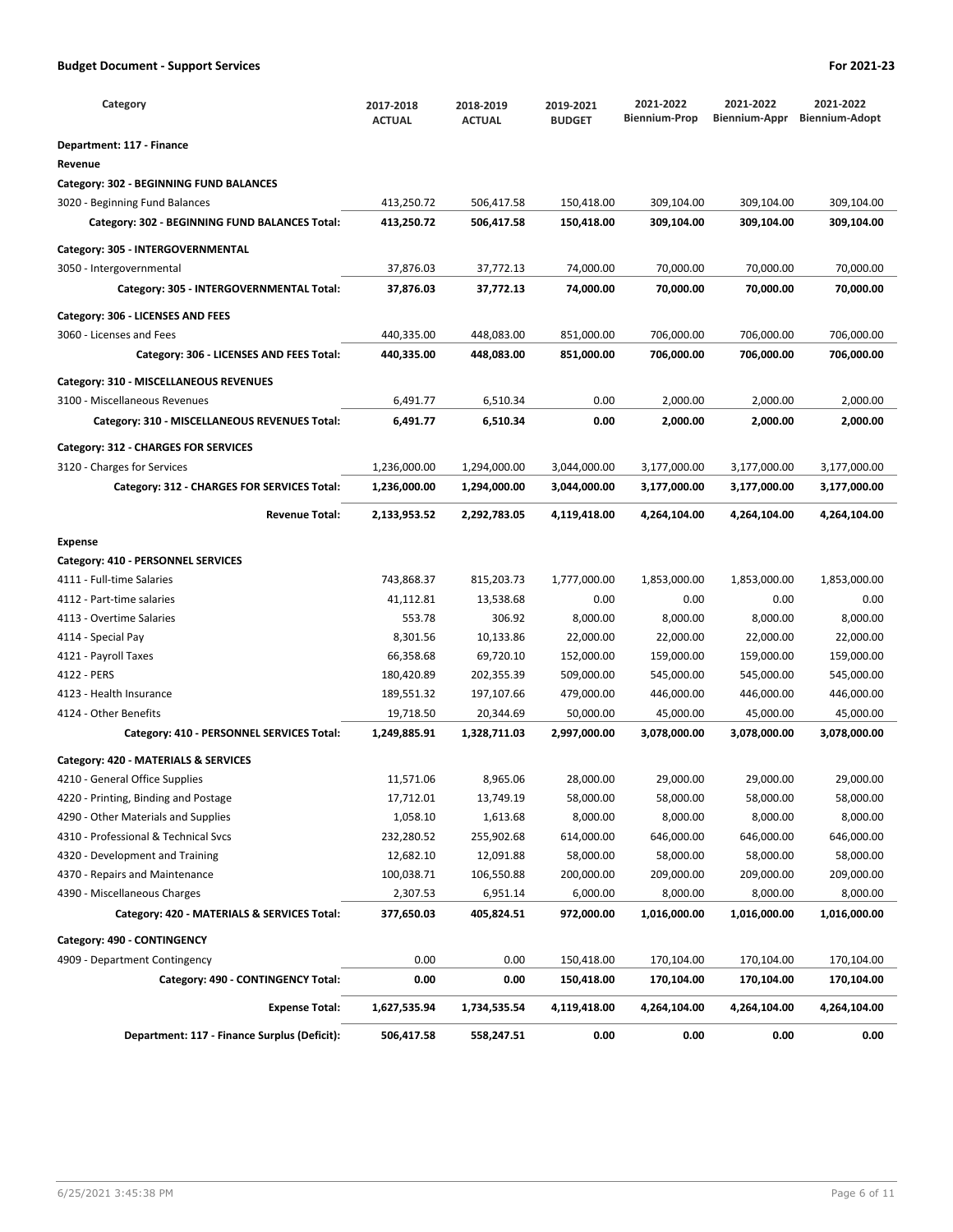# *City [Manager's](https://www.ci.oswego.or.us/citymanager/about-city-managers-office) Office*

|                                      |    | <b>Annual Budgets</b>      |    |                            | <b>Biennial Budgets</b><br>2019-2021<br>2021-23<br>2021-23<br><b>BN BUDGET</b><br><b>PROPOSED</b><br><b>APPROVED</b><br>\$<br>7,297<br>Ŝ.<br>213,132<br>\$<br>$213,132 \quad$ \$ |           |   |           |    |           |   |                           |
|--------------------------------------|----|----------------------------|----|----------------------------|----------------------------------------------------------------------------------------------------------------------------------------------------------------------------------|-----------|---|-----------|----|-----------|---|---------------------------|
|                                      |    | 2017-2018<br><b>ACTUAL</b> |    | 2018-2019<br><b>ACTUAL</b> |                                                                                                                                                                                  |           |   |           |    |           |   | 2021-23<br><b>ADOPTED</b> |
| <b>Resources</b>                     |    |                            |    |                            |                                                                                                                                                                                  |           |   |           |    |           |   |                           |
| <b>Beginning Balance</b>             | \$ | 101,649                    | \$ | 42,297                     |                                                                                                                                                                                  |           |   |           |    |           |   | 213,132                   |
| <b>Department Revenues</b>           |    | 12,274                     |    | 11,132                     |                                                                                                                                                                                  |           |   |           |    |           |   |                           |
| <b>General Revenues</b>              |    | 317,000                    |    | 328,000                    |                                                                                                                                                                                  | 816,000   |   | 738,000   |    | 668,000   |   | 668,000                   |
| <b>Internal Charges for Services</b> |    | 1,080,000                  |    | 1,134,000                  |                                                                                                                                                                                  | 2,479,000 |   | 2,999,000 |    | 2,999,000 |   | 2,999,000                 |
| <b>Total Resources</b>               | Ś. | 1,510,923                  | Ś  | 1,515,429                  | \$                                                                                                                                                                               | 3,302,297 | Ś | 3,950,132 | s  | 3,880,132 | s | 3,880,132                 |
|                                      |    |                            |    |                            |                                                                                                                                                                                  |           |   |           |    |           |   |                           |
| <b>Requirements</b>                  |    |                            |    |                            |                                                                                                                                                                                  |           |   |           |    |           |   |                           |
| <b>Personnel Services</b>            | Ś. | 1,162,335                  | Ś  | 1,224,931                  | Ŝ.                                                                                                                                                                               | 2,763,000 | S | 3,180,000 | S  | 3,180,000 |   | 3,180,000                 |
| <b>Materials &amp; Services</b>      |    | 306,291                    |    | 290,392                    |                                                                                                                                                                                  | 532,000   |   | 576,000   |    | 576,000   |   | 576,000                   |
| Department Contingency               |    |                            |    |                            |                                                                                                                                                                                  | 7,297     |   | 194,132   |    | 124,132   |   | 124,132                   |
| <b>Total Requirements</b>            | Ś. | 1,468,626                  | Ś  | 1,515,323                  | \$                                                                                                                                                                               | 3,302,297 | Ś | 3,950,132 | \$ | 3,880,132 |   | 3,880,132                 |
|                                      |    |                            |    |                            |                                                                                                                                                                                  |           |   |           |    |           |   |                           |
| <b>FTE</b>                           |    | 7.2                        |    | 8.2                        |                                                                                                                                                                                  | 8.7       |   | 9.2       |    | 9.2       |   | 9.2                       |

## **Budget Notes**

▪ General revenues are allocated to the City Manager's Office for staff and materials for citizen information programs and publications and maintenance and repairs of downtown amenities.

▪ Personnel Services reflects an additional FTE for the diversity, equity and inclusion program.

▪ Materials and Services include subscription and maintenance costs for Granicus software, HelloLO printing and postage costs, as well as ongoing costs for public notices, staff training, and general supplies.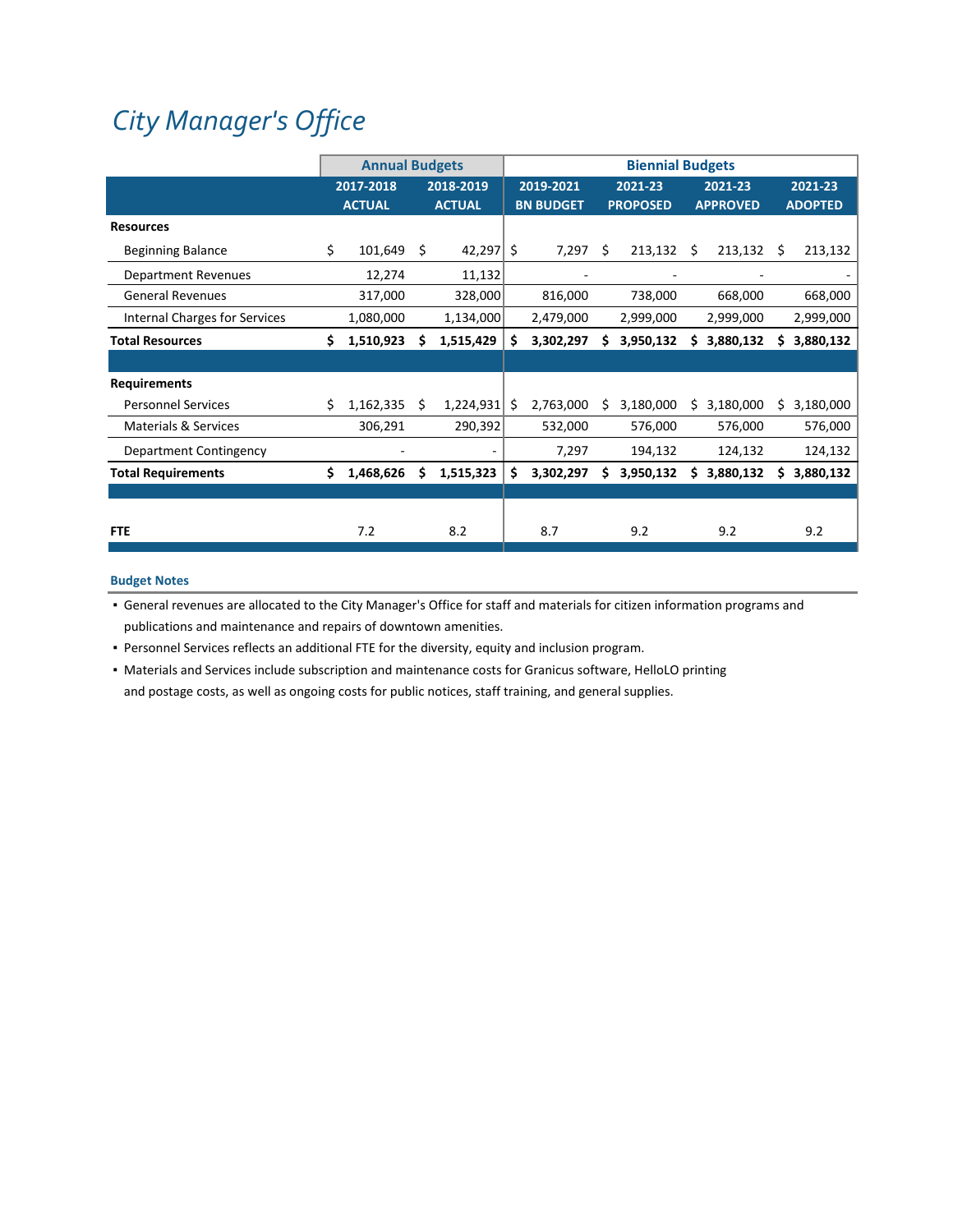

CITY OF LAKE OSWEGO GROUP SUMMARY

## **Budget Document - Support Services**

For 2021-23

| Category                                       | 2017-2018<br><b>ACTUAL</b> | 2018-2019<br><b>ACTUAL</b> | 2019-2021<br><b>BUDGET</b> | 2021-2022<br><b>Biennium-Prop</b> | 2021-2022<br>Biennium-Appr | 2021-2022<br><b>Biennium-Adopt</b> |
|------------------------------------------------|----------------------------|----------------------------|----------------------------|-----------------------------------|----------------------------|------------------------------------|
| Fund: 100 - GENERAL FUND                       |                            |                            |                            |                                   |                            |                                    |
| Department: 105 - City Manager's Office        |                            |                            |                            |                                   |                            |                                    |
| Revenue                                        |                            |                            |                            |                                   |                            |                                    |
| Category: 302 - BEGINNING FUND BALANCES        |                            |                            |                            |                                   |                            |                                    |
| 3020 - Beginning Fund Balances                 | 101,649.46                 | 42,296.94                  | 7,297.00                   | 213,132.00                        | 213,132.00                 | 213,132.00                         |
| Category: 302 - BEGINNING FUND BALANCES Total: | 101,649.46                 | 42,296.94                  | 7,297.00                   | 213,132.00                        | 213,132.00                 | 213,132.00                         |
| Category: 305 - INTERGOVERNMENTAL              |                            |                            |                            |                                   |                            |                                    |
| 3050 - Intergovernmental                       | 8,572.88                   | 0.00                       | 0.00                       | 0.00                              | 0.00                       | 0.00                               |
| Category: 305 - INTERGOVERNMENTAL Total:       | 8,572.88                   | 0.00                       | 0.00                       | 0.00                              | 0.00                       | 0.00                               |
| Category: 310 - MISCELLANEOUS REVENUES         |                            |                            |                            |                                   |                            |                                    |
| 3100 - Miscellaneous Revenues                  | 3,700.75                   | 11,131.68                  | 0.00                       | 0.00                              | 0.00                       | 0.00                               |
| Category: 310 - MISCELLANEOUS REVENUES Total:  | 3,700.75                   | 11,131.68                  | 0.00                       | 0.00                              | 0.00                       | 0.00                               |
| Category: 311 - GENERAL REVENUE                |                            |                            |                            |                                   |                            |                                    |
| 3110 - General Revenue                         | 317,000.00                 | 328,000.00                 | 816,000.00                 | 738,000.00                        | 668,000.00                 | 668,000.00                         |
| Category: 311 - GENERAL REVENUE Total:         | 317,000.00                 | 328,000.00                 | 816,000.00                 | 738,000.00                        | 668,000.00                 | 668,000.00                         |
| Category: 312 - CHARGES FOR SERVICES           |                            |                            |                            |                                   |                            |                                    |
| 3120 - Charges for Services                    | 1,080,000.00               | 1,134,000.00               | 2,479,000.00               | 2,999,000.00                      | 2,999,000.00               | 2,999,000.00                       |
| Category: 312 - CHARGES FOR SERVICES Total:    | 1,080,000.00               | 1,134,000.00               | 2,479,000.00               | 2,999,000.00                      | 2,999,000.00               | 2,999,000.00                       |
| <b>Revenue Total:</b>                          | 1,510,923.09               | 1,515,428.62               | 3,302,297.00               | 3,950,132.00                      | 3,880,132.00               | 3,880,132.00                       |
| <b>Expense</b>                                 |                            |                            |                            |                                   |                            |                                    |
| Category: 410 - PERSONNEL SERVICES             |                            |                            |                            |                                   |                            |                                    |
| 4111 - Full-time Salaries                      | 696,690.10                 | 701,069.95                 | 1,554,000.00               | 1,883,000.00                      | 1,883,000.00               | 1,883,000.00                       |
| 4112 - Part-time salaries                      | 71,716.37                  | 88,084.53                  | 217,000.00                 | 116,000.00                        | 116,000.00                 | 116,000.00                         |
| 4113 - Overtime Salaries                       | 0.00                       | 1,262.01                   | 4,000.00                   | 4,000.00                          | 4,000.00                   | 4,000.00                           |
| 4114 - Special Pay                             | 5,420.92                   | 28,909.03                  | 14,000.00                  | 14,000.00                         | 14,000.00                  | 14,000.00                          |
| 4121 - Payroll Taxes                           | 61,720.37                  | 65,164.02                  | 144,000.00                 | 164,000.00                        | 164,000.00                 | 164,000.00                         |
| 4122 - PERS                                    | 174,522.10                 | 194,214.97                 | 473,000.00                 | 603,000.00                        | 603,000.00                 | 603,000.00                         |
| 4123 - Health Insurance                        | 138,898.75                 | 133,867.86                 | 317,000.00                 | 351,000.00                        | 351,000.00                 | 351,000.00                         |
| 4124 - Other Benefits                          | 13,366.12                  | 12,358.77                  | 40,000.00                  | 45,000.00                         | 45,000.00                  | 45,000.00                          |
| Category: 410 - PERSONNEL SERVICES Total:      | 1,162,334.73               | 1,224,931.14               | 2,763,000.00               | 3,180,000.00                      | 3,180,000.00               | 3,180,000.00                       |
| Category: 420 - MATERIALS & SERVICES           |                            |                            |                            |                                   |                            |                                    |
| 4210 - General Office Supplies                 | 5,520.63                   | 6,960.83                   | 10,000.00                  | 10,000.00                         | 10,000.00                  | 10,000.00                          |
| 4220 - Printing, Binding and Postage           | 106,752.92                 | 108,359.88                 | 236,000.00                 | 236,000.00                        | 236,000.00                 | 236,000.00                         |
| 4290 - Other Materials and Supplies            | 2,409.40                   | 4,533.38                   | 10,000.00                  | 10,000.00                         | 10,000.00                  | 10,000.00                          |
| 4310 - Professional & Technical Svcs           | 106,939.68                 | 64,376.63                  | 150,000.00                 | 172,000.00                        | 172,000.00                 | 172,000.00                         |
| 4320 - Development and Training                | 30,380.83                  | 21,305.96                  | 44,000.00                  | 66,000.00                         | 66,000.00                  | 66,000.00                          |
| 4330 - Mandated Requirements                   | $-501.00$                  | 1,367.00                   | 2,000.00                   | 2,000.00                          | 2,000.00                   | 2,000.00                           |
| 4370 - Repairs and Maintenance                 | 0.00                       | 3,219.81                   | 8,000.00                   | 8,000.00                          | 8,000.00                   | 8,000.00                           |
| 4390 - Miscellaneous Charges                   | 54,788.96                  | 80,268.06                  | 72,000.00                  | 72,000.00                         | 72,000.00                  | 72,000.00                          |
| Category: 420 - MATERIALS & SERVICES Total:    | 306,291.42                 | 290,391.55                 | 532,000.00                 | 576,000.00                        | 576,000.00                 | 576,000.00                         |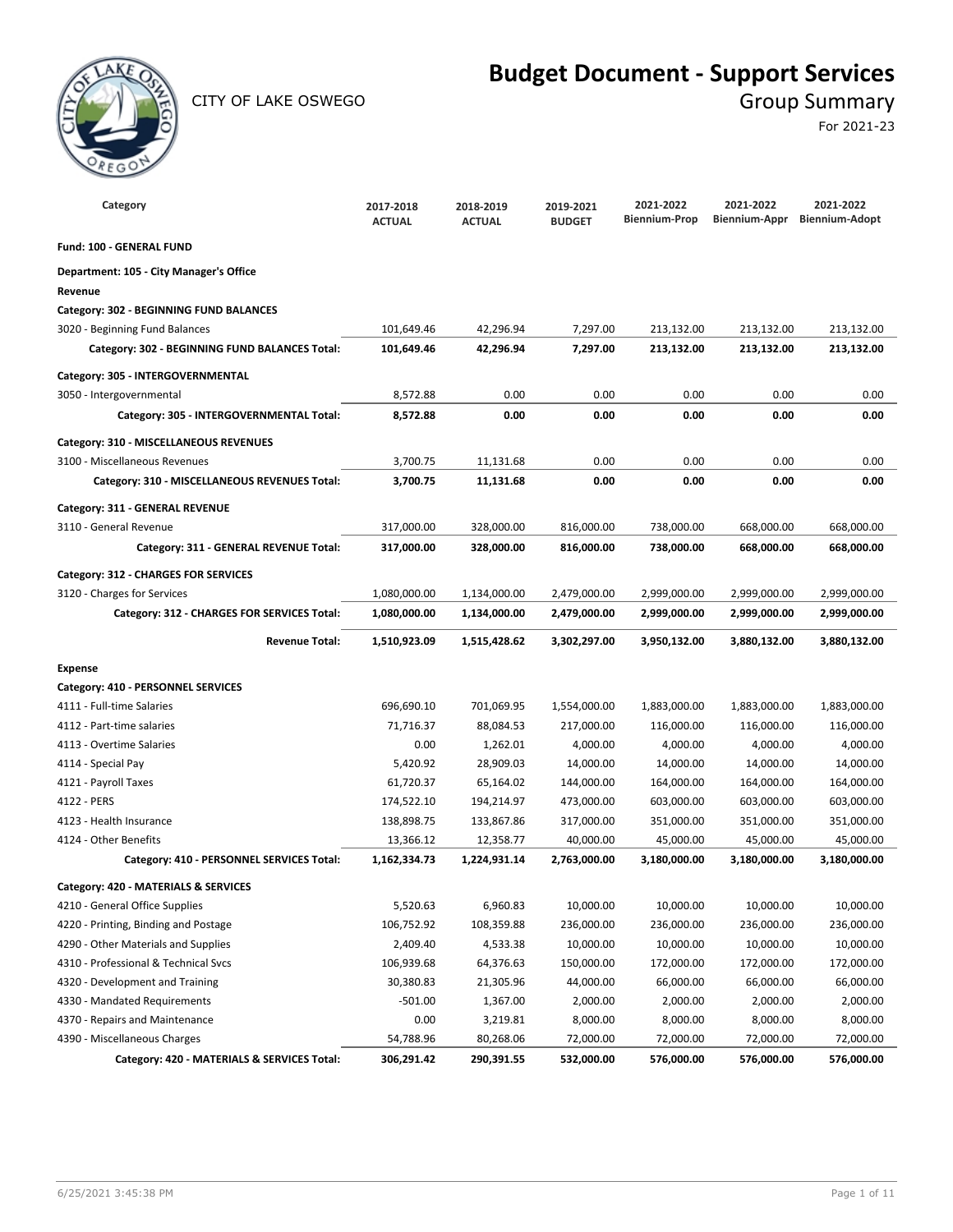| Category                                                 | 2017-2018<br><b>ACTUAL</b> | 2018-2019<br><b>ACTUAL</b> | 2019-2021<br><b>BUDGET</b> | 2021-2022<br><b>Biennium-Prop</b> | 2021-2022<br>Biennium-Appr | 2021-2022<br><b>Biennium-Adopt</b> |
|----------------------------------------------------------|----------------------------|----------------------------|----------------------------|-----------------------------------|----------------------------|------------------------------------|
| Category: 490 - CONTINGENCY                              |                            |                            |                            |                                   |                            |                                    |
| 4909 - Department Contingency                            | 0.00                       | 0.00                       | 7.297.00                   | 194.132.00                        | 124.132.00                 | 124,132.00                         |
| Category: 490 - CONTINGENCY Total:                       | 0.00                       | 0.00                       | 7.297.00                   | 194.132.00                        | 124.132.00                 | 124,132.00                         |
| <b>Expense Total:</b>                                    | 1.468.626.15               | 1.515.322.69               | 3.302.297.00               | 3,950,132.00                      | 3.880.132.00               | 3,880,132.00                       |
| Department: 105 - City Manager's Office Surplus (Deficit | 42.296.94                  | 105.93                     | 0.00                       | 0.00                              | 0.00                       | 0.00                               |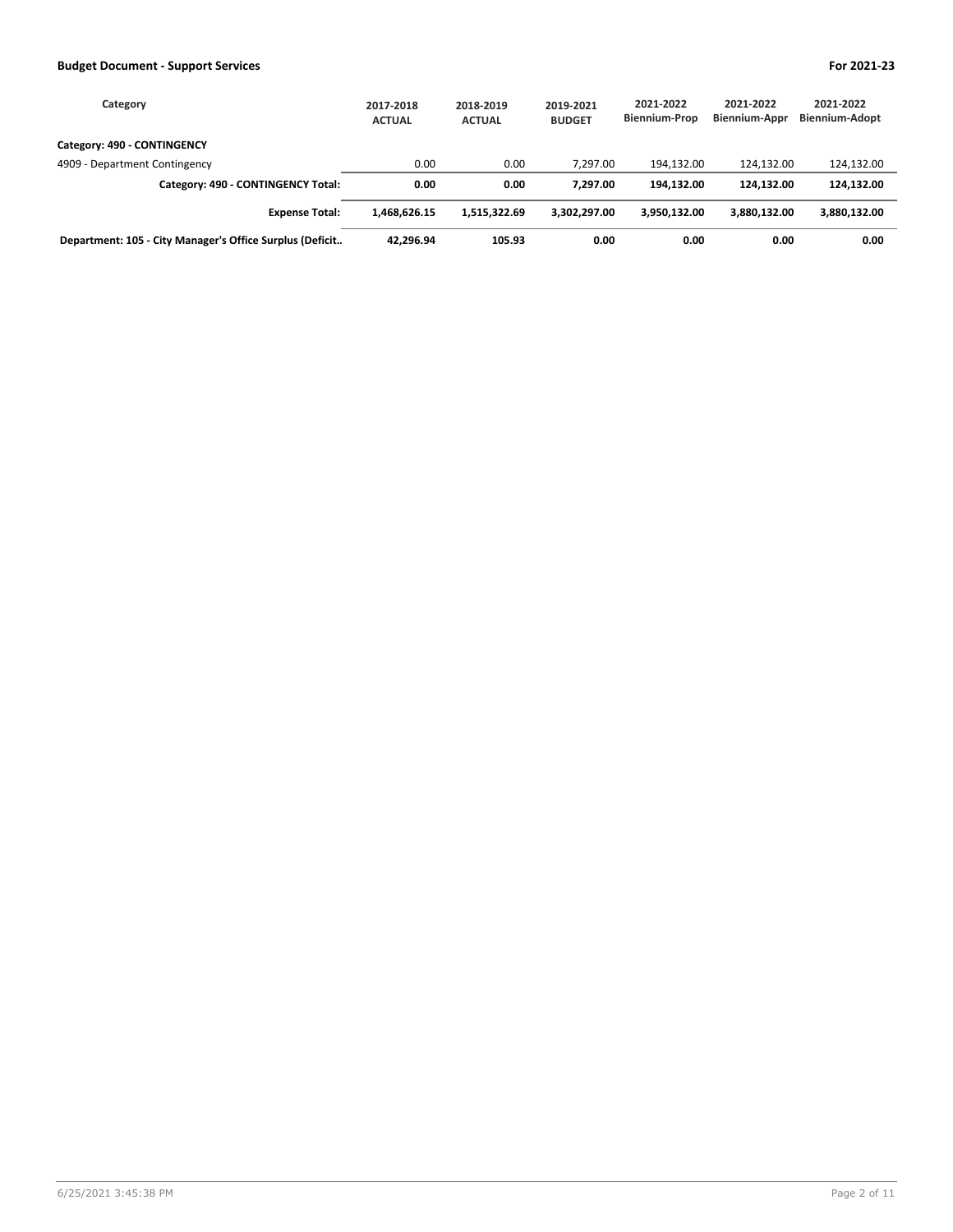## *Facilities [Management](https://www.ci.oswego.or.us/citymanager/facilities-division)*

|                                 |    | <b>Annual Budgets</b>      |    |                            | <b>Biennial Budgets</b><br>2019-2021<br>2021-23<br>2021-23<br><b>BN BUDGET</b><br><b>PROPOSED</b><br><b>APPROVED</b><br>\$<br>135,889<br>Ŝ.<br>381,571<br>\$<br>381,571<br>S<br>2,320,000<br>2,357,000<br>2,357,000<br>٠ |           |    |           |    |             |     |                           |
|---------------------------------|----|----------------------------|----|----------------------------|--------------------------------------------------------------------------------------------------------------------------------------------------------------------------------------------------------------------------|-----------|----|-----------|----|-------------|-----|---------------------------|
|                                 |    | 2017-2018<br><b>ACTUAL</b> |    | 2018-2019<br><b>ACTUAL</b> |                                                                                                                                                                                                                          |           |    |           |    |             |     | 2021-23<br><b>ADOPTED</b> |
| <b>Resources</b>                |    |                            |    |                            |                                                                                                                                                                                                                          |           |    |           |    |             |     |                           |
| <b>Beginning Balance</b>        | \$ | 164,979                    | \$ | 345,889                    |                                                                                                                                                                                                                          |           |    |           |    |             |     | 381,571                   |
| <b>Department Revenues</b>      |    | 10,000                     |    | 7,482                      |                                                                                                                                                                                                                          |           |    |           |    |             |     |                           |
| Internal Charges for Services   |    | 1,156,000                  |    | 1,128,000                  |                                                                                                                                                                                                                          |           |    |           |    |             |     | 2,357,000                 |
| <b>Transfers</b>                |    | 450,000                    |    |                            |                                                                                                                                                                                                                          |           |    |           |    |             |     |                           |
| <b>Total Resources</b>          | Ś. | 1,780,979                  | \$ | 1,481,371                  | \$                                                                                                                                                                                                                       | 2,455,889 | \$ | 2,738,571 |    | \$2,738,571 | \$. | 2,738,571                 |
| <b>Requirements</b>             |    |                            |    |                            |                                                                                                                                                                                                                          |           |    |           |    |             |     |                           |
| <b>Personnel Services</b>       | Ś. | 554,407                    | Ś. | 581,837                    | Ś.                                                                                                                                                                                                                       | 1,268,000 | S  | 1,283,000 | S  | 1,283,000   | Ś.  | 1,283,000                 |
| <b>Materials &amp; Services</b> |    | 420,683                    |    | 434,313                    |                                                                                                                                                                                                                          | 1,032,000 |    | 1,074,000 |    | 1,074,000   |     | 1,074,000                 |
| Capital Outlay                  |    | 460,000                    |    | 67,692                     |                                                                                                                                                                                                                          |           |    | 48,000    |    | 48,000      |     | 48,000                    |
| Department Contingency          |    |                            |    | ۰                          |                                                                                                                                                                                                                          | 155,889   |    | 333,571   |    | 333,571     |     | 333,571                   |
| <b>Total Requirements</b>       | Ś. | 1,435,090                  | S  | 1,083,842                  | \$                                                                                                                                                                                                                       | 2,455,889 | S  | 2,738,571 | \$ | 2,738,571   | S.  | 2,738,571                 |
| <b>FTE</b>                      |    | 4.5                        |    | 4.5                        |                                                                                                                                                                                                                          | 4.5       |    | 4.5       |    | 4.5         |     | 4.5                       |

## **Budget Notes**

▪ Materials and Services includes utilities, repairs, and maintenance services for City Hall and park facilities.

▪ Capital Outlay is for vehicle replacement.

▪ Department Contingency is for unexpected repairs and maintenance expenses for city owned facilities.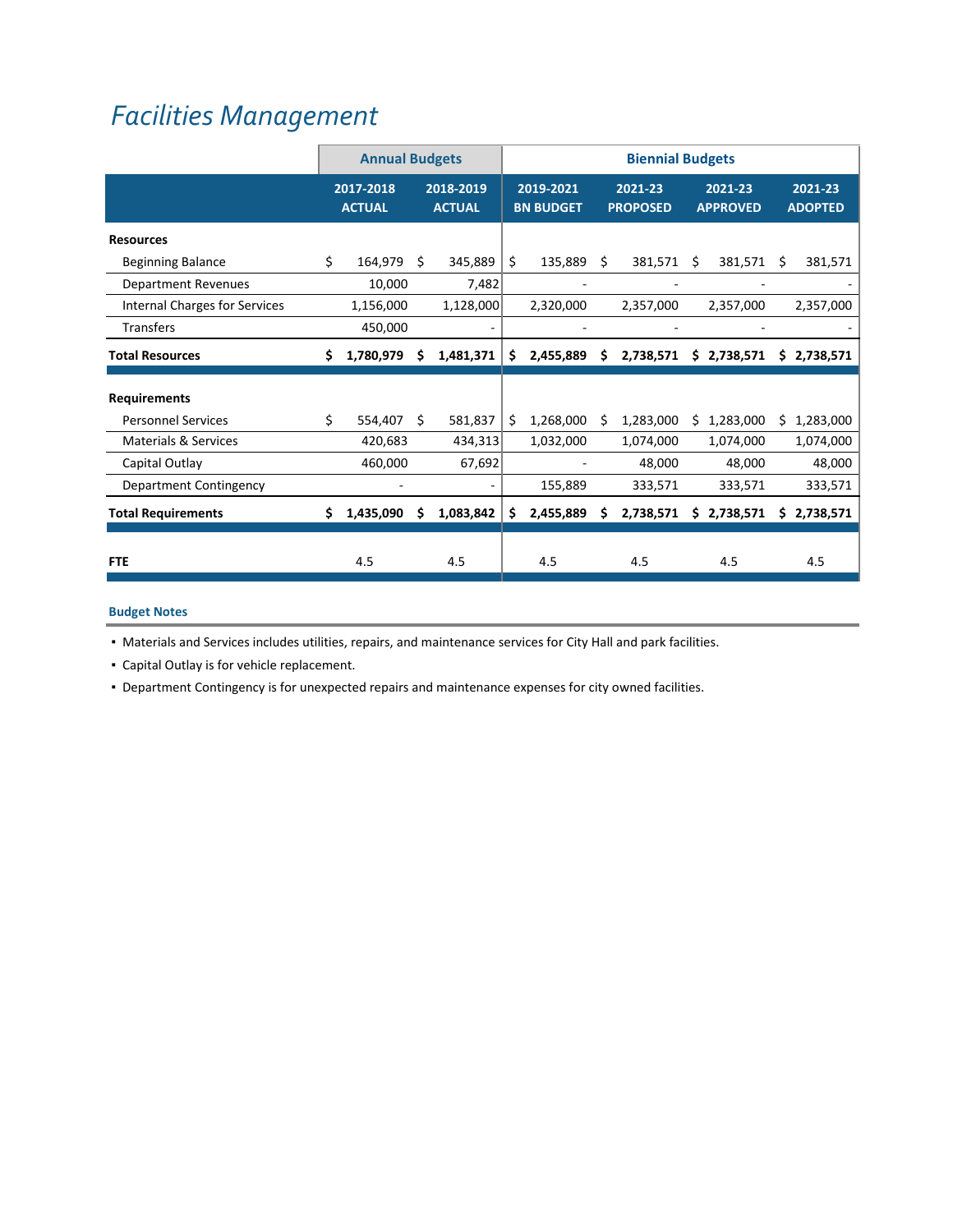| Category                                                                   | 2017-2018<br><b>ACTUAL</b>   | 2018-2019<br><b>ACTUAL</b>   | 2019-2021<br><b>BUDGET</b>   | 2021-2022<br><b>Biennium-Prop</b> | 2021-2022<br>Biennium-Appr   | 2021-2022<br><b>Biennium-Adopt</b> |
|----------------------------------------------------------------------------|------------------------------|------------------------------|------------------------------|-----------------------------------|------------------------------|------------------------------------|
| <b>Department: 113 - Facilities Management</b>                             |                              |                              |                              |                                   |                              |                                    |
| Revenue                                                                    |                              |                              |                              |                                   |                              |                                    |
| Category: 302 - BEGINNING FUND BALANCES                                    |                              |                              |                              |                                   |                              |                                    |
| 3020 - Beginning Fund Balances                                             | 164,978.94                   | 345,888.75                   | 135,889.00                   | 381,571.00                        | 381,571.00                   | 381,571.00                         |
| Category: 302 - BEGINNING FUND BALANCES Total:                             | 164,978.94                   | 345,888.75                   | 135,889.00                   | 381,571.00                        | 381,571.00                   | 381,571.00                         |
| Category: 305 - INTERGOVERNMENTAL                                          |                              |                              |                              |                                   |                              |                                    |
| 3050 - Intergovernmental                                                   | 0.00                         | 0.00                         | 0.00                         | 0.00                              | 0.00                         | 0.00                               |
| Category: 305 - INTERGOVERNMENTAL Total:                                   | 0.00                         | 0.00                         | 0.00                         | 0.00                              | 0.00                         | 0.00                               |
| Category: 310 - MISCELLANEOUS REVENUES                                     |                              |                              |                              |                                   |                              |                                    |
| 3100 - Miscellaneous Revenues                                              | 10,000.00                    | 7,482.30                     | 0.00                         | 0.00                              | 0.00                         | 0.00                               |
| Category: 310 - MISCELLANEOUS REVENUES Total:                              | 10,000.00                    | 7,482.30                     | 0.00                         | 0.00                              | 0.00                         | 0.00                               |
|                                                                            |                              |                              |                              |                                   |                              |                                    |
| Category: 312 - CHARGES FOR SERVICES                                       |                              |                              |                              |                                   |                              |                                    |
| 3120 - Charges for Services<br>Category: 312 - CHARGES FOR SERVICES Total: | 1,156,000.00<br>1,156,000.00 | 1,128,000.00<br>1,128,000.00 | 2,320,000.00<br>2,320,000.00 | 2,357,000.00<br>2,357,000.00      | 2,357,000.00<br>2,357,000.00 | 2,357,000.00<br>2,357,000.00       |
|                                                                            |                              |                              |                              |                                   |                              |                                    |
| Category: 320 - TRANSFERS                                                  |                              |                              |                              |                                   |                              |                                    |
| 3220 - Operating Transfers                                                 | 450,000.00                   | 0.00                         | 0.00                         | 0.00                              | 0.00                         | 0.00                               |
| Category: 320 - TRANSFERS Total:                                           | 450,000.00                   | 0.00                         | 0.00                         | 0.00                              | 0.00                         | 0.00                               |
| <b>Revenue Total:</b>                                                      | 1,780,978.94                 | 1,481,371.05                 | 2,455,889.00                 | 2,738,571.00                      | 2,738,571.00                 | 2,738,571.00                       |
| <b>Expense</b>                                                             |                              |                              |                              |                                   |                              |                                    |
| Category: 410 - PERSONNEL SERVICES                                         |                              |                              |                              |                                   |                              |                                    |
| 4111 - Full-time Salaries                                                  | 318,617.70                   | 338,441.23                   | 690,000.00                   | 722,000.00                        | 722,000.00                   | 722,000.00                         |
| 4112 - Part-time salaries                                                  | 0.00                         | 0.00                         | 0.00                         | 0.00                              | 0.00                         | 0.00                               |
| 4113 - Overtime Salaries                                                   | 8,592.04                     | 6,904.13                     | 14,000.00                    | 16,000.00                         | 16,000.00                    | 16,000.00                          |
| 4114 - Special Pay                                                         | 7,209.78                     | 11,527.96                    | 26,000.00                    | 26,000.00                         | 26,000.00                    | 26,000.00                          |
| 4121 - Payroll Taxes                                                       | 27,708.24                    | 29,552.91                    | 63,000.00                    | 65,000.00                         | 65,000.00                    | 65,000.00                          |
| 4122 - PERS                                                                | 80,869.52                    | 91,788.84                    | 215,000.00                   | 222,000.00                        | 222,000.00                   | 222,000.00                         |
| 4123 - Health Insurance                                                    | 95,511.93                    | 91,873.03                    | 218,000.00                   | 188,000.00                        | 188,000.00                   | 188,000.00                         |
| 4124 - Other Benefits                                                      | 15,897.60                    | 11,748.92                    | 42,000.00                    | 44,000.00                         | 44,000.00                    | 44,000.00                          |
| Category: 410 - PERSONNEL SERVICES Total:                                  | 554,406.81                   | 581,837.02                   | 1,268,000.00                 | 1,283,000.00                      | 1,283,000.00                 | 1,283,000.00                       |
| Category: 420 - MATERIALS & SERVICES                                       |                              |                              |                              |                                   |                              |                                    |
| 4210 - General Office Supplies                                             | 128.16                       | 643.07                       | 2,000.00                     | 2,000.00                          | 2,000.00                     | 2,000.00                           |
| 4220 - Printing, Binding and Postage                                       | 292.23                       | 969.85                       | 2,000.00                     | 2,000.00                          | 2,000.00                     | 2,000.00                           |
| 4270 - Uniforms and Safety Materials                                       | 991.29                       | 1,117.94                     | 2,000.00                     | 2,000.00                          | 2,000.00                     | 2,000.00                           |
| 4290 - Other Materials and Supplies                                        | 7,628.26                     | 4,826.73                     | 6,000.00                     | 6,000.00                          | 6,000.00                     | 6,000.00                           |
| 4310 - Professional & Technical Svcs                                       | 4,837.86                     | 349.20                       | 32,000.00                    | 42,000.00                         | 42,000.00                    | 42,000.00                          |
| 4320 - Development and Training                                            | 7,451.03                     | 9,665.39                     | 20,000.00                    | 20,000.00                         | 20,000.00                    | 20,000.00                          |
| 4340 - Merchandise & Svcs for Resale                                       | 0.00                         | 0.00                         | 2,000.00                     | 0.00                              | 0.00                         | 0.00                               |
| 4350 - Other Purchased Services                                            | 3,874.52                     | 3,466.81                     | 6,000.00                     | 6,000.00                          | 6,000.00                     | 6,000.00                           |
| 4370 - Repairs and Maintenance                                             | 394,882.36                   | 411,951.15                   | 956,000.00                   | 990,000.00                        | 990,000.00                   | 990,000.00                         |
| 4390 - Miscellaneous Charges                                               | 597.67                       | 1,323.32                     | 4,000.00                     | 4,000.00                          | 4,000.00                     | 4,000.00                           |
| Category: 420 - MATERIALS & SERVICES Total:                                | 420,683.38                   | 434,313.46                   | 1,032,000.00                 | 1,074,000.00                      | 1,074,000.00                 | 1,074,000.00                       |
| Category: 480 - CAPITAL OUTLAY                                             |                              |                              |                              |                                   |                              |                                    |
| 4810 - Capital and Improvements                                            | 460,000.00                   | 0.00                         | 0.00                         | 0.00                              | 0.00                         | 0.00                               |
| 4850 - Vehicles & Equipment                                                | 0.00                         | 67,691.95                    | 0.00                         | 48,000.00                         | 48,000.00                    | 48,000.00                          |
| Category: 480 - CAPITAL OUTLAY Total:                                      | 460,000.00                   | 67,691.95                    | 0.00                         | 48,000.00                         | 48,000.00                    | 48,000.00                          |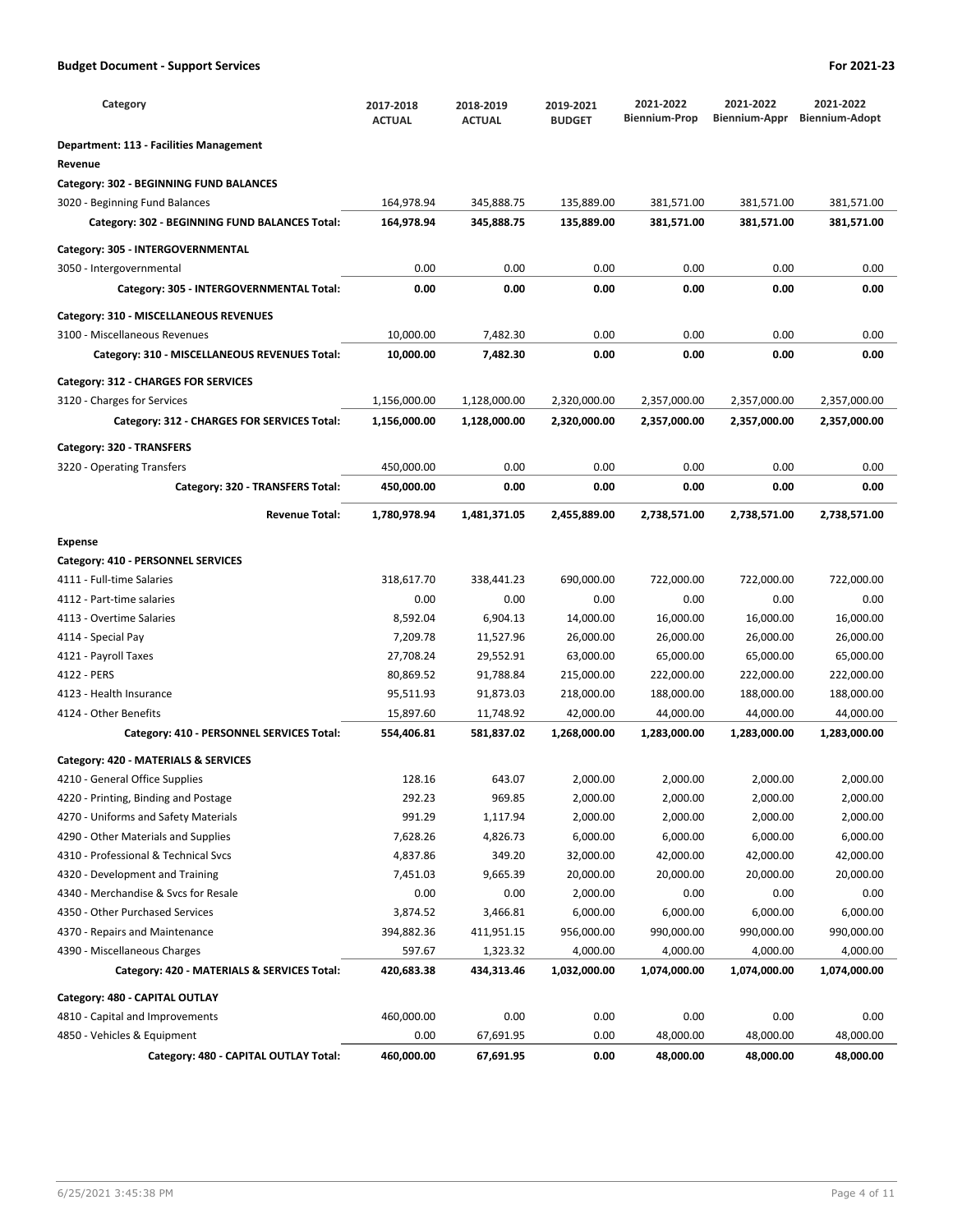| Category                                                | 2017-2018<br><b>ACTUAL</b> | 2018-2019<br><b>ACTUAL</b> | 2019-2021<br><b>BUDGET</b> | 2021-2022<br><b>Biennium-Prop</b> | 2021-2022<br><b>Biennium-Appr</b> | 2021-2022<br><b>Biennium-Adopt</b> |
|---------------------------------------------------------|----------------------------|----------------------------|----------------------------|-----------------------------------|-----------------------------------|------------------------------------|
| Category: 490 - CONTINGENCY                             |                            |                            |                            |                                   |                                   |                                    |
| 4909 - Department Contingency                           | 0.00                       | 0.00                       | 155.889.00                 | 333,571.00                        | 333,571.00                        | 333,571.00                         |
| Category: 490 - CONTINGENCY Total:                      | 0.00                       | 0.00                       | 155.889.00                 | 333.571.00                        | 333.571.00                        | 333,571.00                         |
| <b>Expense Total:</b>                                   | 1,435,090.19               | 1.083.842.43               | 2.455.889.00               | 2.738.571.00                      | 2.738.571.00                      | 2,738,571.00                       |
| Department: 113 - Facilities Management Surplus (Defici | 345.888.75                 | 397,528.62                 | 0.00                       | 0.00                              | 0.00                              | 0.00                               |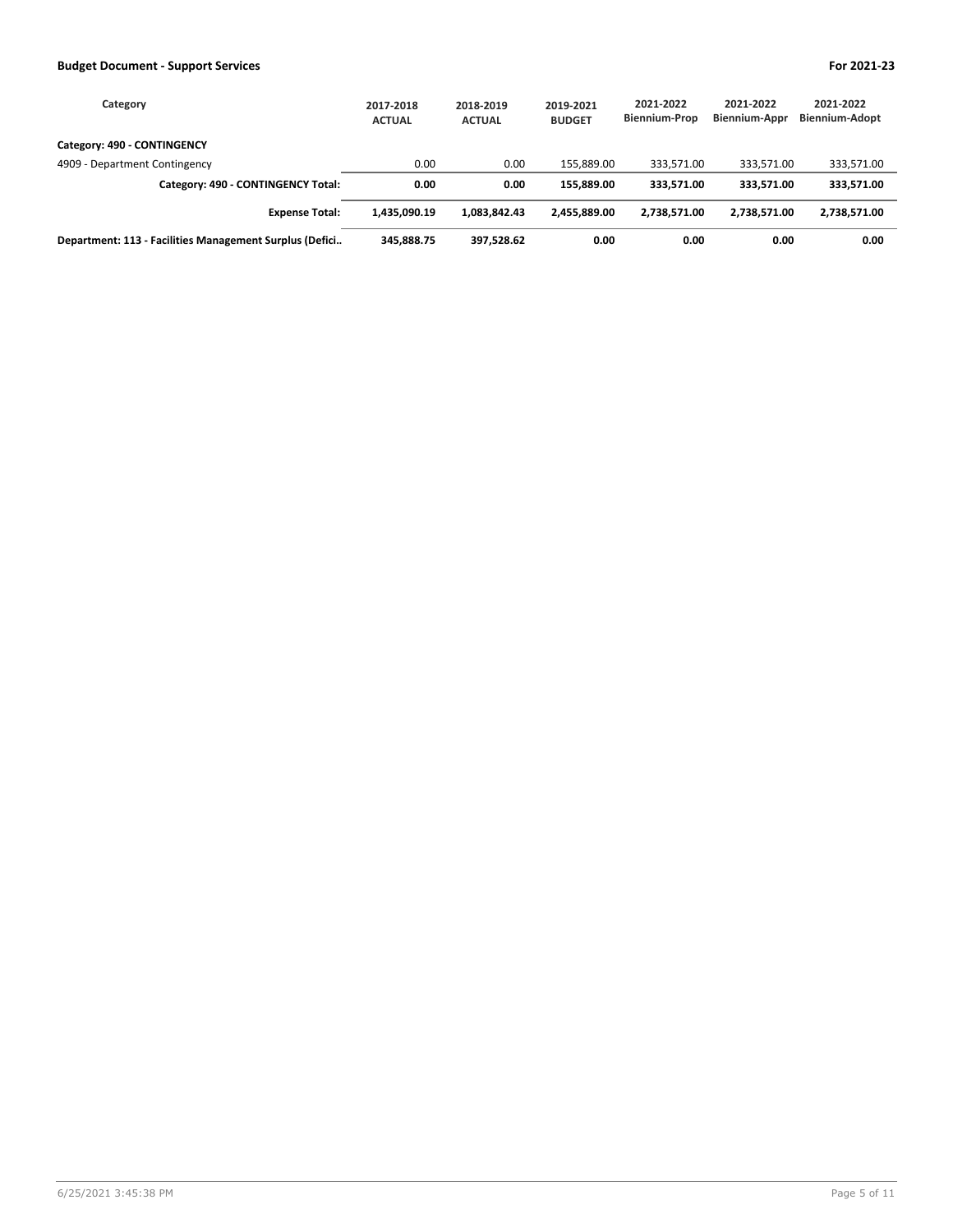# *City [Attorney's](https://www.ci.oswego.or.us/cityattorney/about-city-attorney) Office*

|                                      |    | <b>Annual Budgets</b>      |    |                            |    |                               |    | <b>Biennial Budgets</b>    |    |                            |    |                           |
|--------------------------------------|----|----------------------------|----|----------------------------|----|-------------------------------|----|----------------------------|----|----------------------------|----|---------------------------|
|                                      |    | 2017-2018<br><b>ACTUAL</b> |    | 2018-2019<br><b>ACTUAL</b> |    | 2019-2021<br><b>BN BUDGET</b> |    | 2021-23<br><b>PROPOSED</b> |    | 2021-23<br><b>APPROVED</b> |    | 2021-23<br><b>ADOPTED</b> |
| <b>Resources</b>                     |    |                            |    |                            |    |                               |    |                            |    |                            |    |                           |
| <b>Beginning Balance</b>             | \$ | 103,839                    | Ŝ. | 131,748                    | \$ | 100,748                       | Ŝ. | 136,625                    | Ś. | 136,625                    | Ŝ. | 136,625                   |
| <b>Internal Charges for Services</b> |    | 746,000                    |    | 777,000                    |    | 1,655,000                     |    | 1,720,000                  |    | 1,720,000                  |    | 1,720,000                 |
| <b>Total Resources</b>               | Ś. | 849,839                    | Ŝ. | 908,748                    | S  | 1,755,748                     | s  | 1,856,625                  | S  | 1,856,625                  | S  | 1,856,625                 |
| <b>Requirements</b>                  |    |                            |    |                            |    |                               |    |                            |    |                            |    |                           |
| <b>Personnel Services</b>            | \$ | 653,956                    | S  | 684,265                    | Ś  | 1,495,000                     | S  | 1,554,000                  | S  | 1,554,000                  | S  | 1,554,000                 |
| <b>Materials &amp; Services</b>      |    | 64,135                     |    | 63,609                     |    | 160,000                       |    | 166,000                    |    | 166,000                    |    | 166,000                   |
| Department Contingency               |    |                            |    |                            |    | 100,748                       |    | 136,625                    |    | 136,625                    |    | 136,625                   |
| <b>Total Requirements</b>            | Ś. | 718,091                    | S  | 747,874                    | S  | 1,755,748                     | s  | 1,856,625                  | S  | 1,856,625                  | s  | 1,856,625                 |
| <b>FTE</b>                           |    | 4                          |    | 4                          |    | 4                             |    | 4                          |    | 4                          |    | 4                         |

## **Budget Notes**

▪ Personnel includes the City Attorney, Deputy City Attorney, and support staff.

▪ Materials & Services includes prosecuting attorney contract, litigation not covered by City insurance, and legal research.

▪ Contingency includes risk management funds and set aside for anticipated Civic Center charges.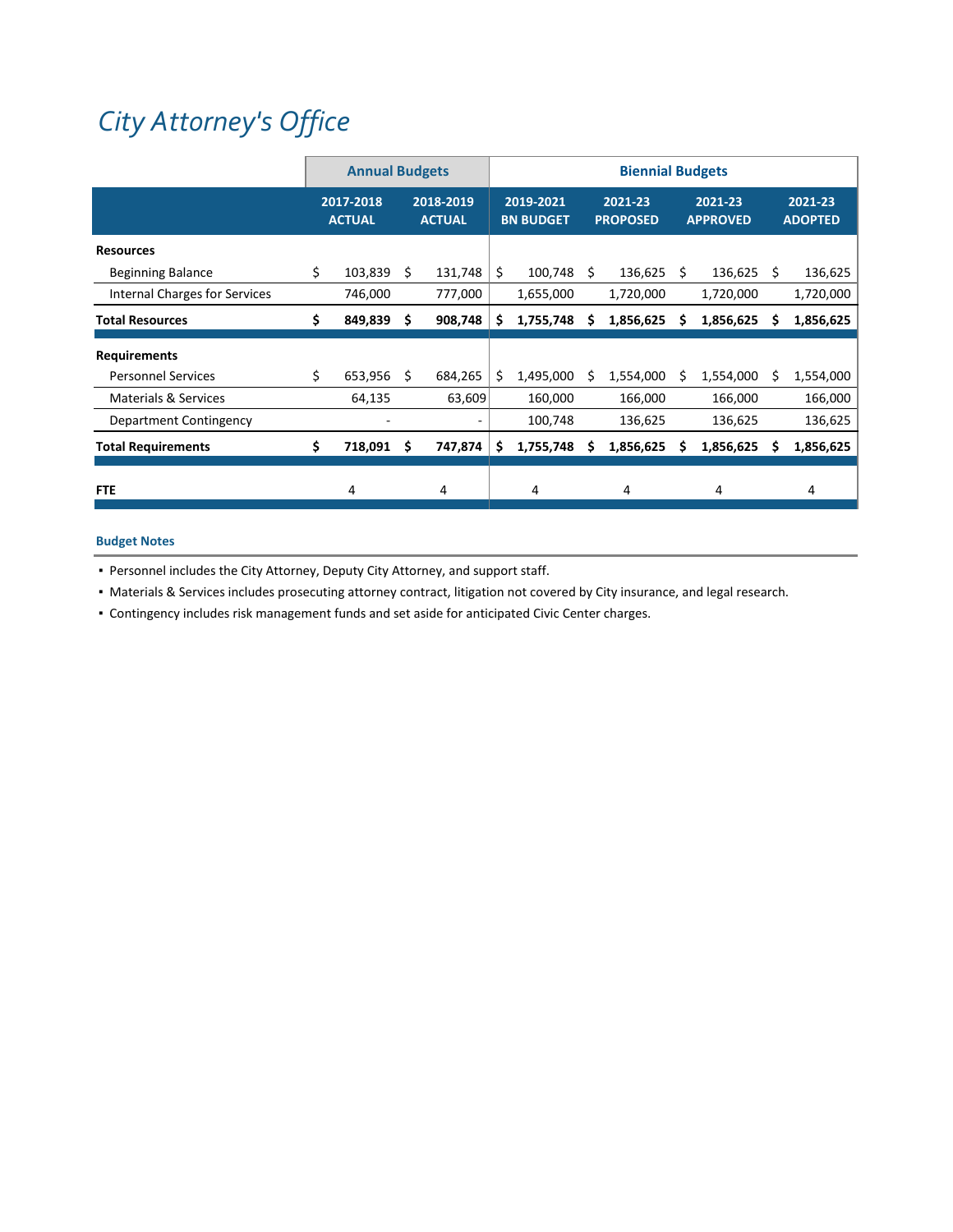| Category                                                  | 2017-2018<br><b>ACTUAL</b> | 2018-2019<br><b>ACTUAL</b> | 2019-2021<br><b>BUDGET</b> | 2021-2022<br><b>Biennium-Prop</b> | 2021-2022<br>Biennium-Appr | 2021-2022<br><b>Biennium-Adopt</b> |
|-----------------------------------------------------------|----------------------------|----------------------------|----------------------------|-----------------------------------|----------------------------|------------------------------------|
| Department: 125 - City Attorney's Office                  |                            |                            |                            |                                   |                            |                                    |
| Revenue                                                   |                            |                            |                            |                                   |                            |                                    |
| Category: 302 - BEGINNING FUND BALANCES                   |                            |                            |                            |                                   |                            |                                    |
| 3020 - Beginning Fund Balances                            | 103,839.63                 | 131,748.47                 | 100,748.00                 | 136,625.00                        | 136,625.00                 | 136,625.00                         |
| Category: 302 - BEGINNING FUND BALANCES Total:            | 103,839.63                 | 131,748.47                 | 100,748.00                 | 136,625.00                        | 136,625.00                 | 136,625.00                         |
| Category: 310 - MISCELLANEOUS REVENUES                    |                            |                            |                            |                                   |                            |                                    |
| 3100 - Miscellaneous Revenues                             | 0.00                       | 0.00                       | 0.00                       | 0.00                              | 0.00                       | 0.00                               |
| Category: 310 - MISCELLANEOUS REVENUES Total:             | 0.00                       | 0.00                       | 0.00                       | 0.00                              | 0.00                       | 0.00                               |
| Category: 312 - CHARGES FOR SERVICES                      |                            |                            |                            |                                   |                            |                                    |
| 3120 - Charges for Services                               | 746,000.00                 | 777,000.00                 | 1,655,000.00               | 1,720,000.00                      | 1,720,000.00               | 1,720,000.00                       |
| Category: 312 - CHARGES FOR SERVICES Total:               | 746,000.00                 | 777,000.00                 | 1,655,000.00               | 1,720,000.00                      | 1,720,000.00               | 1,720,000.00                       |
| <b>Revenue Total:</b>                                     | 849,839.63                 | 908,748.47                 | 1,755,748.00               | 1,856,625.00                      | 1,856,625.00               | 1,856,625.00                       |
| <b>Expense</b>                                            |                            |                            |                            |                                   |                            |                                    |
| Category: 410 - PERSONNEL SERVICES                        |                            |                            |                            |                                   |                            |                                    |
| 4111 - Full-time Salaries                                 | 404,595.10                 | 417,261.73                 | 890,000.00                 | 931,000.00                        | 931,000.00                 | 931,000.00                         |
| 4112 - Part-time salaries                                 | 0.00                       | 0.00                       | 0.00                       | 0.00                              | 0.00                       | 0.00                               |
| 4113 - Overtime Salaries                                  | 0.00                       | 0.00                       | 2,000.00                   | 2,000.00                          | 2,000.00                   | 2,000.00                           |
| 4114 - Special Pay                                        | 9,195.60                   | 9,388.31                   | 20,000.00                  | 20,000.00                         | 20,000.00                  | 20,000.00                          |
| 4121 - Payroll Taxes                                      | 32,302.96                  | 33,031.82                  | 70,000.00                  | 75,000.00                         | 75,000.00                  | 75,000.00                          |
| 4122 - PERS                                               | 114,089.06                 | 123,067.12                 | 290,000.00                 | 307,000.00                        | 307,000.00                 | 307,000.00                         |
| 4123 - Health Insurance                                   | 80,446.32                  | 78,793.94                  | 187,000.00                 | 169,000.00                        | 169,000.00                 | 169,000.00                         |
| 4124 - Other Benefits                                     | 13,327.48                  | 22,722.38                  | 36,000.00                  | 50,000.00                         | 50,000.00                  | 50,000.00                          |
| Category: 410 - PERSONNEL SERVICES Total:                 | 653,956.52                 | 684,265.30                 | 1,495,000.00               | 1,554,000.00                      | 1,554,000.00               | 1,554,000.00                       |
| Category: 420 - MATERIALS & SERVICES                      |                            |                            |                            |                                   |                            |                                    |
| 4210 - General Office Supplies                            | 936.98                     | 789.10                     | 2,000.00                   | 2,000.00                          | 2,000.00                   | 2,000.00                           |
| 4220 - Printing, Binding and Postage                      | 300.00                     | 327.25                     | 4,000.00                   | 4,000.00                          | 4,000.00                   | 4,000.00                           |
| 4290 - Other Materials and Supplies                       | 6,354.93                   | 5,108.58                   | 12,000.00                  | 12,000.00                         | 12,000.00                  | 12,000.00                          |
| 4310 - Professional & Technical Svcs                      | 46,318.63                  | 48,509.57                  | 116,000.00                 | 122,000.00                        | 122,000.00                 | 122,000.00                         |
| 4320 - Development and Training                           | 9,422.12                   | 7,860.90                   | 22,000.00                  | 22,000.00                         | 22,000.00                  | 22,000.00                          |
| 4330 - Mandated Requirements                              | 175.00                     | 945.31                     | 2,000.00                   | 2,000.00                          | 2,000.00                   | 2,000.00                           |
| 4390 - Miscellaneous Charges                              | 626.98                     | 68.63                      | 2,000.00                   | 2,000.00                          | 2,000.00                   | 2,000.00                           |
| Category: 420 - MATERIALS & SERVICES Total:               | 64,134.64                  | 63,609.34                  | 160,000.00                 | 166,000.00                        | 166,000.00                 | 166,000.00                         |
| Category: 490 - CONTINGENCY                               |                            |                            |                            |                                   |                            |                                    |
| 4909 - Department Contingency                             | 0.00                       | 0.00                       | 100,748.00                 | 136,625.00                        | 136,625.00                 | 136,625.00                         |
| Category: 490 - CONTINGENCY Total:                        | 0.00                       | 0.00                       | 100,748.00                 | 136,625.00                        | 136,625.00                 | 136,625.00                         |
| <b>Expense Total:</b>                                     | 718,091.16                 | 747,874.64                 | 1,755,748.00               | 1,856,625.00                      | 1,856,625.00               | 1,856,625.00                       |
| Department: 125 - City Attorney's Office Surplus (Deficit | 131,748.47                 | 160,873.83                 | 0.00                       | 0.00                              | 0.00                       | 0.00                               |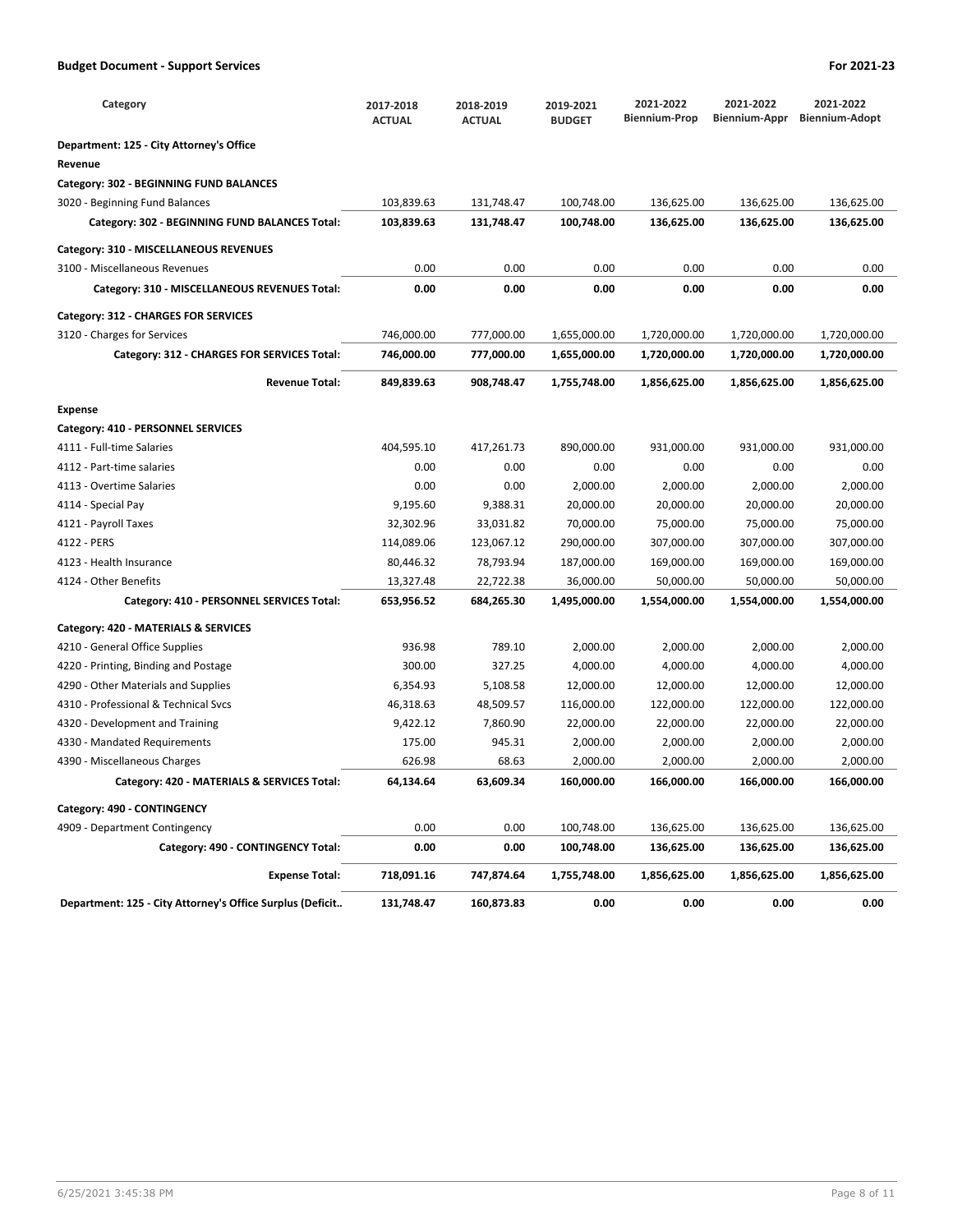## *Human [Resources](https://www.ci.oswego.or.us/hr/about-human-resources-0)*

|                                 |                            | <b>Annual Budgets</b> |                            |              |                               | <b>Biennial Budgets</b> |                            |           |                            |           |    |                           |
|---------------------------------|----------------------------|-----------------------|----------------------------|--------------|-------------------------------|-------------------------|----------------------------|-----------|----------------------------|-----------|----|---------------------------|
|                                 | 2017-2018<br><b>ACTUAL</b> |                       | 2018-2019<br><b>ACTUAL</b> |              | 2019-2021<br><b>BN BUDGET</b> |                         | 2021-23<br><b>PROPOSED</b> |           | 2021-23<br><b>APPROVED</b> |           |    | 2021-23<br><b>ADOPTED</b> |
| <b>Resources</b>                |                            |                       |                            |              |                               |                         |                            |           |                            |           |    |                           |
| <b>Beginning Balance</b>        | \$                         | 145,630               |                            | 144,306      | \$                            | 100,306                 | S                          | 145,900   | \$.                        | 145,900   | Ŝ. | 145,900                   |
| <b>Department Revenues</b>      |                            | 807                   |                            | ۰.           |                               | ۰                       |                            |           |                            | ۰         |    |                           |
| Internal Charges for Services   |                            | 724,000               |                            | 740,000      |                               | 1,589,000               |                            | 1,795,000 |                            | 1,795,000 |    | 1,795,000                 |
| <b>Total Resources</b>          | \$                         | 870,437               | S                          | 884,306      | S                             | 1,689,306               | s                          | 1,940,900 | S                          | 1,940,900 | s  | 1,940,900                 |
| <b>Requirements</b>             |                            |                       |                            |              |                               |                         |                            |           |                            |           |    |                           |
| <b>Personnel Services</b>       | \$                         | 437,555               |                            | $467,923$ \$ |                               | 972,000                 | S                          | 1,146,000 | S                          | 1,146,000 | Ŝ. | 1,146,000                 |
| <b>Materials &amp; Services</b> |                            | 288,576               |                            | 248,915      |                               | 617,000                 |                            | 649,000   |                            | 649,000   |    | 649,000                   |
| Department Contingency          |                            |                       |                            |              |                               | 100,306                 |                            | 145,900   |                            | 145,900   |    | 145,900                   |
| <b>Total Requirements</b>       | \$                         | 726,131               | Ś                          | 716,838      | S                             | 1,689,306               | S                          | 1,940,900 | S                          | 1,940,900 | S  | 1,940,900                 |
| <b>FTE</b>                      |                            | 3                     |                            | 3            |                               | 3                       |                            | 3.5       |                            | 3.5       |    | 3.5                       |
|                                 |                            |                       |                            |              |                               |                         |                            |           |                            |           |    |                           |

## **Budget Notes**

▪ Materials and Services includes professional charges related to the health insurance broker and may include mediation, classification and compensation study, and professional safety services. Technical seminars and training includes in‐house training to all City staff on various topics.

▪ Personnel Services reflects an additional FTE for the diversity, equity and inclusion program.

▪ Department contingency includes potential fees associated with benefit administration program and Laserfiche equipment licenses.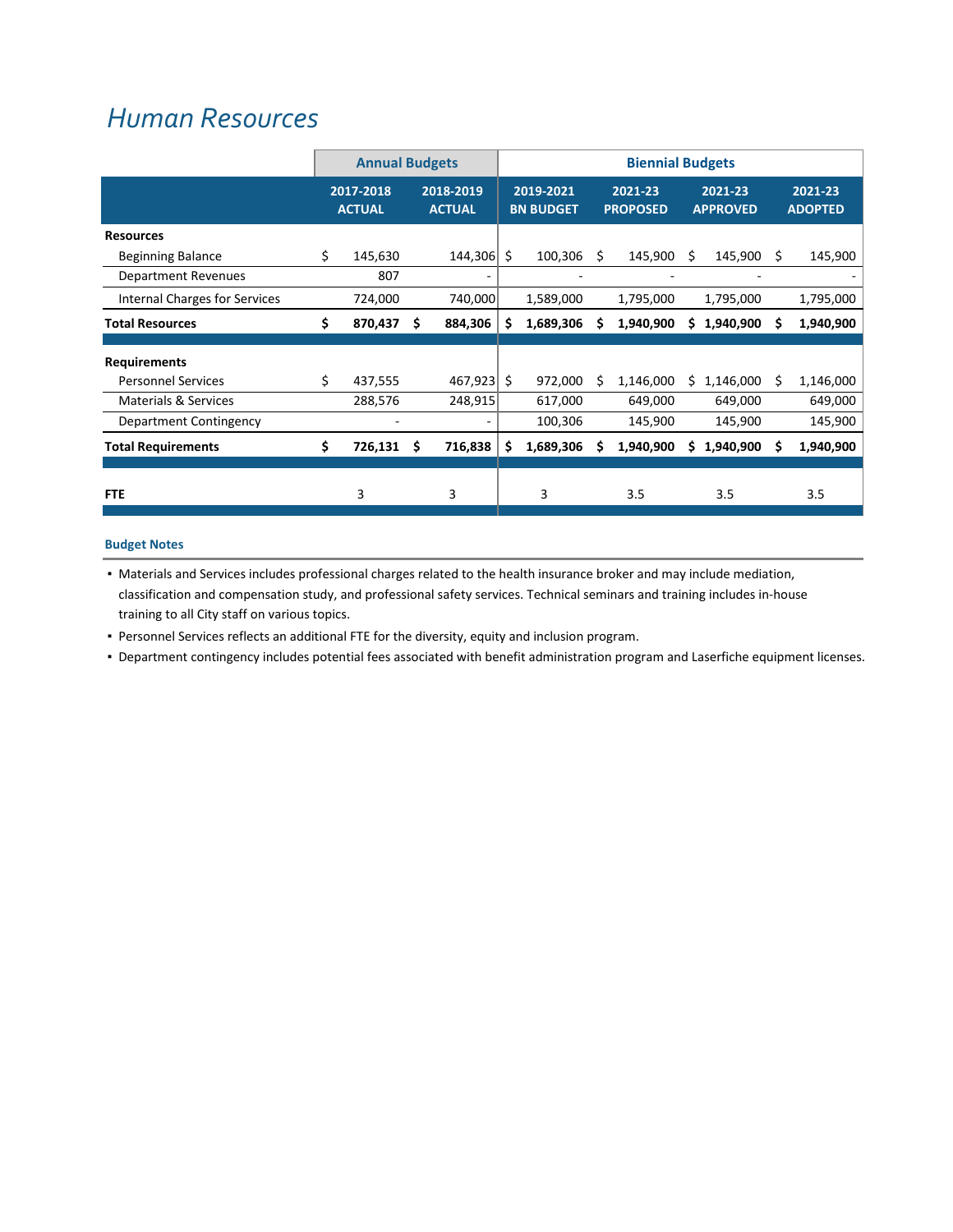| Category                                             | 2017-2018<br><b>ACTUAL</b> | 2018-2019<br><b>ACTUAL</b> | 2019-2021<br><b>BUDGET</b> | 2021-2022<br><b>Biennium-Prop</b> | 2021-2022<br>Biennium-Appr | 2021-2022<br><b>Biennium-Adopt</b> |
|------------------------------------------------------|----------------------------|----------------------------|----------------------------|-----------------------------------|----------------------------|------------------------------------|
| Department: 109 - Human Resources                    |                            |                            |                            |                                   |                            |                                    |
| Revenue                                              |                            |                            |                            |                                   |                            |                                    |
| Category: 302 - BEGINNING FUND BALANCES              |                            |                            |                            |                                   |                            |                                    |
| 3020 - Beginning Fund Balances                       | 145,629.26                 | 144,306.17                 | 100,306.00                 | 145,900.00                        | 145,900.00                 | 145,900.00                         |
| Category: 302 - BEGINNING FUND BALANCES Total:       | 145,629.26                 | 144,306.17                 | 100,306.00                 | 145,900.00                        | 145,900.00                 | 145,900.00                         |
| Category: 310 - MISCELLANEOUS REVENUES               |                            |                            |                            |                                   |                            |                                    |
| 3100 - Miscellaneous Revenues                        | 807.40                     | 0.00                       | 0.00                       | 0.00                              | 0.00                       | 0.00                               |
| Category: 310 - MISCELLANEOUS REVENUES Total:        | 807.40                     | 0.00                       | 0.00                       | 0.00                              | 0.00                       | 0.00                               |
| Category: 312 - CHARGES FOR SERVICES                 |                            |                            |                            |                                   |                            |                                    |
| 3120 - Charges for Services                          | 724,000.00                 | 740,000.00                 | 1,589,000.00               | 1,795,000.00                      | 1,795,000.00               | 1,795,000.00                       |
| Category: 312 - CHARGES FOR SERVICES Total:          | 724,000.00                 | 740,000.00                 | 1,589,000.00               | 1,795,000.00                      | 1,795,000.00               | 1,795,000.00                       |
| <b>Revenue Total:</b>                                | 870,436.66                 | 884,306.17                 | 1,689,306.00               | 1,940,900.00                      | 1,940,900.00               | 1,940,900.00                       |
| <b>Expense</b>                                       |                            |                            |                            |                                   |                            |                                    |
| Category: 410 - PERSONNEL SERVICES                   |                            |                            |                            |                                   |                            |                                    |
| 4111 - Full-time Salaries                            | 259,219.43                 | 266,829.53                 | 572,000.00                 | 686,000.00                        | 686,000.00                 | 686,000.00                         |
| 4112 - Part-time salaries                            | 13,482.00                  | 27,394.50                  | 0.00                       | 0.00                              | 0.00                       | 0.00                               |
| 4113 - Overtime Salaries                             | 2,613.56                   | 141.75                     | 9,000.00                   | 10,000.00                         | 10,000.00                  | 10,000.00                          |
| 4114 - Special Pay                                   | 8,726.96                   | 833.28                     | 0.00                       | 0.00                              | 0.00                       | 0.00                               |
| 4121 - Payroll Taxes                                 | 22,557.49                  | 24,108.84                  | 50,000.00                  | 59,000.00                         | 59,000.00                  | 59,000.00                          |
| 4122 - PERS                                          | 70,546.08                  | 86,241.10                  | 194,000.00                 | 228,000.00                        | 228,000.00                 | 228,000.00                         |
| 4123 - Health Insurance                              | 54,205.01                  | 54,285.92                  | 131,000.00                 | 146,000.00                        | 146,000.00                 | 146,000.00                         |
| 4124 - Other Benefits                                | 6,204.36                   | 8,088.52                   | 16,000.00                  | 17,000.00                         | 17,000.00                  | 17,000.00                          |
| Category: 410 - PERSONNEL SERVICES Total:            | 437,554.89                 | 467,923.44                 | 972,000.00                 | 1,146,000.00                      | 1,146,000.00               | 1,146,000.00                       |
| Category: 420 - MATERIALS & SERVICES                 |                            |                            |                            |                                   |                            |                                    |
| 4210 - General Office Supplies                       | 1,796.73                   | 1,536.92                   | 4,000.00                   | 4,000.00                          | 4,000.00                   | 4,000.00                           |
| 4220 - Printing, Binding and Postage                 | 0.00                       | 51.16                      | 6,000.00                   | 6,000.00                          | 6,000.00                   | 6,000.00                           |
| 4290 - Other Materials and Supplies                  | 1,172.10                   | 150.84                     | 6,000.00                   | 6,000.00                          | 6,000.00                   | 6,000.00                           |
| 4310 - Professional & Technical Svcs                 | 253,076.62                 | 223,423.58                 | 522,000.00                 | 553,000.00                        | 553,000.00                 | 553,000.00                         |
| 4320 - Development and Training                      | 26,460.08                  | 21,343.48                  | 59,000.00                  | 60,000.00                         | 60,000.00                  | 60,000.00                          |
| 4390 - Miscellaneous Charges                         | 6,070.07                   | 2,409.28                   | 20,000.00                  | 20,000.00                         | 20,000.00                  | 20,000.00                          |
| Category: 420 - MATERIALS & SERVICES Total:          | 288,575.60                 | 248,915.26                 | 617,000.00                 | 649,000.00                        | 649,000.00                 | 649,000.00                         |
| Category: 490 - CONTINGENCY                          |                            |                            |                            |                                   |                            |                                    |
| 4909 - Department Contingency                        | 0.00                       | 0.00                       | 100,306.00                 | 145,900.00                        | 145,900.00                 | 145,900.00                         |
| Category: 490 - CONTINGENCY Total:                   | 0.00                       | 0.00                       | 100,306.00                 | 145,900.00                        | 145,900.00                 | 145,900.00                         |
| <b>Expense Total:</b>                                | 726,130.49                 | 716,838.70                 | 1,689,306.00               | 1,940,900.00                      | 1,940,900.00               | 1,940,900.00                       |
| Department: 109 - Human Resources Surplus (Deficit): | 144,306.17                 | 167,467.47                 | 0.00                       | 0.00                              | 0.00                       | 0.00                               |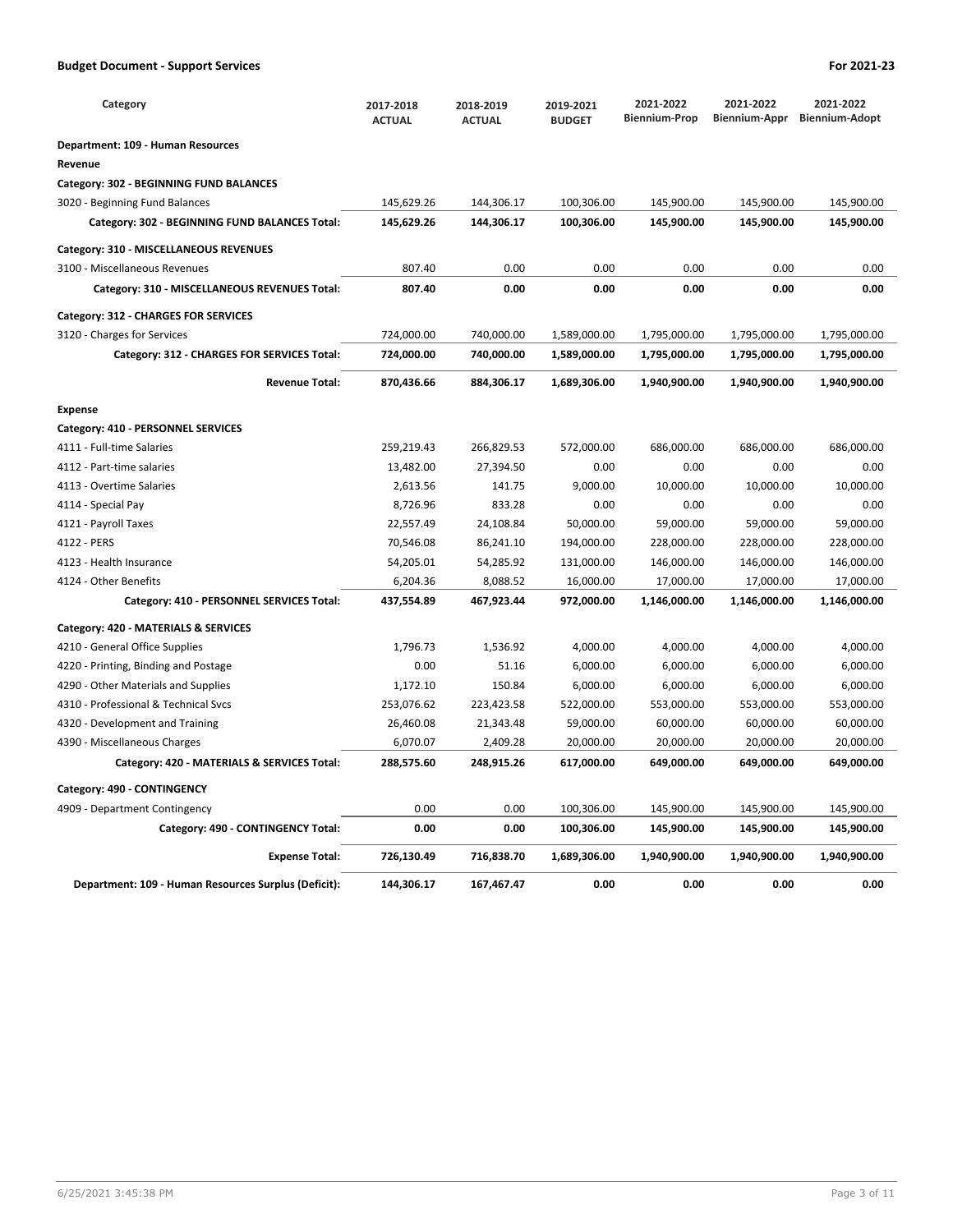## *Risk [Management](https://www.ci.oswego.or.us/hr/risk-management)*

|                                 | <b>Annual Budgets</b>      |           |                            |           | <b>Biennial Budgets</b> |                               |   |                            |                            |           |    |                           |
|---------------------------------|----------------------------|-----------|----------------------------|-----------|-------------------------|-------------------------------|---|----------------------------|----------------------------|-----------|----|---------------------------|
|                                 | 2017-2018<br><b>ACTUAL</b> |           | 2018-2019<br><b>ACTUAL</b> |           |                         | 2019-2021<br><b>BN BUDGET</b> |   | 2021-23<br><b>PROPOSED</b> | 2021-23<br><b>APPROVED</b> |           |    | 2021-23<br><b>ADOPTED</b> |
| <b>Resources</b>                |                            |           |                            |           |                         |                               |   |                            |                            |           |    |                           |
| <b>Beginning Balance</b>        | \$                         | 137,250   | Ś                          | 279,681   | \$                      | 274,681 \$                    |   | 78,213 \$                  |                            | 78,213    | S  | 78,213                    |
| Department Revenues             |                            | 159,228   |                            |           |                         |                               |   |                            |                            |           |    |                           |
| Internal Charges for Services   |                            | 873,000   |                            | 923,000   |                         | 1,899,000                     |   | 2,660,000                  |                            | 2,660,000 |    | 2,660,000                 |
| <b>Total Resources</b>          |                            | 1,169,478 | S                          | 1,202,681 | \$                      | 2,173,681                     | s | 2,738,213                  | s                          | 2,738,213 | \$ | 2,738,213                 |
| <b>Requirements</b>             |                            |           |                            |           |                         |                               |   |                            |                            |           |    |                           |
| <b>Materials &amp; Services</b> | \$                         | 889,797   | S                          | 896.363   | S                       | 1,919,000                     |   | 2,660,000                  | S                          | 2,660,000 | S  | 2,660,000                 |
| Department Contingency          |                            |           |                            |           |                         | 254,681                       |   | 78,213                     |                            | 78,213    |    | 78,213                    |
| <b>Total Requirements</b>       | \$                         | 889,797   | Ś                          | 896,363   | \$                      | 2,173,681                     | S | 2,738,213                  | S                          | 2,738,213 | S. | 2,738,213                 |

## **Budget Notes**

▪ Provides spending authority for attorney fees in City legal matters, city‐wide liability insurance, unemployment insurance, and fidelity bonds.

## *General ‐ Nondepartmental*

|                                      | <b>Annual Budgets</b>      |              |                            |    | <b>Biennial Budgets</b>       |                            |            |                            |            |                           |  |  |
|--------------------------------------|----------------------------|--------------|----------------------------|----|-------------------------------|----------------------------|------------|----------------------------|------------|---------------------------|--|--|
|                                      | 2017-2018<br><b>ACTUAL</b> |              | 2018-2019<br><b>ACTUAL</b> |    | 2019-2021<br><b>BN BUDGET</b> | 2021-23<br><b>PROPOSED</b> |            | 2021-23<br><b>APPROVED</b> |            | 2021-23<br><b>ADOPTED</b> |  |  |
| <b>Requirements</b>                  |                            |              |                            |    |                               |                            |            |                            |            |                           |  |  |
| <b>Materials &amp; Services</b>      |                            | 150,000 \$   | -                          | \$ | ۰.                            | S                          | $\sim$ $-$ | -Ś                         | - S        |                           |  |  |
| <b>Transfers</b>                     |                            | 4,210,000    | 4,680,000                  |    | 13,885,000                    | 11,440,000                 |            |                            | 9,840,000  | 9,840,000                 |  |  |
| Department Contingency               |                            |              |                            |    | 8,466,374                     |                            | 8,861,000  |                            | 8,960,000  | 8,960,000                 |  |  |
| <b>Unappropriated Ending Balance</b> |                            | 28,005,282   | 31,036,692                 |    | 9,000,121                     |                            | 9,384,831  |                            | 9,497,831  | 9,497,831                 |  |  |
| <b>Total Requirements</b>            |                            | \$32,365,282 | 35,716,692<br>S.           | S. | 31,351,495                    | 29,685,831<br>S.           |            |                            | 28,297,831 | \$28,297,831              |  |  |

## **Budget Notes**

**Adopted 2021‐23**

▪ Transfers include the City's contribution to the Willamette Shoreline Trolley Consortium \$40,000; capital reserve for a park facility \$1,800,000, general revenue support to the Street Fund for pavement projects \$8,000,000.

▪ Contingency and Unappropriated Ending Fund Balance are sufficient to fulfill the City's 30% minimum fund balance policy.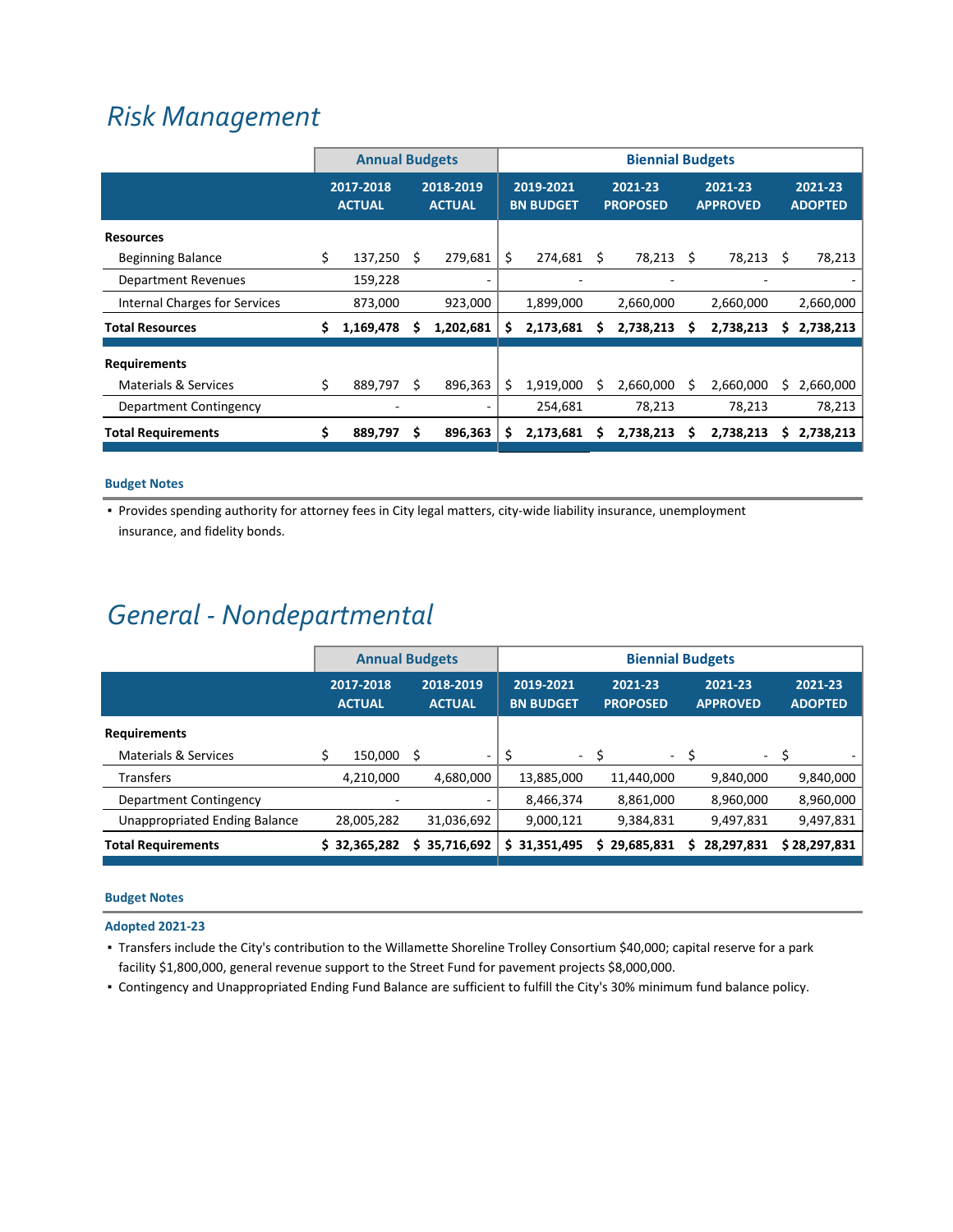| Category                                             | 2017-2018<br><b>ACTUAL</b> | 2018-2019<br><b>ACTUAL</b> | 2019-2021<br><b>BUDGET</b> | 2021-2022<br><b>Biennium-Prop</b> | 2021-2022<br><b>Biennium-Appr</b> | 2021-2022<br><b>Biennium-Adopt</b> |
|------------------------------------------------------|----------------------------|----------------------------|----------------------------|-----------------------------------|-----------------------------------|------------------------------------|
| Department: 145 - Risk Management                    |                            |                            |                            |                                   |                                   |                                    |
| Revenue                                              |                            |                            |                            |                                   |                                   |                                    |
| Category: 302 - BEGINNING FUND BALANCES              |                            |                            |                            |                                   |                                   |                                    |
| 3020 - Beginning Fund Balances                       | 137,249.56                 | 279,680.71                 | 274,681.00                 | 78,213.00                         | 78,213.00                         | 78,213.00                          |
| Category: 302 - BEGINNING FUND BALANCES Total:       | 137,249.56                 | 279,680.71                 | 274,681.00                 | 78,213.00                         | 78,213.00                         | 78,213.00                          |
| Category: 310 - MISCELLANEOUS REVENUES               |                            |                            |                            |                                   |                                   |                                    |
| 3100 - Miscellaneous Revenues                        | 159,227.76                 | 0.00                       | 0.00                       | 0.00                              | 0.00                              | 0.00                               |
| Category: 310 - MISCELLANEOUS REVENUES Total:        | 159,227.76                 | 0.00                       | 0.00                       | 0.00                              | 0.00                              | 0.00                               |
| Category: 312 - CHARGES FOR SERVICES                 |                            |                            |                            |                                   |                                   |                                    |
| 3120 - Charges for Services                          | 873,000.00                 | 923,000.00                 | 1,899,000.00               | 2,660,000.00                      | 2,660,000.00                      | 2,660,000.00                       |
| Category: 312 - CHARGES FOR SERVICES Total:          | 873,000.00                 | 923,000.00                 | 1,899,000.00               | 2,660,000.00                      | 2,660,000.00                      | 2,660,000.00                       |
| <b>Revenue Total:</b>                                | 1,169,477.32               | 1,202,680.71               | 2,173,681.00               | 2,738,213.00                      | 2,738,213.00                      | 2,738,213.00                       |
| <b>Expense</b>                                       |                            |                            |                            |                                   |                                   |                                    |
| Category: 420 - MATERIALS & SERVICES                 |                            |                            |                            |                                   |                                   |                                    |
| 4310 - Professional & Technical Sycs                 | 37,866.50                  | 0.00                       | 0.00                       | 0.00                              | 0.00                              | 0.00                               |
| 4350 - Other Purchased Services                      | 746,106.89                 | 828,974.11                 | 1,719,000.00               | 2,460,000.00                      | 2,460,000.00                      | 2,460,000.00                       |
| 4370 - Repairs and Maintenance                       | 105,823.22                 | 67,389.13                  | 200,000.00                 | 200,000.00                        | 200,000.00                        | 200,000.00                         |
| Category: 420 - MATERIALS & SERVICES Total:          | 889,796.61                 | 896,363.24                 | 1,919,000.00               | 2,660,000.00                      | 2,660,000.00                      | 2,660,000.00                       |
| Category: 490 - CONTINGENCY                          |                            |                            |                            |                                   |                                   |                                    |
| 4909 - Department Contingency                        | 0.00                       | 0.00                       | 254,681.00                 | 78,213.00                         | 78,213.00                         | 78,213.00                          |
| Category: 490 - CONTINGENCY Total:                   | 0.00                       | 0.00                       | 254,681.00                 | 78,213.00                         | 78,213.00                         | 78,213.00                          |
| <b>Expense Total:</b>                                | 889,796.61                 | 896,363.24                 | 2,173,681.00               | 2,738,213.00                      | 2,738,213.00                      | 2,738,213.00                       |
| Department: 145 - Risk Management Surplus (Deficit): | 279,680.71                 | 306,317.47                 | 0.00                       | 0.00                              | 0.00                              | 0.00                               |